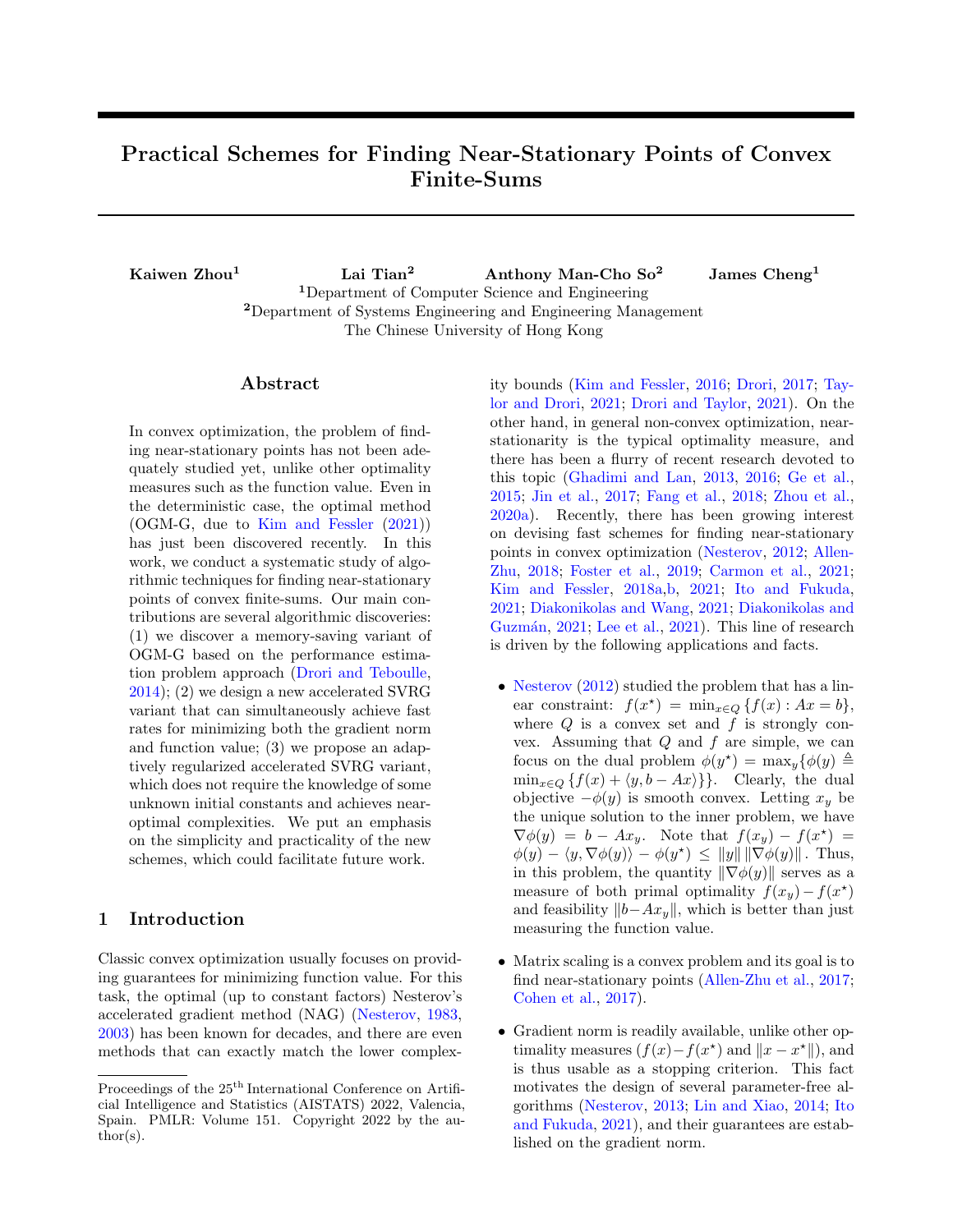<span id="page-1-0"></span>

|         |                       | Algorithm                                                           | Complexity                                                                                                     | Remark                                                                                                          |
|---------|-----------------------|---------------------------------------------------------------------|----------------------------------------------------------------------------------------------------------------|-----------------------------------------------------------------------------------------------------------------|
| F<br>C  | GD                    | (Kim and Fessler, 2021)                                             | $O(\frac{n}{2})$                                                                                               |                                                                                                                 |
|         | Regularized NAG*      | (Carmon et al., 2021)                                               | $O(\frac{n}{\epsilon} \log \frac{1}{\epsilon})$                                                                |                                                                                                                 |
|         | $OGM-G$               | (Kim and Fessler, 2021)                                             | $O(\frac{n}{\epsilon})$                                                                                        | $O(\frac{1}{\epsilon}+d)$ memory, optimal in $\epsilon$                                                         |
|         | $M-OGM-G$             | [Section 3.1]                                                       | $O(\frac{n}{\epsilon})$                                                                                        | $O(d)$ memory, optimal in $\epsilon$                                                                            |
|         | L2S                   | (Li et al., 2020)                                                   | $O(n+\frac{\sqrt{n}}{\epsilon^2})$                                                                             | Loopless variant of SARAH                                                                                       |
|         | Regularized Katyusha* | $(Allen-Zhu, 2018)$                                                 | $O((n+\frac{\sqrt{n}}{2})\log\frac{1}{2})$                                                                     | Requires the knowledge of $\Delta_0$                                                                            |
|         | $R$ -Acc-SVRG-G*      | [Section 5]                                                         | $O((n \log \frac{1}{\epsilon} + \frac{\sqrt{n}}{\epsilon}) \log \frac{1}{\epsilon})$                           | Without the knowledge of $\Delta_0$                                                                             |
| D<br>C. | GD                    | (Nesterov, 2012; Taylor and Bach, 2019)                             | $O(\frac{n}{\epsilon})$                                                                                        |                                                                                                                 |
|         |                       | $NAG/NAG + GD$ (Kim and Fessler, 2018b; Nesterov, 2012)             | $O(\frac{n}{\epsilon^2/3})$                                                                                    |                                                                                                                 |
|         |                       | Regularized NAG <sup>*</sup> (Nesterov, 2012; Ito and Fukuda, 2021) | $O(\frac{n}{\sqrt{\epsilon}}\log \frac{1}{\epsilon})$                                                          |                                                                                                                 |
|         | $NAG + OGM-G$         | (Nesterov et al., $2020$ )                                          | $O(\frac{n}{\sqrt{\epsilon}})$                                                                                 | $O(\frac{1}{\sqrt{\epsilon}}+d)$ memory, optimal in $\epsilon$                                                  |
|         | $NAG + M-OGM-G$       | [Section 3.1]                                                       | $O(\frac{n}{\sqrt{\epsilon}})$                                                                                 | $O(d)$ memory, optimal in $\epsilon$                                                                            |
|         | Katyusha $+$ L2S      | [Appendix E]                                                        | $O(n \log \frac{1}{\epsilon} + \frac{\sqrt{n}}{2/3})$                                                          |                                                                                                                 |
|         | $Acc-SVRG-G$          | [Section 4]                                                         | $O\left(n \log \frac{1}{\epsilon} + \min \left\{\frac{n^{2}/3}{2/3}, \frac{\sqrt{n}}{\epsilon}\right\}\right)$ | $O(n \log \frac{1}{\epsilon} + \sqrt{\frac{n}{\epsilon}})$ for function at<br>the same time, simple and elegant |
|         | Regularized Katyusha* | $(Allen-Zhu, 2018)$                                                 | $O((n+\sqrt{\frac{n}{\epsilon}})\log \frac{1}{\epsilon})$                                                      | Requires the knowledge of $R_0$                                                                                 |
|         | $R$ -Acc-SVRG-G*      | [Section 5]                                                         | $O((n \log \frac{1}{\epsilon} + \sqrt{\frac{n}{\epsilon}}) \log \frac{1}{\epsilon})$                           | Without the knowledge of $R_0$                                                                                  |

Table 1: Finding near-stationary points  $\|\nabla f(x)\| \leq \epsilon$  of convex finite-sums.

• Designing schemes for minimizing the gradient norm can inspire new non-convex optimization methods. For example, SARAH [\(Nguyen et al.,](#page-10-7) [2017\)](#page-10-7) was designed for convex finite-sums with gradient-norm measure, but was later discovered to be the near-optimal method for non-convex finitesums [\(Fang et al.,](#page-9-10) [2018;](#page-9-10) [Pham et al.,](#page-10-8) [2020\)](#page-10-8).

Moreover, finding near-stationary points is often considered to be a harder task than minimizing the function value, because NAG has the optimal guarantee for  $f(x) - f(x^*)$  but is only suboptimal for minimizing the gradient norm  $\|\nabla f(x)\|$ .

In this work, we consider the unconstrained finite-sum problem:  $\min_{x \in \mathbb{R}^d} f(x) = \frac{1}{n} \sum_{i=1}^n f_i(x)$ , where each  $f_i$ is L-smooth and convex. We focus on finding an  $\epsilon$ stationary point of this objective function, i.e., a point with  $\|\nabla f(x)\| \leq \epsilon$ . We use  $\mathcal{X}^*$  to denote the set of optimal solutions, which is assumed to be nonempty. There are two different assumptions on the initial point  $x_0$ , namely, the Initial bounded-Function Condition (IFC):  $f(x_0) - f(x^*) \leq \Delta_0$ , and the Initial bounded-Distance Condition (IDC):  $||x_0 - x^*|| \le R_0$  for some  $x^* \in \mathcal{X}^*$ . This subtlety results in drastically different best achievable rates as studied in [\(Carmon et al.,](#page-8-1) [2021;](#page-8-1) [Foster et al.,](#page-9-11) [2019\)](#page-9-11). Below we categorize existing techniques into three classes (relating to Table [1\)](#page-1-0).

(i) " $IDC + IFC$ ". [Nesterov](#page-10-3) [\(2012\)](#page-10-3) showed that we can combine the guarantees of a method minimizing function value under IDC and a method finding near-stationary points under IFC to produce a faster one for minimizing gradient norm un∗ Indirect methods (using regularization).

der IDC. For example, NAG produces  $f(x_{K_1})$  –  $f(x^*) = O(\frac{LR_0^2}{K_1^2})$  [\(Nesterov,](#page-9-2) [1983\)](#page-9-2) and GD produces  $\|\nabla f(x_{K_2})\|^2 = O\left(\frac{L(f(x_0) - f(x^*))}{K_2}\right)$  $\frac{N(x^{k})-f(x^{k})}{K_{2}}$  [\(Kim](#page-9-0) [and Fessler,](#page-9-0) [2021\)](#page-9-0) under IFC. Letting  $x_0 = x_{K_1}$ and  $K = K_1 + K_2$ , by balancing the ratio of  $K_1$ and  $K_2$ , we obtain the guarantee  $\|\nabla f(x_K)\|^2 =$  $O(\frac{L^2 R_0^2}{K^3})$  for "NAG + GD" (same for "NAG + OGM-G"). We point out that we can use this technique to combine the guarantees of Katyusha  $($ Allen-Zhu, [2017\)](#page-8-6) and SARAH<sup>[1](#page-1-1)</sup> [\(Nguyen et al.,](#page-10-7) [2017\)](#page-10-7); see Appendix [E.](#page-24-0)

- (ii) Regularization. [Nesterov](#page-10-3) [\(2012\)](#page-10-3) used NAG (the strongly convex variant) to solve the regularized objective, and showed that it achieves nearoptimal complexity (optimal up to log factors). Inspired by this technique, [Allen-Zhu](#page-8-0) [\(2018\)](#page-8-0) proposed recursive regularization for stochastic approximation algorithms, which also achieves near-optimal complexities [\(Foster et al.,](#page-9-11) [2019\)](#page-9-11).
- (iii) Direct methods. Due to the lack of insight, existing direct methods are mostly derived or analyzed with the help of computer-aided tools [\(Kim](#page-9-12) [and Fessler,](#page-9-12) [2018a,](#page-9-12)[b;](#page-9-13) [Taylor and Bach,](#page-10-5) [2019;](#page-10-5) [Kim and Fessler,](#page-9-0) [2021\)](#page-9-0). The computer-aided approach was pioneered by [Drori and Teboulle](#page-9-1) [\(2014\)](#page-9-1), who introduced the performance estimation problem (PEP). The only known optimal method OGM-G [\(Kim and Fessler,](#page-9-0) [2021\)](#page-9-0) was designed based on the PEP approach.

<span id="page-1-1"></span><sup>&</sup>lt;sup>1</sup>We adopt a loopless variant of SARAH [\(Li et al.,](#page-9-17) [2020\)](#page-9-17), which has a refined analysis for general convex objectives.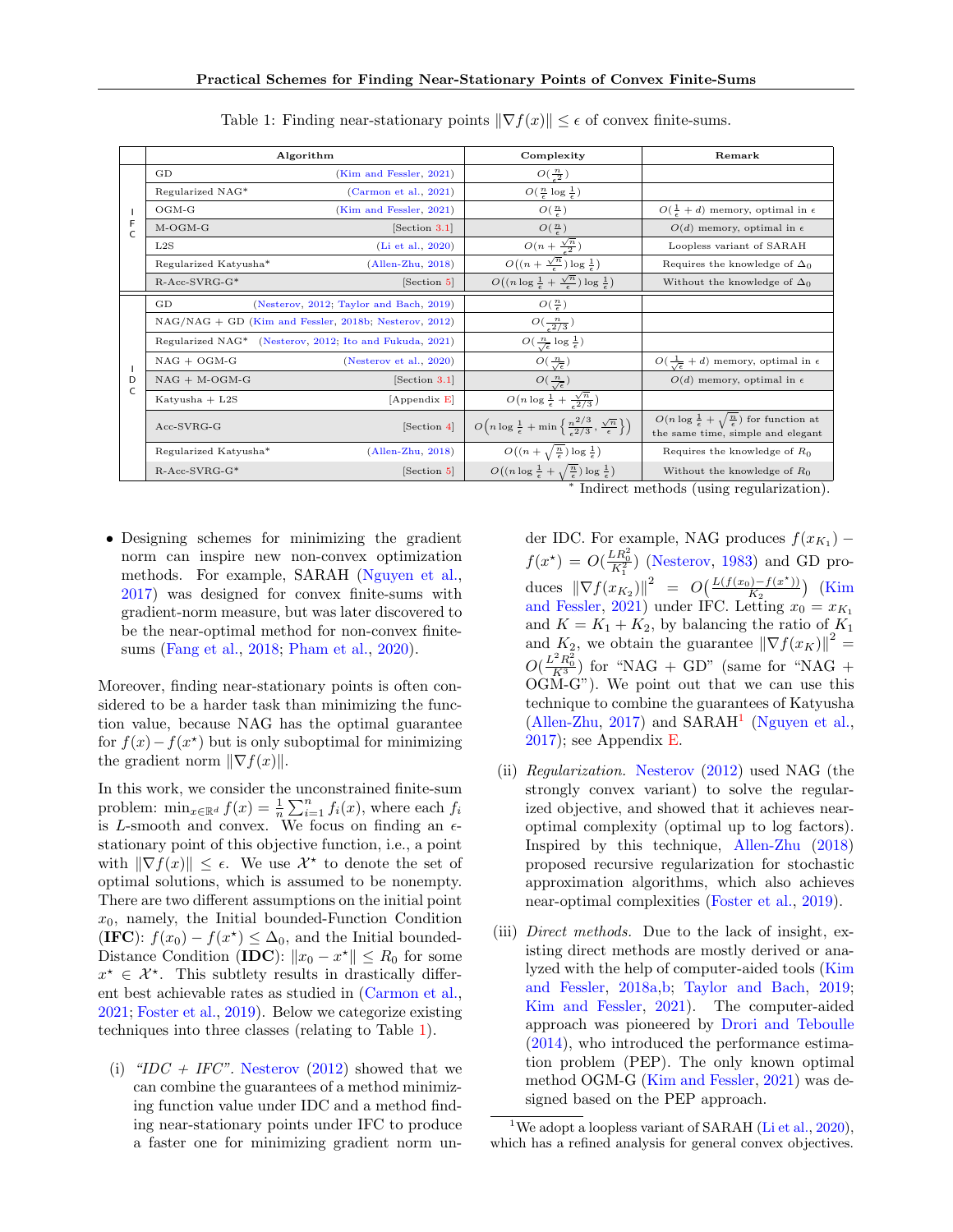Observe that since  $f(x) - f(x^*) \leq ||\nabla f(x)|| \, ||x - x^*||,$ the lower bound for finding near-stationary points must be of the same order as for minimizing function value [\(Nesterov,](#page-10-9) [2018\)](#page-10-9). Thus, under IDC, the lower bound is  $\Omega(n+\sqrt{\frac{n}{\epsilon}})$  due to [\(Woodworth and Srebro,](#page-10-10) [2016\)](#page-10-10). Under IFC, we can establish an  $\Omega(n+\frac{\sqrt{n}}{2})$  $\frac{\sqrt{n}}{\epsilon}$ ) lower bound using the techniques in [\(Carmon et al.,](#page-8-1) [2021;](#page-8-1) [Woodworth and Srebro,](#page-10-10) [2016\)](#page-10-10). The main contributions of this work are three new algorithmic schemes that improve the practicalities of existing methods, which is summarized below (highlighted in Table [1\)](#page-1-0).

- (Section [3\)](#page-2-0) We propose a memory-saving variant of OGM-G for the deterministic case  $(n = 1)$ , which does not require pre-computed and stored parameters. The derivation of the new variant is inspired by the numerical solution to a PEP problem.
- (Section [4\)](#page-4-0) We propose a new accelerated SVRG [\(Johnson and Zhang,](#page-9-18) [2013;](#page-9-18) [Xiao and Zhang,](#page-10-11) [2014\)](#page-10-11) variant that can simultaneously achieve fast rates for minimizing both the gradient norm and function value, that is,  $O(n \log \frac{1}{\epsilon} + \min \{ \frac{n^{2/3}}{\epsilon^{2/3}} \}$  $\frac{n^{2/3}}{\epsilon^{2/3}}, \frac{\sqrt{n}}{\epsilon}$  $\frac{\binom{n}{e}}{2}$ complexity for gradient norm and  $O(n \log \frac{1}{\epsilon} + \sqrt{\frac{n}{\epsilon}})$ complexity for function value. Other stochastic approaches in Table [1](#page-1-0) do not have this property.
- (Section [5\)](#page-6-0) We propose an adaptively regularized accelerated SVRG variant, which does not require the knowledge of  $R_0$  or  $\Delta_0$  and achieves a nearoptimal complexity under IDC or IFC.

We put in extra efforts to make the proposed schemes as simple and elegant as possible. We believe that the simplicity makes extensions of the new schemes easier.

## 2 Preliminaries

Throughout this paper, we use  $\langle \cdot, \cdot \rangle$  and  $\| \cdot \|$  to denote the inner product and the Euclidean norm, respectively. We let [n] denote the set  $\{1, 2, \ldots, n\}$ ,  $\mathbb E$ denote the total expectation and  $\mathbb{E}_{i_k}$  denote the expectation with respect to a random sample  $i_k$ . We say that a function  $f : \mathbb{R}^d \to \mathbb{R}$  is *L*-smooth if it has L-Lipschitz continuous gradients, that is,  $\forall x, y \in \mathbb{R}^d$ ,  $\|\nabla f(x) - \nabla f(y)\| \leq L \|x - y\|$ . A continuously differentiable f is called  $\mu$ -strongly convex if  $\forall x, y \in \mathbb{R}^d$ ,  $f(x) - f(y) - \langle \nabla f(y), x - y \rangle \ge \frac{\mu}{2} ||x - y||^2$ . Other equivalent definitions of these two assumptions can be found in the textbook [\(Nesterov,](#page-10-9) [2018\)](#page-10-9). The following is an important consequence of a function  $f$  being L-smooth and convex:  $\forall x, y \in \mathbb{R}^d$ ,

<span id="page-2-1"></span>
$$
f(x) - f(y) - \langle \nabla f(y), x - y \rangle
$$
  
\n
$$
\geq \frac{1}{2L} \|\nabla f(x) - \nabla f(y)\|^2.
$$
 (1)

We call  $(1)$  the *interpolation condition* at  $(x, y)$  follow-ing [\(Taylor et al.,](#page-10-12) [2017\)](#page-10-12). If  $f$  is both  $L$ -smooth and  $\mu$ -strongly convex, we can define a "shifted" objective function  $h(x) = f(x) - f(x^*) - \frac{\mu}{2} ||x - x^*||^2$  following [\(Zhou et al.,](#page-10-13)  $2020c$ ). It can be easily verified that h is  $(L - \mu)$ -smooth and convex, and thus from [\(1\)](#page-2-1), we have  $\forall x, y \in \mathbb{R}^d$ ,

<span id="page-2-5"></span>
$$
h(x) - h(y) - \langle \nabla h(y), x - y \rangle
$$
  
 
$$
\geq \frac{1}{2(L - \mu)} ||\nabla h(x) - \nabla h(y)||^2,
$$
 (2)

which is equivalent to the *strongly convex interpolation* condition discovered in [\(Taylor et al.,](#page-10-12) [2017\)](#page-10-12).

Oracle complexity (or simply complexity) refers to the required number of stochastic gradient  $\nabla f_i$  computations to find an  $\epsilon$ -accurate solution.

# <span id="page-2-0"></span>3 OGM-G: Momentum Reformulation and a Memory-Saving Variant

In this section, we focus on the IFC setting, that is,  $f(x_0) - f(x^*) \leq \Delta_0$ . We use N to denote the total number of iterations (each computes a full gradient  $\nabla f$ ). Proofs in this section are given in Appendix [B.](#page-12-0) Recall that OGM-G has the following updates [\(Kim](#page-9-0) [and Fessler,](#page-9-0) [2021\)](#page-9-0). Let  $y_0 = x_0$ . For  $k = 0, ..., N - 1$ ,

<span id="page-2-2"></span>
$$
y_{k+1} = x_k - \frac{1}{L} \nabla f(x_k),
$$
  
\n
$$
x_{k+1} = y_{k+1} + \frac{(\theta_k - 1)(2\theta_{k+1} - 1)}{\theta_k (2\theta_k - 1)} (y_{k+1} - y_k)
$$
 (3)  
\n
$$
+ \frac{2\theta_{k+1} - 1}{2\theta_k - 1} (y_{k+1} - x_k),
$$

where the sequence  $\{\theta_k\}$  is recursively defined:  $\theta_N = 1$ 

and 
$$
\begin{cases} \theta_k^2 - \theta_k = \theta_{k+1}^2 & k = 1 \dots N - 1, \\ \theta_0^2 - \theta_0 = 2\theta_1^2 & \text{otherwise.} \end{cases}
$$

OGM-G was discovered from the numerical solution to an SDP problem and its analysis is to show that the step coefficients in [\(3\)](#page-2-2) specify a feasible solution to the SDP problem. While this analysis is natural for the PEP approach, it is hard to understand how each coefficient affects the rate, especially if one wants to generalize the scheme. Here we provide a simple algebraic analysis for OGM-G.

We start with a reformulation<sup>[2](#page-2-3)</sup> of OGM-G in Algorithm [1,](#page-3-1) which aims to simplify the proof. We adopt a consistent sequence  $\{\theta_k\}$ :  $\theta_N = 1$  and  $\theta_k^2 - \theta_k = \theta_{k+1}^2$ ,  $k = 0 \dots N - 1$ , which only costs a constant factor.<sup>[3](#page-2-4)</sup>

<span id="page-2-3"></span><sup>&</sup>lt;sup>2</sup>It can be verified that this scheme is equivalent to the original one [\(3\)](#page-2-2) through  $v_k = \frac{1}{(2\theta_k - 1)\theta_k^2} (y_k - x_k)$ .

<span id="page-2-4"></span><sup>&</sup>lt;sup>3</sup>The original guarantee of OGM- $\tilde{G}$  can be recovered if we set  $\theta_0^2 - \theta_0 = 2\theta_1^2$ .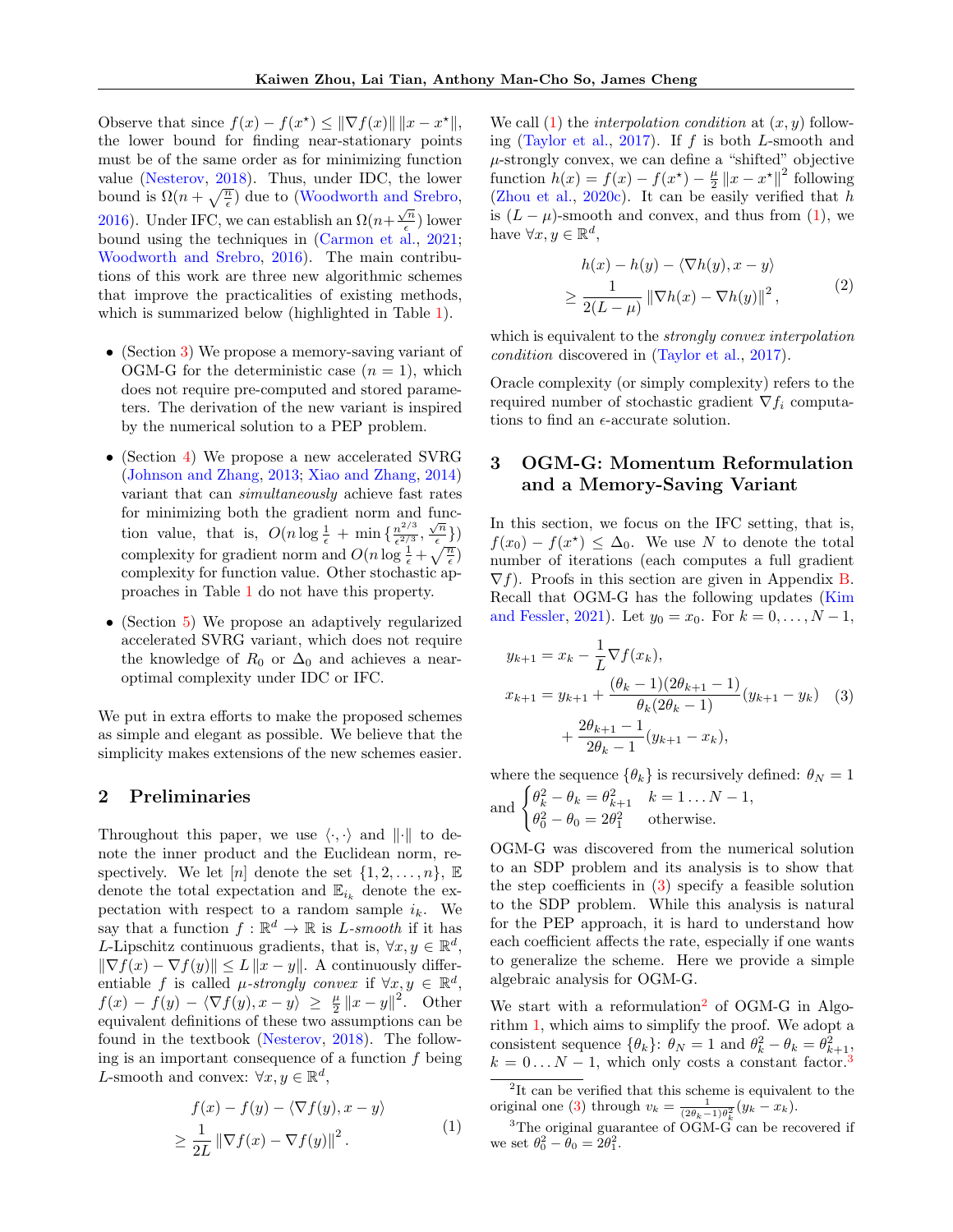<span id="page-3-1"></span>

| Algorithm 1 OGM-G: "Momentum" reformulation                                                 |
|---------------------------------------------------------------------------------------------|
| <b>Input:</b> initial guess $x_0 \in \mathbb{R}^d$ , total iterations N.                    |
| <b>Initialize:</b> vector $v_0 = 0$ , compute and store scalars                             |
| $\theta_N = 1$ and $\theta_k^2 - \theta_k = \theta_{k+1}^2$ , for $k = 0N - 1$ .            |
| 1: for $k = 0, , N - 1$ do                                                                  |
| $v_{k+1} = v_k + \frac{1}{L\theta_k\theta_{k+1}^2} \nabla f(x_k).$<br>2:                    |
| 3: $x_{k+1} = x_k - \frac{1}{L} \nabla f(x_k) - (2\theta_{k+1}^3 - \theta_{k+1}^2)v_{k+1}.$ |
| $4:$ end for                                                                                |
| Output: $x_N$ .                                                                             |

Interestingly, the reformulated scheme resembles the heavy-ball momentum method [\(Polyak,](#page-10-14) [1964\)](#page-10-14). However, it can be shown that Algorithm [1](#page-3-1) is not covered by the heavy-ball momentum scheme. Defining  $\theta_{N+1}^2 = \theta_N^2 - \theta_N = 0$ , we provide the one-iteration analysis in the following proposition:

<span id="page-3-2"></span>Proposition 3.1. In Algorithm [1,](#page-3-1) the following holds at any iteration  $k \in \{0, \ldots, N-1\}$ :

<span id="page-3-3"></span>
$$
A_k + B_{k+1} + C_{k+1} + E_{k+1}
$$
  
\n
$$
\leq A_{k+1} + B_k + C_k + E_k - \theta_{k+1} \langle \nabla f(x_{k+1}), v_{k+1} \rangle
$$
  
\n
$$
+ \sum_{i=k+1}^N \frac{\theta_i}{L\theta_k \theta_{k+1}^2} \langle \nabla f(x_k), \nabla f(x_i) \rangle,
$$
\n(4)

where  $A_k \triangleq \frac{1}{\theta_k^2} (f(x_N) - f(x^*) - \frac{1}{2L} \|\nabla f(x_N)\|^2),$  $B_k \triangleq \frac{1}{\theta_k^2} (f(x_k) - f(x^{\star})), C_k \triangleq \frac{1}{2L\theta_k^2} ||\nabla f(x_k)||^2$  and  $E_k \triangleq \frac{\theta_{k+1}^2}{\theta_k} \langle \nabla f(x_k), v_k \rangle.$ 

Remark 3.1.1. A recent work [\(Diakonikolas and](#page-8-2) [Wang,](#page-8-2) [2021\)](#page-8-2) also conducted an algebraic analysis of OGM-G under a potential function framework. Their potential function decrease can be directly obtained from Proposition [3.1](#page-3-2) by summing up  $(4)$ . By contrast, our "momentum" vector  $\{v_k\}$  naturally merges into the analysis, which significantly simplifies the analysis. Moreover, it provides a better interpretation on how OGM-G utilizes the past gradients to achieve acceleration. A concurrent work [\(Lee et al.,](#page-9-15) [2021\)](#page-9-15) discovered the potential function of OGM-G while their analysis is much more complicated.

From [\(4\)](#page-3-3), we see that only the last two terms do not telescope. Note that the "momentum" vector is a weighted sum of the past gradients, i.e.,  $v_{k+1}$  =  $\sum_{i=0}^k \frac{1}{L\theta_i \theta_{i+1}^2} \nabla f(x_i)$ . If we sum the terms up from  $k = 0, \ldots, N - 1$ , it can be verified that they exactly sum up to 0. Then, by telescoping the remaining terms, we obtain the final convergence guarantee.

<span id="page-3-8"></span>Theorem 3.[1](#page-3-1). The output of Algorithm 1 satisfies  $\|\nabla f(x_N)\|^2 \leq \frac{8L\Delta_0}{(N+2)^2}.$ 

We observe two drawbacks of OGM-G (which have been similarly pointed out in [\(Diakonikolas and Wang,](#page-8-2)

<span id="page-3-4"></span>Algorithm 2 M-OGM-G: Memory-saving OGM-G

**Input:** initial guess  $x_0 \in \mathbb{R}^d$ , total iterations N. **Initialize:** vector  $v_0 = 0$ , for  $k = 0, ..., N$ , define  $\delta_{k+1} \triangleq \frac{12}{(N-k+1)(N-k+2)(N-k+3)}$ .

1: for  $k = 0, ..., N - 1$  do 2:  $v_{k+1} = v_k + \frac{\delta_{k+1}}{L} \nabla f(x_k).$ 3:  $x_{k+1} = x_k - \frac{1}{L}\nabla f(x_k) - \frac{2}{\delta_{k+2}}v_{k+1}.$ 4: end for **Output:**  $x_N$  or  $\arg \min_{x \in \{x_0, ..., x_N\}} || \nabla f(x) ||.$ 

[2021;](#page-8-2) [Lee et al.,](#page-9-15) [2021\)](#page-9-15)): (1) it requires storing a pre-computed parameter sequence, which costs  $O(\frac{1}{\epsilon})$ floats; (2) except for the last iterate, all other iterates do not have properly upper-bounded gradient norms. We resolve these issues by proposing another parameterization of Algorithm [1](#page-3-1) in the next subsection.

#### <span id="page-3-0"></span>3.1 Memory-Saving OGM-G

A straightforward idea to resolve the aforementioned issues is to generalize Algorithm [1.](#page-3-1) However, we find it rather difficult since the parameters in the analysis are rather strict (despite that the proof is already simple). We choose to rely on computer-aided techniques [\(Drori and Teboulle,](#page-9-1) [2014\)](#page-9-1). The derivation of this variant (Algorithm [2\)](#page-3-4) is based on the following numerical experiment.

Numerical experiment. OGM-G was discovered when considering the relaxed PEP problem [\(Kim and](#page-9-0) [Fessler,](#page-9-0) [2021\)](#page-9-0):

<span id="page-3-7"></span><span id="page-3-5"></span>
$$
\max_{\nabla f(x_0), \dots, \nabla f(x_N) \in \mathbb{R}^d} \|\nabla f(x_N)\|^2
$$
\n
$$
f(x_0), \dots, f(x_N), f(x^*) \in \mathbb{R}
$$
\nfor  $k = 0, \dots, N - 1$ ,\n  
\ncondition (1) at  $(x_k, x_{k+1})$ ,\n  
\ns.t. condition (1) at  $(x_N, x_k)$ ,\n  
\ncondition (1) at  $(x_N, x^*)$ ,\n
$$
f(x_0) - f(x^*) \leq \Delta_0,
$$

where the sequence  $\{x_k\}$  is defined as  $x_{k+1} = x_k$  –  $\frac{1}{L} \sum_{i=0}^{k} h_{k+1,i} \nabla f(x_i), k = 0, \ldots, N-1$  for some step coefficients  $h \in \mathbb{R}^{N(N+1)/2}$ . Given N, the step coefficients of OGM-G correspond to a numerical solution to the problem:  $\arg \min_{b} {\text{Lagrangian dual of (P)}}$  $\arg \min_{b} {\text{Lagrangian dual of (P)}}$  $\arg \min_{b} {\text{Lagrangian dual of (P)}}$ , which is denoted as (HD). Conceptually, solving problem (HD) would give us the fastest possible step coefficients under the constraints. $4$  We expect there to be some constant-time slower schemes, which are neglected when solving (HD). To identify them, we relax

<span id="page-3-6"></span><sup>4</sup>However, since problem (HD) is non-convex, we can only obtain local solutions.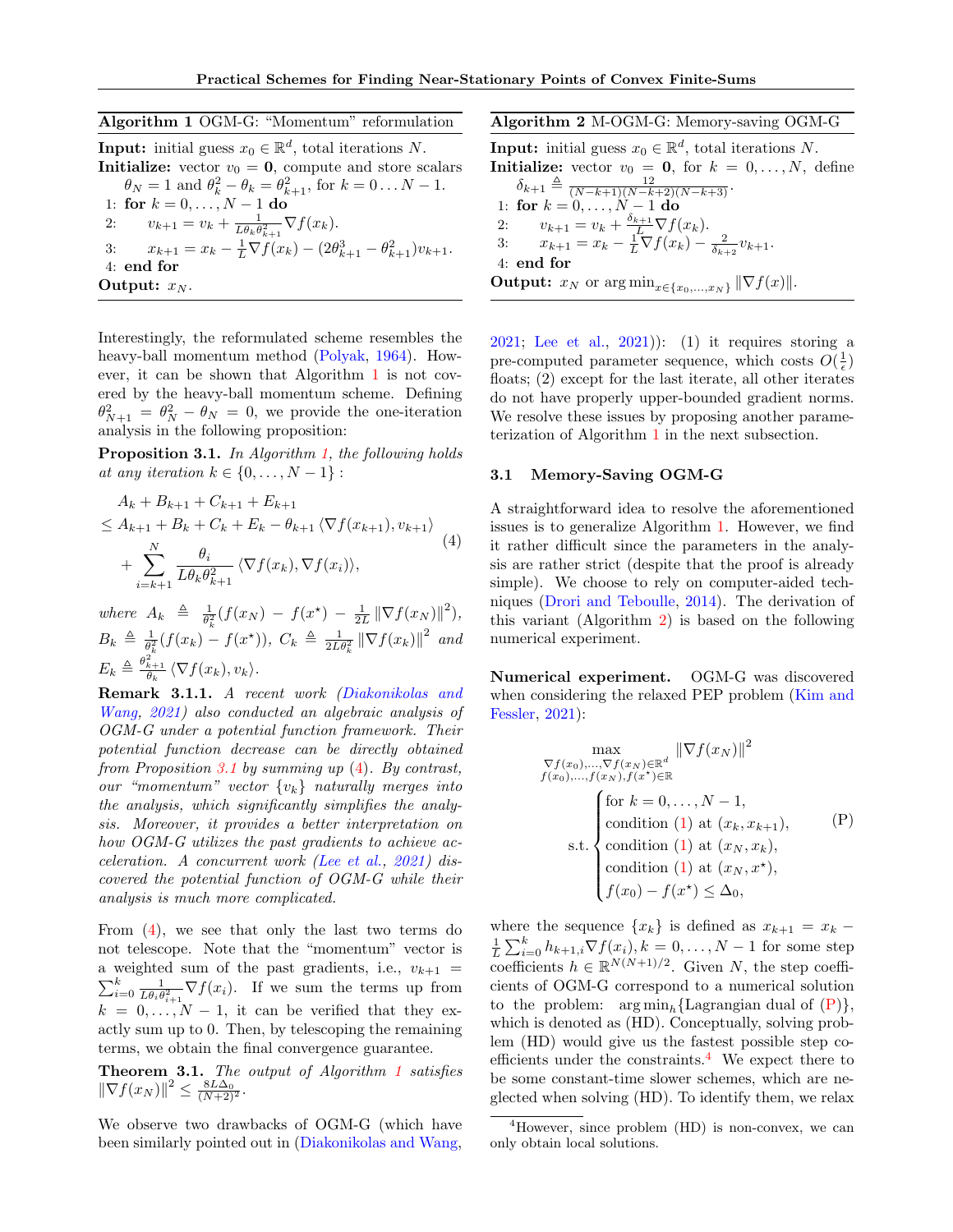<span id="page-4-1"></span>Algorithm 3 Acc-SVRG-G: Accelerated SVRG for Gradient minimization

**Input:** parameters  $\{\tau_k\}, \{p_k\},$  initial guess  $x_0 \in \mathbb{R}^d$ , total stochastic iterations K. **Initialize:** vectors  $z_0 = \tilde{x}_0 = x_0$  and scalars  $\alpha_k = \frac{L\tau_k}{1-\tau_k}$ ,  $\forall k$  and  $\tilde{\tau} = \sum_{k=0}^{K-1} \tau_k^{-2}$ . 1: for  $k = 0, ..., K - 1$  do 2:  $y_k = \tau_k z_k + (1 - \tau_k) \left( \tilde{x}_k - \frac{1}{L} \nabla f(\tilde{x}_k) \right).$ 3:  $z_{k+1} = \arg \min_x \left\{ \langle \mathcal{G}_k, x \rangle + (\alpha_k/2) \| x - z_k \|^2 \right\}.$ 4:  $// \mathcal{G}_k \triangleq \nabla f_{i_k}(y_k) - \nabla f_{i_k}(\tilde{x}_k) + \nabla f(\tilde{x}_k)$ , where  $i_k$  is sampled uniformly in [n]. 5:  $\tilde{x}_{k+1} =$  $\int y_k$  with probability  $p_k$ ,  $\tilde{x}_k$  with probability  $1 - p_k$ . 6: end for **Output (for gradient):**  $x_{\text{out}}$  is sampled from  $\left\{\text{Prob}\{x_{\text{out}} = \tilde{x}_k\} = \frac{\tau_k^{-2}}{\tilde{\tau}}\right\}$  $k \in \{0, \ldots, K-1\}$ .

Output (for function value):  $\tilde{x}_K$ .

a set of interpolation conditions in problem [\(P\)](#page-3-5):

$$
f(x_N) - f(x_k) - \langle \nabla f(x_k), x_N - x_k \rangle
$$
  
\n
$$
\geq \frac{1}{2L} \|\nabla f(x_N) - \nabla f(x_k)\|^2 - \rho \|\nabla f(x_k)\|^2,
$$

for  $k = 0, \ldots, N - 1$  and some  $\rho > 0$ . After this relaxation, solving (HD) will no longer give us the step coefficients of OGM-G. Moreover, the subtracted term  $\rho \left\|\nabla f(x_k)\right\|^2$  forces the PEP tool to not "utilize" it (to cancel out other terms) when searching for step coefficients. Since such a term is not "utilized" in each of the N interpolation conditions, after summation, these terms appear on the left hand side of  $(5)$ , which gives upper bounds to the gradient norms evaluated at intermediate iterates. By trying different  $\rho$  and checking the dependence on  $N$ , we discover Algorithm  $2$  when  $\rho = \frac{1}{2L}$ . Similar to our analysis of OGM-G, we provide a simple algebraic analysis in the following theorem.

<span id="page-4-2"></span>**Theorem 3.2.** In Algorithm [2,](#page-3-4) it holds that

$$
\sum_{k=0}^{N} \frac{\delta_{k+1}}{2} \left\| \nabla f(x_k) \right\|^2 \le \frac{12L\Delta_0}{(N+2)(N+3)}.
$$
 (5)

Remark 3.2.1. From  $(5)$ , we can directly conclude that  $\forall k \in \{0,\ldots,N\}, \|\nabla f(x_k)\|^2 = O(\frac{L\Delta_0}{N^2 \delta_{k+1}})$  and thus, the rate (in terms of  $N$ ) on the last iterate is optimal (since  $\delta_{N+1} = 2$ ). Moreover, the minimum gradient also achieves the optimal rate since

$$
\min_{k \in \{0, ..., N\}} \|\nabla f(x_k)\|^2 \le \frac{1}{\sum_{k=0}^N \frac{\delta_{k+1}}{2}} \sum_{k=0}^N \frac{\delta_{k+1}}{2} \|\nabla f(x_k)\|^2
$$

$$
\le \frac{8L\Delta_0}{(N+2)(N+3)-2}.
$$

Clearly, the parameters of this variant can be computed on the fly and from the above remark, each iterate has an upper-bounded gradient norm. The constructions in [\(Diakonikolas and Wang,](#page-8-2) [2021;](#page-8-2) [Lee](#page-9-15) [et al.,](#page-9-15) [2021\)](#page-9-15) all require pre-computed and stored sequences, which seems to be unavoidable in their analysis as admitted in [\(Diakonikolas and Wang,](#page-8-2) [2021\)](#page-8-2). Our discovery is another example of the powerfulness of computer-aided methodology, which finds proofs that are difficult or even impossible to find with bare hands. We can extend the benefits into the IDC setting using the ideas in [\(Nesterov,](#page-10-3) [2012\)](#page-10-3) as summarized below.

<span id="page-4-3"></span>**Corollary 3.2.1** (IDC setting). If we first run  $N/2$ iterations of NAG and then continue with N/2 iterations of Algorithm [2,](#page-3-4) we obtain an output satisfying  $\|\nabla f(x_N)\|^2 = O\left(\frac{L^2 R_0^2}{N^4}\right).$ 

# <span id="page-4-0"></span>4 Accelerated SVRG: Fast Rates for Both Gradient Norm and Objective

In this section, we focus on the IDC setting, that is,  $||x_0 - x^*||$  ≤  $R_0$  for some  $x^* \in \mathcal{X}^*$ . We use K to denote the total number of stochastic iterations. From the development in Section [3,](#page-2-0) it is natural to ask whether we can use the PEP approach to motivate new stochastic schemes. However, due to the exponential growth of the number of possible states  $(i_0, i_1, \ldots)$ , we cannot directly adopt this approach. A feasible alternative is to first fix an algorithmic framework and a family of potential functions, and then use the potential-based PEP approach in [\(Taylor and Bach,](#page-10-5) [2019\)](#page-10-5). However, this approach is much more restrictive. For example, it cannot identify special constructions like [\(4\)](#page-3-3) in OGM-G. Fortunately, as we will see, we can get some inspiration from the recent development of deterministic methods. Proofs in this section are given in Appendix [C.](#page-15-0)

Our proposed scheme is given in Algorithm [3.](#page-4-1) We adopt the elegant loopless design of SVRG in [\(Kovalev](#page-9-19) [et al.,](#page-9-19) [2020\)](#page-9-19). Note that the full gradient  $\nabla f(\tilde{x}_k)$  is computed and stored only when  $\tilde{x}_{k+1} = y_k$  at Step [5.](#page-4-1) We summarize our main technical novelty as follows.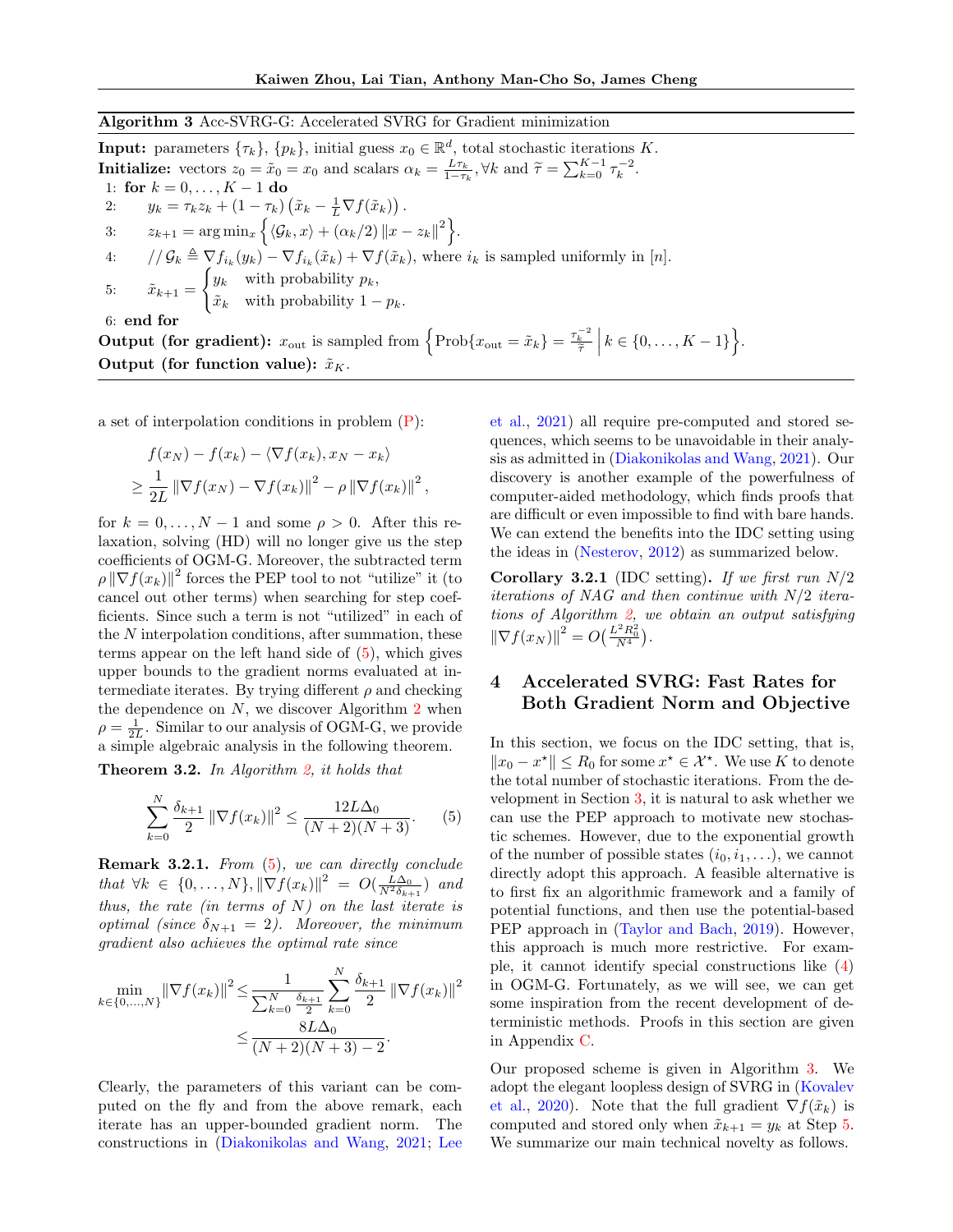Main algorithmic novelty. The design of stochastic accelerated methods is largely inspired by NAG. To make it clear, by setting  $n = 1$ , we see that Katyusha [\(Allen-Zhu,](#page-8-6) [2017\)](#page-8-6), MiG [\(Zhou et al.,](#page-10-15) [2018\)](#page-10-15), SSNM [\(Zhou et al.,](#page-10-16) [2019\)](#page-10-16), Varag [\(Lan et al.,](#page-9-20) [2019\)](#page-9-20), VRADA [\(Song et al.,](#page-10-17) [2020\)](#page-10-17), ANITA [\(Li,](#page-9-21) [2021\)](#page-9-21), the acceleration framework in [\(Driggs et al.,](#page-8-7) [2020\)](#page-8-7) and AC-SA [\(Lan,](#page-9-22) [2012;](#page-9-22) [Ghadimi and Lan,](#page-9-23) [2012;](#page-9-23) [Zhou et al.,](#page-10-18) [2020b\)](#page-10-18) all reduce to one of the following variants of NAG [\(Auslender and Teboulle,](#page-8-8) [2006;](#page-8-8) [Zhu and Orec](#page-10-19)[chia,](#page-10-19) [2017\)](#page-10-19). We say that these methods are under the NAG framework.

$$
\begin{cases}\nx_k = \tau_k z_k + (1 - \tau_k) y_k, \\
z_{k+1} = z_k - \alpha_k \nabla f(x_k), \\
y_{k+1} = \tau_k z_{k+1} + (1 - \tau_k) y_k.\n\end{cases}\n\begin{cases}\nx_k = \tau_k z_k + (1 - \tau_k) y_k, \\
z_{k+1} = z_k - \alpha_k \nabla f(x_k), \\
y_{k+1} = x_k - \eta_k \nabla f(x_k).\n\end{cases}
$$
\nAssender and Teboulle

\nLinear Coupling

See [\(Tseng,](#page-10-20) [2008;](#page-10-20) [Defazio,](#page-8-9) [2019\)](#page-8-9) for other variants of NAG. When  $n = 1$ , Algorithm [3](#page-4-1) reduces to the following scheme [\(Drori and Teboulle,](#page-9-1) [2014;](#page-9-1) [Kim and](#page-9-3) [Fessler,](#page-9-3) [2016\)](#page-9-3):

$$
\begin{cases} y_k = \tau_k z_k + (1 - \tau_k) (y_{k-1} - \frac{1}{L} \nabla f(y_{k-1})) , \\ z_{k+1} = z_k - \frac{1}{\alpha_k} \nabla f(y_k). \end{cases}
$$
Optimized Gradient Method (OGM)

Algorithm [3](#page-4-1) reduces to the scheme of OGM when  $n = 1$  (this point is clearer in the formulation of ITEM in [\(Taylor and Drori,](#page-10-1) [2021\)](#page-10-1)). Note that although we use OGM as the inspiration, the original OGM has nothing to do with making the gradient small and there is no hint on how a stochastic variant can be designed. OGM has a constant-time faster worst-case rate than NAG, which exactly matches the lower complexity bound in [\(Drori,](#page-9-4) [2017\)](#page-9-4). In the following proposition, we show that the OGM framework helps us conduct a tight one-iteration analysis, which gives room for achieving our goal.

<span id="page-5-2"></span>Proposition 4.1. In Algorithm [3,](#page-4-1) the following holds at any iteration  $k \geq 0$  and  $\forall x^* \in \mathcal{X}^*$ :

<span id="page-5-4"></span>
$$
\left(\frac{1-\tau_k}{\tau_k^2 p_k} \mathbb{E}\left[f(\tilde{x}_{k+1})-f(x^\star)\right]+\frac{L}{2} \mathbb{E}\left[\left\|z_{k+1}-x^\star\right\|^2\right]\right)
$$
\n
$$
\leq \left(\frac{(1-\tau_k p_k)(1-\tau_k)}{\tau_k^2 p_k} \mathbb{E}\left[f(\tilde{x}_k)-f(x^\star)\right] \tag{6}
$$
\n
$$
+\frac{L}{2} \mathbb{E}\left[\left\|z_k-x^\star\right\|^2\right]\right) - \frac{(1-\tau_k)^2}{2L\tau_k^2} \mathbb{E}\left[\left\|\nabla f(\tilde{x}_k)\right\|^2\right].
$$

The terms inside the parentheses form the commonly used potential function of SVRG variants. The additional  $\mathbb{E}[\|\nabla f(\tilde{x}_k)\|^2]$  term is created by adopting the OGM framework. In other words, we use the following potential function for Algorithm [3](#page-4-1)  $(a_k, b_k, c_k \geq 0)$ :

$$
T_k = a_k \mathbb{E} [f(\tilde{x}_k) - f(x^*)] + b_k \mathbb{E} \left[ \|z_k - x^*\|^2 \right] + \sum_{i=0}^{k-1} c_i \mathbb{E} \left[ \|\nabla f(\tilde{x}_i)\|^2 \right].
$$

We first provide a simple parameter choice, which leads to a simple and clean analysis.

<span id="page-5-3"></span>Theorem 4.1 (Single-stage parameter choice). In Al-gorithm [3,](#page-4-1) if we choose  $p_k \equiv \frac{1}{n}, \tau_k = \frac{3}{k/n+6}$ , then the following holds at the outputs:

<span id="page-5-0"></span>
$$
\mathbb{E}\left[\left\|\nabla f(x_{\text{out}})\right\|^2\right] = O\left(\frac{n^3 L \Delta_0 + n^2 L^2 R_0^2}{K^3}\right),
$$

$$
\mathbb{E}\left[f(\tilde{x}_K)\right] - f(x^\star) = O\left(\frac{n^2 \Delta_0 + n L R_0^2}{K^2}\right).
$$
 (7)

In other words, to guarantee that  $\mathbb{E}[\|\nabla f(x_{\text{out}})\|] \leq \epsilon_q$ and  $\mathbb{E}[f(\tilde{x}_K)] - f(x^*) \leq \epsilon_f$ , the oracle complexities are  $O\left(\frac{n(L\Delta_0)^{1/3}}{2/3}\right)$  $\frac{(\lambda \Delta_0)^{1/3}}{\epsilon_g^{2/3}} + \frac{(nLR_0)^{2/3}}{\epsilon_g^{2/3}}$  $\epsilon_g^{2/3}$  $\int$  and  $O\left(n\sqrt{\frac{\Delta_0}{\epsilon_f}}+\frac{\sqrt{\Delta_0}}{\epsilon_f}\right)$  $\sqrt{\frac{nL}R_0}{\sqrt{\epsilon_f}}$ .

From  $(7)$ , we see that Algorithm [3](#page-4-1) achieves fast  $O(\frac{1}{K^{1.5}})$  and  $O(\frac{1}{K^2})$  rates for minimizing the gradient norm and function value at the same time. However, despite being a simple choice, the oracle complexities are not better than the deterministic methods in Table [1.](#page-1-0) Below we provide a two-stage parameter choice, which is inspired by the idea of including a "warm-up phase" in [\(Allen-Zhu and Yuan,](#page-8-10) [2016;](#page-8-10) [Lan et al.,](#page-9-20) [2019;](#page-9-20) [Song et al.,](#page-10-17) [2020;](#page-10-17) [Li,](#page-9-21) [2021\)](#page-9-21).

<span id="page-5-1"></span>Theorem 4.2 (Two-stage parameter choice). In Al-gorithm [3,](#page-4-1) let  $p_k = \max\{\frac{6}{k+8}, \frac{1}{n}\}, \tau_k = \frac{3}{p_k(k+8)}$ . The oracle complexities needed to ensure  $\mathbb{E}[\|\nabla f(x_{\text{out}})\|] \leq \epsilon_g$ and  $\mathbb{E}[f(\tilde{x}_K)] - f(x^*) \leq \epsilon_f$  are

$$
O\left(n \min\left\{\log \frac{LR_0}{\epsilon_g}, \log n\right\} + \frac{(nLR_0)^{2/3}}{\epsilon_g^{2/3}}\right),\,
$$
  
and 
$$
O\left(n \min\left\{\log \frac{LR_0^2}{\epsilon_f}, \log n\right\} + \frac{\sqrt{nLR_0}}{\sqrt{\epsilon_f}}\right).
$$

Since  $\|\nabla f(\tilde{x}_K)\|^2 = O(L(f(\tilde{x}_K) - f(x^*))),$  the last iterate has the complexity  $O(n \log \frac{1}{\epsilon} + \frac{\sqrt{n}}{\epsilon})$  $\frac{n}{\epsilon}$ ) for minimizing the gradient norm. Then, by outputting the  $\tilde{x}$ that attains the minimum gradient, we can combine the results of outputting  $x_{\text{out}}$  and  $\tilde{x}_K$ , which leads to the complexity  $O(n \log \frac{1}{\epsilon} + \min \{ \frac{n^{2/3}}{\epsilon^{2/3}} \}$  $\frac{n^{2/3}}{\epsilon^{2/3}}, \frac{\sqrt{n}}{\epsilon}$  $\binom{n}{\epsilon}$ ) in Table [1.](#page-1-0) This complexity has a slightly worse dependence on *n* than Katyusha  $+$  L2S. It is due to the adoption of n-dependent step size in L2S. As studied in [\(Li et al.,](#page-9-17) [2020\)](#page-9-17), despite having a better complexity, n-dependent step size boosts numerical performance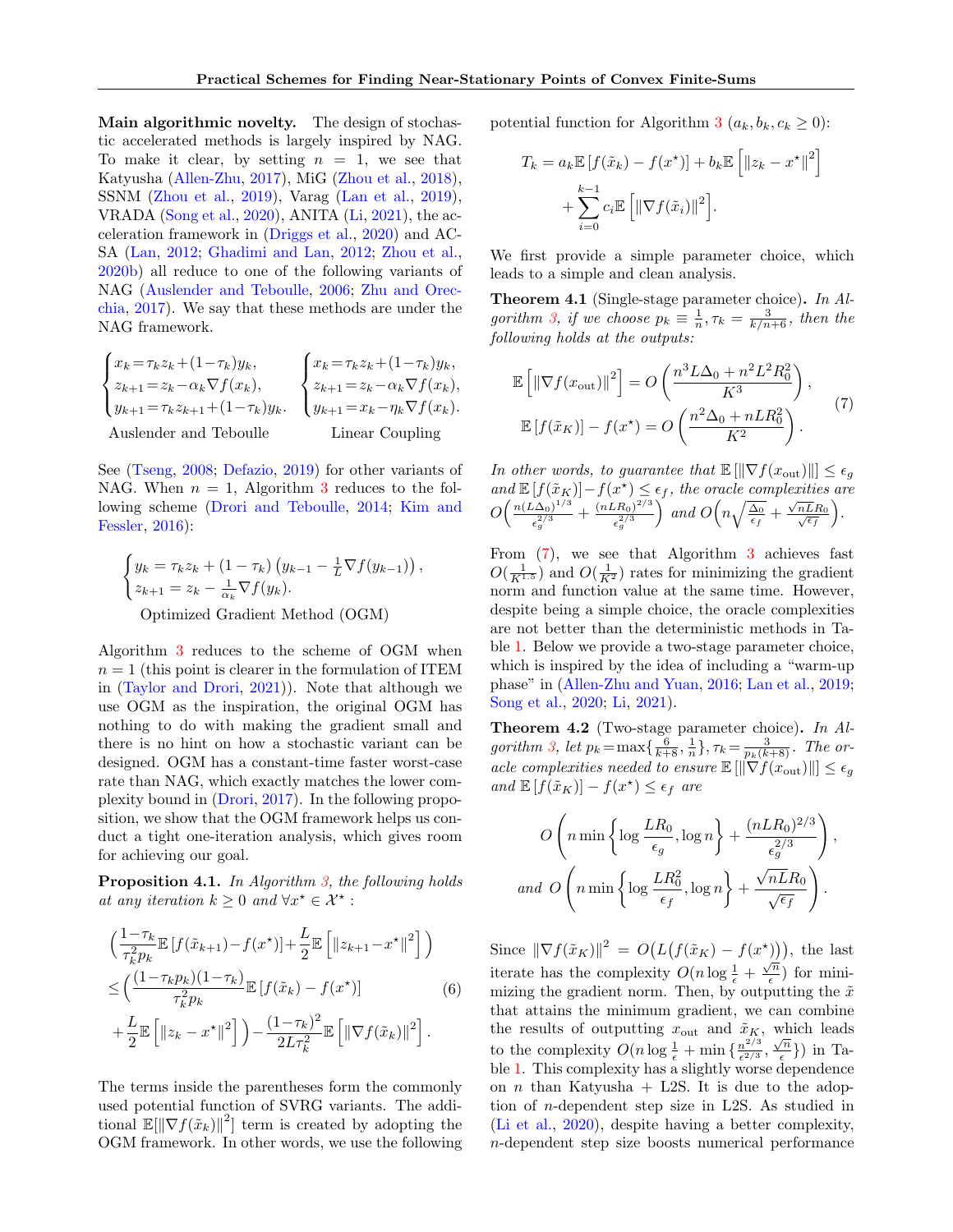## <span id="page-6-3"></span>Algorithm 4 R-Acc-SVRG-G

**Input:** accuracy  $\epsilon > 0$ , parameters  $\delta_0 = L, \beta > 1$ , initial guess  $x_0 \in \mathbb{R}^d$ . 1: for  $t = 0, 1, 2, \ldots$  do 2: Define  $f^{\delta_t}(x) = (1/n) \sum_{i=1}^n f_i^{\delta_t}(x)$ , where  $f_i^{\delta_t}(x) = f_i(x) + (\delta_t/2) ||x - x_0||^2$ . 3: Initialize vectors  $z_0 = \tilde{x}_0 = x_0$  and set  $\tau_x, \tau_z, \alpha, p, C_{\text{IDC}}, C_{\text{IFC}}$  according to Proposition [5.1.](#page-7-0) 4: for  $k = 0, 1, 2, ...$  do 5:  $y_k = \tau_x z_k + (1 - \tau_x) \tilde{x}_k + \tau_z \left( \delta_t (\tilde{x}_k - z_k) - \nabla f^{\delta_t} (\tilde{x}_k) \right).$ 6:  $z_{k+1} = \arg \min_x \left\{ \left\langle \mathcal{G}_k^{\delta_t}, x \right\rangle + (\alpha/2) \|x - z_k\|^2 + (\delta_t/2) \|x - y_k\|^2 \right\}.$ 7:  $/ \int \mathcal{G}_k^{\delta_t} \triangleq \nabla f_{i_k}^{\delta_t}(y_k) - \nabla f_{i_k}^{\delta_t}(\tilde{x}_k) + \nabla f^{\delta_t}(\tilde{x}_k)$ , where  $i_k$  is sampled uniformly in [n]. 8:  $\tilde{x}_{k+1} =$  $\int y_k$  with probability p,  $\tilde{x}_k$  with probability  $1 - p$ . 9: **if**  $\{\nabla f(\tilde{x}_k)\}\n\leq \epsilon$  then output  $\tilde{x}_k$  and terminate the algorithm. 10: if under IDC and  $(1 + \frac{\delta_t}{\alpha})^k \ge \sqrt{C_{\text{IDC}}}/\delta_t$  then break the inner loop. 11: **if** under IFC and  $(1 + \frac{\delta_t}{\alpha})^k \ge \sqrt{C_{\text{IFC}}/2\delta_t}$  then break the inner loop. 12: end for 13:  $\delta_{t+1} = \delta_t/\beta$ . 14: end for

only when n is extremely large. If the practically fast  $n$ independent step size is used for L2S, Katyusha+L2S and Acc-SVRG-G have similar complexities. See also Appendix [A.](#page-11-0)

If  $\epsilon$  is large or n is very large, the recently proposed ANITA [\(Li,](#page-9-21) [2021\)](#page-9-21) achieves an  $O(n)$  complexity, which matches the lower complexity bound  $\Omega(n)$  in this case [\(Woodworth and Srebro,](#page-10-10) [2016\)](#page-10-10). Since ANITA uses the NAG framework, we show that similar results can be derived under the OGM framework in the following theorem:

<span id="page-6-2"></span>Theorem 4.3 (Low accuracy parameter choice). In Algorithm [3,](#page-4-1) let iteration  $N$  be the first time Step [5](#page-4-1) updates  $\tilde{x}_{k+1} = y_k$ . If we choose  $p_k \equiv \frac{1}{n}$ ,  $\tau_k \equiv 1$  –  $\frac{1}{\sqrt{n+1}}$  and terminate Algorithm [3](#page-4-1) at iteration N, then the following holds at  $\tilde{x}_{N+1}$ :

$$
\mathbb{E}\left[\|\nabla f(\tilde{x}_{N+1})\|^2\right] \le \frac{8L^2R_0^2}{5(\sqrt{n+1}+1)}
$$
  
and 
$$
\mathbb{E}\left[f(\tilde{x}_{N+1})\right] - f(x^*) \le \frac{LR_0^2}{\sqrt{n+1}+1}.
$$

In particular, if the required accuracies are low (or n is very large), i.e.,  $\epsilon_g^2 \ge \frac{8L^2R_0^2}{5(\sqrt{n+1}+1)}$  and  $\epsilon_f \ge \frac{LR_0^2}{\sqrt{n+1}+1}$ , then Algorithm [3](#page-4-1) only has an  $O(n)$  oracle complexity.

In the low accuracy region (specified above), the choice in Theorem [4.3](#page-6-2) removes the  $O(\log \frac{1}{\epsilon})$  factor in the complexity of Theorem [4.2.](#page-5-1) From the above two theorems, we see that Algorithm [3](#page-4-1) achieves a similar rate for minimizing the function value as ANITA [\(Li,](#page-9-21) [2021\)](#page-9-21), which is the current best rate. We include some numerical justifications of Algorithm [3](#page-4-1) in Appendix [A.](#page-11-0) We believe that the potential-based PEP approach in [\(Taylor](#page-10-5) [and Bach,](#page-10-5) [2019\)](#page-10-5) can help us identify better parameter choices of Algorithm [3,](#page-4-1) which we leave for future work.

# <span id="page-6-0"></span>5 Near-Optimal Accelerated SVRG with Adaptive Regularization

Currently, there is no known stochastic method that directly achieves the optimal rate in  $\epsilon$ . To get near-optimal rates, the existing strategy is to use a carefully designed regularization technique [\(Nesterov,](#page-10-3) [2012;](#page-10-3) [Allen-Zhu,](#page-8-0) [2018\)](#page-8-0) with a method that solves strongly convex problems; see, e.g., [\(Nesterov,](#page-10-3) [2012;](#page-10-3) [Allen-Zhu,](#page-8-0) [2018;](#page-8-0) [Foster et al.,](#page-9-11) [2019;](#page-9-11) [Davis and Drusvy](#page-8-11)[atskiy,](#page-8-11) [2018\)](#page-8-11). However, the regularization parameter requires the knowledge of  $R_0$  or  $\Delta_0$ , which significantly limits its practicality.

Inspired by the recently proposed adaptive regularization technique [\(Ito and Fukuda,](#page-9-14) [2021\)](#page-9-14), we develop a near-optimal accelerated SVRG variant (Algorithm [4\)](#page-6-3) that does not require the knowledge of  $R_0$  or  $\Delta_0$ . Note that this technique was originally proposed for NAG under the IDC assumption. Our development extends this technique to the stochastic setting, which brings  $\hat{O}(\sqrt{m})$ an  $O(\sqrt{n})$  rate improvement compared with adaptive regularized NAG. Moreover, we consider both IFC and IDC settings. Proofs in this section are in Appendix [D.](#page-19-0)

Detailed design. Algorithm [4](#page-6-3) has a "guess-andcheck" framework. In the outer loop, we first define the regularized objective  $f^{\delta_t}$  using the current estimate

<span id="page-6-1"></span><sup>&</sup>lt;sup>5</sup>Note that we maintain the full gradient  $\nabla f^{\delta_t}(\tilde{x}_k)$  and  $\nabla f(\tilde{x}_k) = \nabla f^{\delta_t}(\tilde{x}_k) - \delta_t(\tilde{x}_k - x_0).$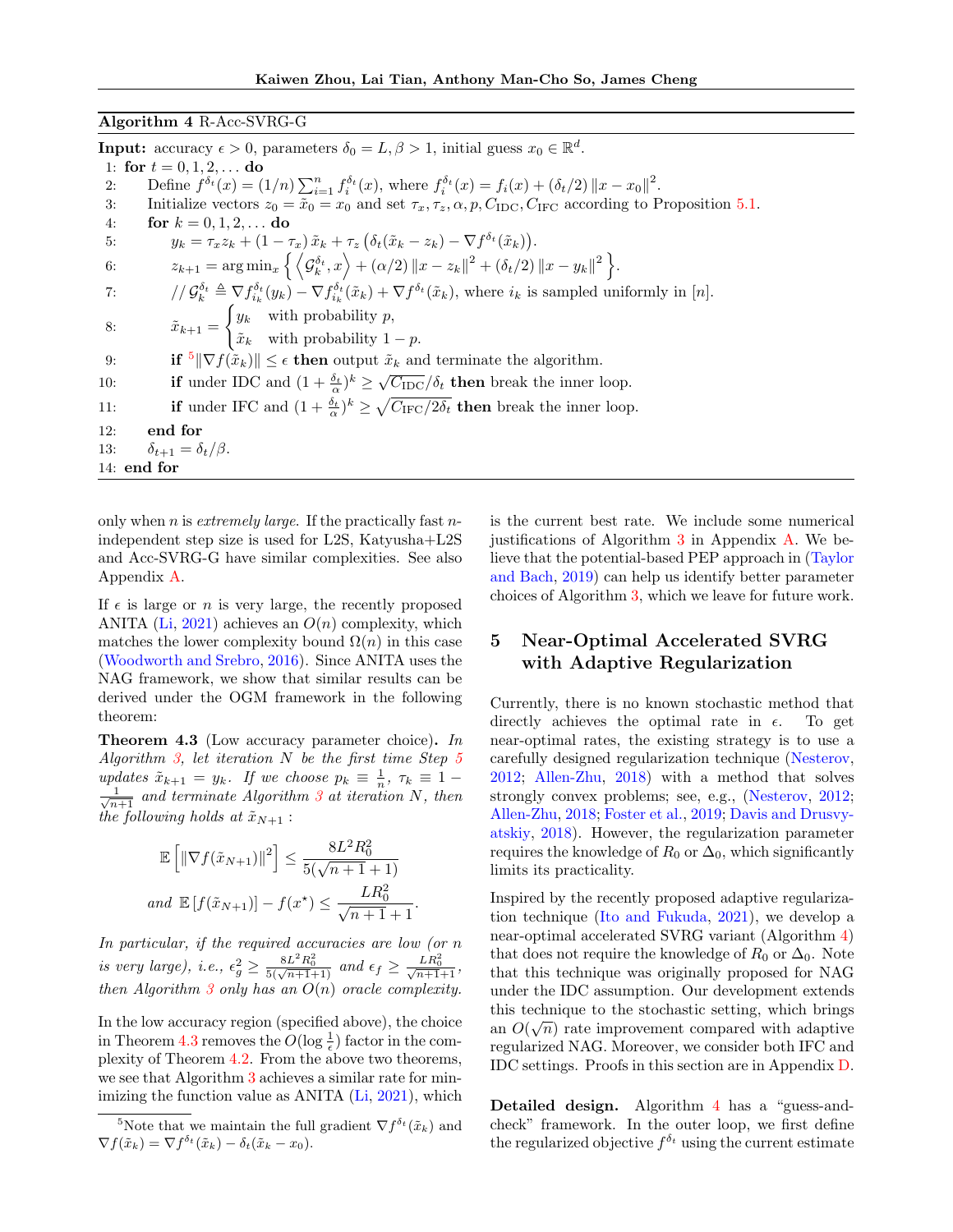of regularization parameter  $\delta_t$ , and then we initialize an accelerated SVRG method (the inner loop) to solve the  $\delta_t$ -strongly convex  $f^{\delta_t}$ . If the inner loop breaks at Step [10](#page-6-3) or [11,](#page-6-3) indicating the poor quality<sup>[6](#page-7-1)</sup> of the current estimate  $\delta_t$ ,  $\delta_t$  will be divided by a fixed  $\beta$ . Thus, conceptually, we can adopt any method that solves strongly convex finite-sums at the optimal rate as the inner loop. However, since the constructions of Step [10](#page-6-3) or [11](#page-6-3) require some algorithm-dependent constants, we have to fix one method as the inner loop.

The inner loop we adopted is a loopless variant of BS-SVRG [\(Zhou et al.,](#page-10-13) [2020c\)](#page-10-13). This is because (i) BS-SVRG is the fastest known accelerated SVRG variant (for ill-conditioned problems) and (ii) it has a simple scheme, especially after using the loopless construction [\(Kovalev et al.,](#page-9-19) [2020\)](#page-9-19). However, its original guarantee is built upon  $\{z_k\}$ . Clearly, we cannot imple-ment the stopping criterion (Step [9\)](#page-6-3) on  $\|\nabla f(z_k)\|$ . Interestingly, we discover that its sequence  $\{\tilde{x}_k\}$  works perfectly in our regularization framework, even if we can neither establish convergence on  $f(\tilde{x}_k) - f(x^*)$ nor on  $\|\tilde{x}_k - x^{\star}\|^2$ .<sup>[7](#page-7-2)</sup> Moreover, we find that the loopless construction significantly simplifies the parameter constraints of BS-SVRG, which originally involves  $\Theta(n)$ th-order inequality. We provide the detailed parameter choice as follows:

<span id="page-7-0"></span>**Proposition 5.1** (Parameter choice). In Algorithm  $\lambda$ , we set  $\tau_x = \frac{\alpha + \delta_t}{\alpha + L + \delta_t}, \tau_z = \frac{\tau_x}{\delta_t} - \frac{\alpha(1-\tau_x)}{\delta_t L}$  $\frac{1-\tau_x}{\delta_t L}$  and  $p = \frac{1}{n}$ . We choose  $\alpha$  as the (unique) positive root of the cubic equation:

$$
\left(1 - \frac{p(\alpha + \delta_t)}{\alpha + L + \delta_t}\right) \left(1 + \frac{\delta_t}{\alpha}\right)^2 = 1.
$$

Then, we specify

$$
C_{\text{IDC}} = L^2 + \frac{L\alpha^2 p}{L + (1 - p)(\alpha + \delta_t)},
$$
  
and 
$$
C_{\text{IFC}} = 2L + \frac{2L\alpha^2 p}{(L + (1 - p)(\alpha + \delta_t))\delta_t}.
$$

Moreover, it holds that  $\frac{\alpha}{\delta_t} = O\left(n + \sqrt{n(L/\delta_t + 1)}\right)$ ,  $C_{\text{IDC}} = O((L + \delta_t)^2)$ , and  $C_{\text{IFC}} = O(L)$ .

Under the choices of  $\tau_x$  and  $\tau_z$ , the  $\alpha$  above is the optimal choice in our analysis. Then, we can characterize the progress of the inner loop in the following proposition:

<span id="page-7-5"></span>Proposition 5.2 (The inner loop of Algorithm [4\)](#page-6-3). Using the parameters specified in Proposition [5.1,](#page-7-0) after running the inner loop (Step  $\angle$ -12) of Algorithm  $\angle$  for k iterations, we can conclude that

(i) in the IDC setting, i.e.,  $||x_0 - x^*|| \leq R_0$  for some  $x^* \in \mathcal{X}^*$ ,

$$
\mathbb{E}[\|\nabla f(\tilde{x}_k)\|]
$$
\n
$$
\leq \left(\delta_t + \left(1 + \frac{\delta_t}{\alpha}\right)^{-k} \sqrt{C_{\text{IDC}}}\right) R_0,
$$
\n(*ii*) in the IFC setting, i.e.,  $f(x_0) - f(x^*) \leq \Delta_0$ ,\n
$$
\mathbb{E}[\|\nabla f(\tilde{x}_k)\|]
$$
\n
$$
\leq \left(\sqrt{2\delta_t} + \left(1 + \frac{\delta_t}{\alpha}\right)^{-k} \sqrt{C_{\text{IFC}}}\right) \sqrt{\Delta_0}.
$$

The above results motivate the construction of Step [10](#page-6-3) and [11.](#page-6-3) For example, in the IDC setting, when the inner loop breaks at Step  $10$ , using  $(i)$  above, we obtain  $\mathbb{E}[\|\nabla f(\tilde{x}_k)\|] \leq 2\delta_t R_0$ . Then, by discussing the relative size of  $\delta_t$  and a certain constant, we can estimate the complexity of Algorithm [4.](#page-6-3) The same methodology is used in the IFC setting.

<span id="page-7-6"></span>**Theorem 5.1** (IDC setting). Denote  $\delta_{\text{IDC}}^* = \frac{\epsilon q}{2R_0}$  for some  $q \in (0,1)$  and let the outer iteration  $t = \ell$  be the first time<sup>[8](#page-7-3)</sup>  $\delta_{\ell} \leq \delta_{\text{IDC}}^{\star}$ . The following assertions hold:

- (i) At outer iteration  $\ell$ , Algorithm  $\ell$  terminates with probability at least  $1-q<sup>9</sup>$  $1-q<sup>9</sup>$  $1-q<sup>9</sup>$
- (ii) The total expected oracle complexity of the  $\ell+1$ outer loops is

$$
O\left(\left(n\log\frac{LR_0}{\epsilon q}+\sqrt{\frac{nLR_0}{\epsilon q}}\right)\log\frac{LR_0}{\epsilon q}\right).
$$

<span id="page-7-7"></span>**Theorem 5.2** (IFC setting). Denote  $\delta^{\star}_{\text{IPC}} = \frac{\epsilon^2 q^2}{8 \Delta_0}$  $\frac{\epsilon^{-}q^{-}}{8\Delta_0}$  for some  $q \in (0,1)$  and let the outer iteration  $t = \ell$  be the first time  $\delta_{\ell} \leq \delta_{\text{IFC}}^{\star}$ . The following assertions hold:

- (i) At outer iteration  $\ell$ , Algorithm  $\ell$  terminates with probability at least  $1 - q$ .
- (ii) The total expected oracle complexity of the  $\ell+1$ outer loops is

$$
O\left(\left(n\log\frac{\sqrt{L\Delta_0}}{\epsilon q} + \frac{\sqrt{nL\Delta_0}}{\epsilon q}\right)\log\frac{\sqrt{L\Delta_0}}{\epsilon q}\right).
$$

Compared with regularized Katyusha in Table [1,](#page-1-0) the adaptive regularization approach drops the need to estimate  $R_0$  or  $\Delta_0$  at the cost of a mere log  $\frac{1}{\epsilon}$  factor in the non-dominant term (if  $\epsilon$  is small).

<span id="page-7-1"></span><sup>6</sup> If Algorithm [4](#page-6-3) does not terminate before it breaks at Step [10](#page-6-3) or [11](#page-6-3) for the current estimate  $\delta_t$ , it is quite likely that running infinite number of inner iterations, the algorithm still will not terminate.

<span id="page-7-2"></span><sup>7</sup> It is due to the special potential function of BS-SVRG (see  $(27)$ ), which does not contain these two terms.

<span id="page-7-3"></span><sup>&</sup>lt;sup>8</sup>We assume that  $\epsilon$  is small such that max  $\{\delta_{\text{IDC}}^{\star}, \delta_{\text{IFC}}^{\star}\}\leq$  $\delta_0 = L$  for simplicity. In this case,  $\ell > 0$ .

<span id="page-7-4"></span><sup>&</sup>lt;sup>9</sup>If Algorithm [4](#page-6-3) does not terminate at outer iteration  $\ell$ , it terminates at the next outer iteration with probability at least  $1 - q/\beta$ . That is, it terminates with higher and higher probability. The same goes for the IFC setting.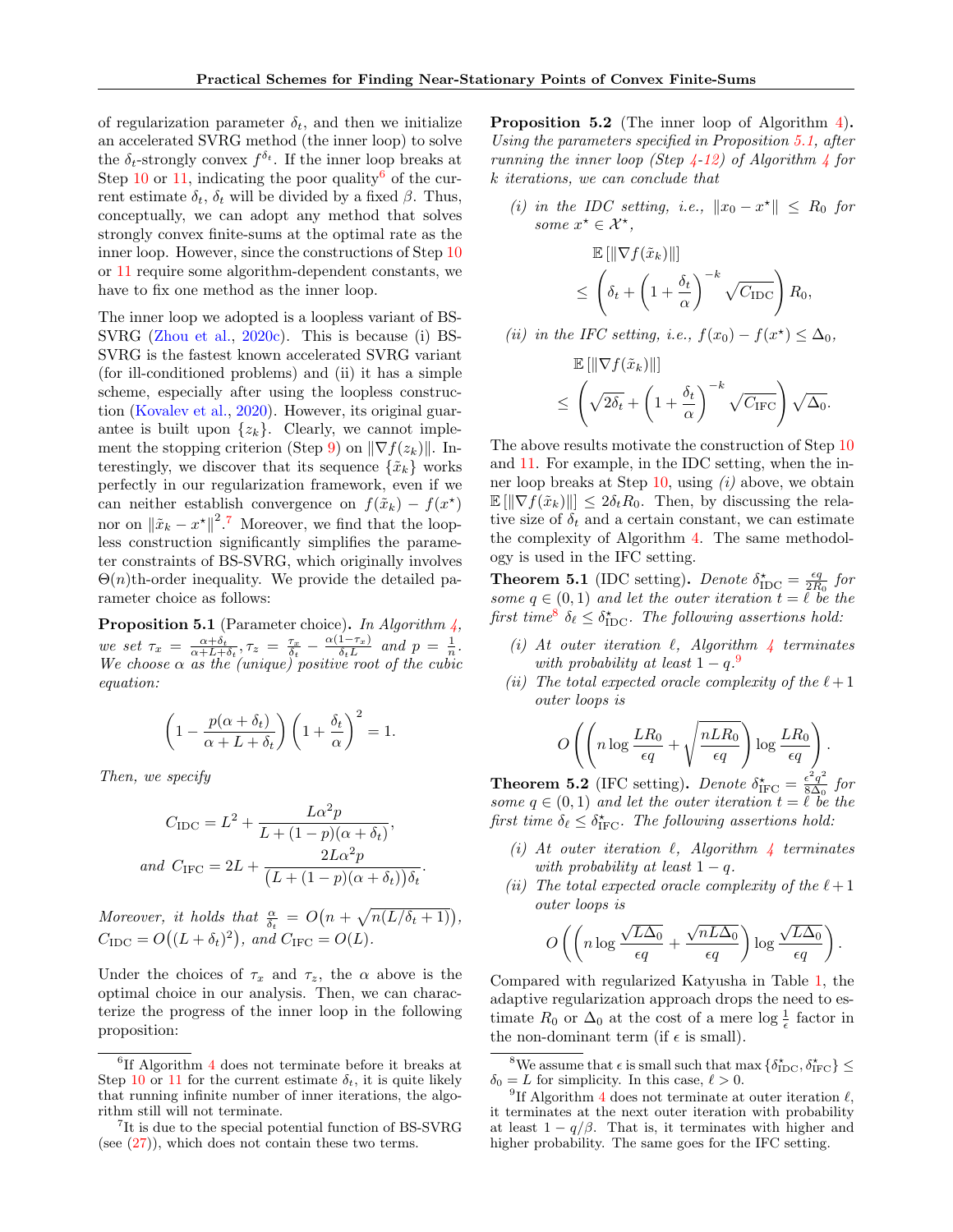## 6 Discussion

In this work, we proposed several simple and practical schemes that complement existing works (Table [1\)](#page-1-0). Admittedly, the new schemes are currently only limited to the unconstrained Euclidean setting, because our techniques heavily rely on the interpolation conditions  $(1)$  and  $(2)$ . On the other hand, methods such as OGM [\(Kim and Fessler,](#page-9-3) [2016\)](#page-9-3), TM [\(Scoy et al.,](#page-10-21) [2017\)](#page-10-21) and ITEM [\(Taylor and Drori,](#page-10-1) [2021;](#page-10-1) [d'Aspremont et al.,](#page-8-12) [2021\)](#page-8-12), which also rely on these conditions, are still not known to have their proximal gradient variants. A concurrent work [\(Lee et al.,](#page-9-15) [2021\)](#page-9-15) proposed proximal point variants of these algorithms. Extending their techniques to our schemes is left for future work. Another future work is to conduct extensive experiments to evaluate the proposed schemes. We list some other future directions as follows.

(1) It is not clear how to naturally connect the parameters of M-OGM-G (Algorithm [2\)](#page-3-4) to OGM-G (Algorithm [1\)](#page-3-1). The parameters of both algorithms seem to be quite restrictive and hardly generalizable due to the special construction at [\(4\)](#page-3-3).

(2) Is this new "momentum" in OGM-G beneficial for training deep neural networks? Other classic momentum schemes such as NAG [\(Nesterov,](#page-9-2) [1983\)](#page-9-2) or heavy-ball momentum method [\(Polyak,](#page-10-14) [1964\)](#page-10-14) are extremely effective for this task (see, e.g., [\(Sutskever](#page-10-22) [et al.,](#page-10-22) [2013\)](#page-10-22)), and they were also originally proposed for convex objectives.

(3) Can we directly accelerate SARAH (L2S)? It seems that existing acceleration techniques fail to accelerate SARAH (or result in poor dependence on  $n$  as in [\(Driggs et al.,](#page-8-7) [2020\)](#page-8-7)). According to its position in Table [1,](#page-1-0) we suspect that there exists an accelerated variant of SARAH which reduces to OGM-G when  $n = 1$ .

#### Acknowledgements

We thank the reviewers for their valuable comments. This work was supported by GRF 14208318 from the RGC of HKSAR.

#### References

- <span id="page-8-6"></span>Allen-Zhu, Z. (2017). Katyusha: The first direct acceleration of stochastic gradient methods. Journal of Machine Learning Research, 18(1):8194–8244.
- <span id="page-8-0"></span>Allen-Zhu, Z. (2018). How to make the gradients small stochastically: Even faster convex and nonconvex sgd. In Advances in Neural Information Processing Systems, pages 1157–1167.
- <span id="page-8-4"></span>Allen-Zhu, Z., Li, Y., de Oliveira, R. M., and Wigderson, A. (2017). Much Faster Algorithms for Matrix

Scaling. In Umans, C., editor, 58th IEEE Annual Symposium on Foundations of Computer Science, pages 890–901.

- <span id="page-8-10"></span>Allen-Zhu, Z. and Yuan, Y. (2016). Improved SVRG for Non-Strongly-Convex or Sum-of-Non-Convex Objectives. In Proceedings of The 33rd International Conference on Machine Learning, pages 1080–1089.
- <span id="page-8-8"></span>Auslender, A. and Teboulle, M. (2006). Interior gradient and proximal methods for convex and conic optimization. SIAM Journal on Optimization, 16(3):697–725.
- <span id="page-8-1"></span>Carmon, Y., Duchi, J. C., Hinder, O., and Sidford, A. (2021). Lower bounds for finding stationary points ii: first-order methods. Mathematical Programming,  $185(1-2)$ .
- <span id="page-8-14"></span>Chang, C.-C. and Lin, C.-J. (2011). LIBSVM: A library for support vector machines. ACM Transactions on Intelligent Systems and Technology, 2:27:1– 27:27. Software available at [http://www.csie.ntu.](http://www.csie.ntu.edu.tw/~cjlin/libsvm) [edu.tw/~cjlin/libsvm](http://www.csie.ntu.edu.tw/~cjlin/libsvm).
- <span id="page-8-5"></span>Cohen, M. B., Madry, A., Tsipras, D., and Vladu, A. (2017). Matrix Scaling and Balancing via Box Constrained Newton's Method and Interior Point Methods. In IEEE 58th Annual Symposium on Foundations of Computer Science, pages 902–913. IEEE.
- <span id="page-8-12"></span>d'Aspremont, A., Scieur, D., and Taylor, A.  $(2021)$ . Acceleration methods. *arXiv preprint* arXiv:2101.09545.
- <span id="page-8-11"></span>Davis, D. and Drusvyatskiy, D. (2018). Complexity of finding near-stationary points of convex functions stochastically. arXiv preprint arXiv:1802.08556.
- <span id="page-8-9"></span>Defazio, A. (2019). On the Curved Geometry of Accelerated Optimization. In Advances in Neural Information Processing Systems, volume 32, pages 1764– 1773.
- <span id="page-8-13"></span>Defazio, A., Bach, F. R., and Lacoste-Julien, S. (2014). SAGA: A Fast Incremental Gradient Method With Support for Non-Strongly Convex Composite Objectives. In Advances in Neural Information Processing Systems, pages 1646–1654.
- <span id="page-8-3"></span>Diakonikolas, J. and Guzmán, C. (2021). Complementary Composite Minimization, Small Gradients in General Norms, and Applications to Regression Problems. arXiv preprint arXiv:2101.11041.
- <span id="page-8-2"></span>Diakonikolas, J. and Wang, P. (2021). Potential Function-based Framework for Making the Gradients Small in Convex and Min-Max Optimization. arXiv preprint arXiv:2101.12101.
- <span id="page-8-7"></span>Driggs, D., Ehrhardt, M. J., and Schönlieb, C.-B. (2020). Accelerating variance-reduced stochastic gradient methods. Mathematical Programming.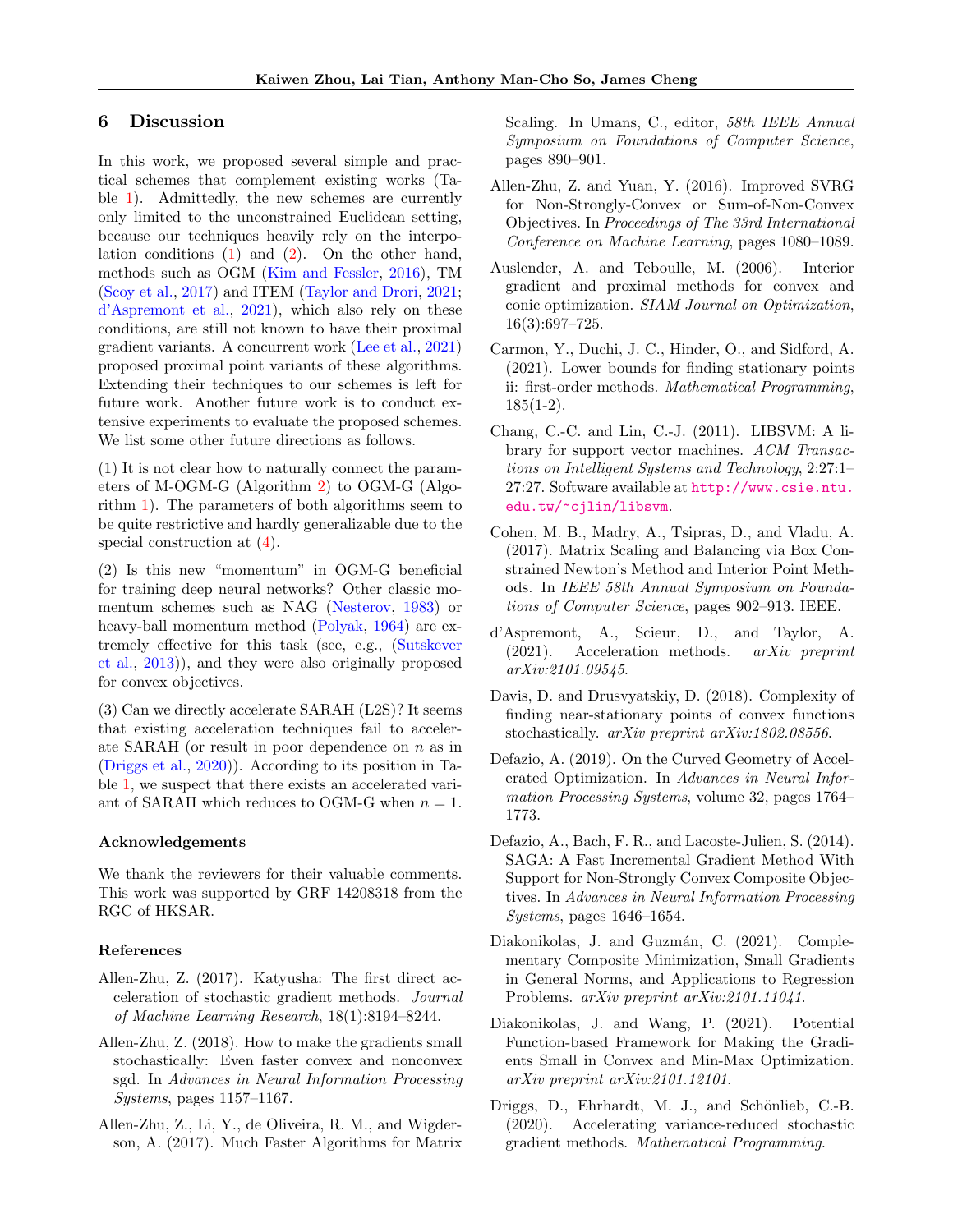- <span id="page-9-4"></span>Drori, Y. (2017). The exact information-based complexity of smooth convex minimization. Journal of  $Complexity$ , 39:1-16.
- <span id="page-9-5"></span>Drori, Y. and Taylor, A. (2021). On the oracle complexity of smooth strongly convex minimization. arXiv preprint arXiv:2101.09740.
- <span id="page-9-1"></span>Drori, Y. and Teboulle, M. (2014). Performance of first-order methods for smooth convex minimization: a novel approach. Mathematical Programming, 145(1-2):451–482.
- <span id="page-9-24"></span>Dua, D. and Graff, C. (2017). UCI machine learning repository.
- <span id="page-9-10"></span>Fang, C., Li, C. J., Lin, Z., and Zhang, T. (2018). SPIDER: Near-Optimal Non-Convex Optimization via Stochastic Path-Integrated Differential Estimator. In Advances in Neural Information Processing Systems, pages 687–697.
- <span id="page-9-11"></span>Foster, D. J., Sekhari, A., Shamir, O., Srebro, N., Sridharan, K., and Woodworth, B. (2019). The Complexity of Making the Gradient Small in Stochastic Convex Optimization. In Proceedings of the Thirty-Second Conference on Learning Theory, pages 1319– 1345.
- <span id="page-9-8"></span>Ge, R., Huang, F., Jin, C., and Yuan, Y. (2015). Escaping From Saddle Points — Online Stochastic Gradient for Tensor Decomposition. In Proceedings of The 28th Conference on Learning Theory, pages 797–842.
- <span id="page-9-23"></span>Ghadimi, S. and Lan, G. (2012). Optimal stochastic approximation algorithms for strongly convex stochastic composite optimization i: A generic algorithmic framework. SIAM Journal on Optimization, 22(4):1469–1492.
- <span id="page-9-6"></span>Ghadimi, S. and Lan, G. (2013). Stochastic firstand zeroth-order methods for nonconvex stochastic programming. SIAM Journal on Optimization, 23(4):2341–2368.
- <span id="page-9-7"></span>Ghadimi, S. and Lan, G. (2016). Accelerated gradient methods for nonconvex nonlinear and stochastic programming. Mathematical Programming, 156(1- 2):59–99.
- <span id="page-9-14"></span>Ito, M. and Fukuda, M. (2021). Nearly optimal firstorder methods for convex optimization under gradient norm measure: An adaptive regularization approach. Journal of Optimization Theory and Applications, 188(3):770–804.
- <span id="page-9-9"></span>Jin, C., Ge, R., Netrapalli, P., Kakade, S. M., and Jordan, M. I. (2017). How to Escape Saddle Points Efficiently. In Proceedings of the 34th International Conference on Machine Learning, pages 1724–1732.
- <span id="page-9-18"></span>Johnson, R. and Zhang, T. (2013). Accelerating Stochastic Gradient Descent using Predictive Vari-

ance Reduction. In Advances in Neural Information Processing Systems, pages 315–323.

- <span id="page-9-3"></span>Kim, D. and Fessler, J. A. (2016). Optimized firstorder methods for smooth convex minimization. Mathematical Programming, 159(1):81–107.
- <span id="page-9-12"></span>Kim, D. and Fessler, J. A. (2018a). Another Look at the Fast Iterative Shrinkage/Thresholding Algorithm (FISTA). SIAM Journal on Optimization, 28(1):223–250.
- <span id="page-9-13"></span>Kim, D. and Fessler, J. A. (2018b). Generalizing the optimized gradient method for smooth convex minimization. SIAM Journal on Optimization, 28(2):1920–1950.
- <span id="page-9-0"></span>Kim, D. and Fessler, J. A. (2021). Optimizing the efficiency of first-order methods for decreasing the gradient of smooth convex functions. Journal of Optimization Theory and Applications, 188(1):192–219.
- <span id="page-9-19"></span>Kovalev, D., Horváth, S., and Richtárik, P. (2020). Don't jump through hoops and remove those loops: SVRG and Katyusha are better without the outer loop. In Algorithmic Learning Theory, pages 451– 467. PMLR.
- <span id="page-9-22"></span>Lan, G. (2012). An optimal method for stochastic composite optimization. Mathematical Programming, 133(1-2):365–397.
- <span id="page-9-20"></span>Lan, G., Li, Z., and Zhou, Y. (2019). A unified variance-reduced accelerated gradient method for convex optimization. In Advances in Neural Information Processing Systems, volume 32, pages 10462–10472.
- <span id="page-9-15"></span>Lee, J., Park, C., and Ryu, E. K. (2021). A Geometric Structure of Acceleration and Its Role in Making Gradients Small Fast. arXiv preprint arXiv:2106.10439.
- <span id="page-9-17"></span>Li, B., Ma, M., and Giannakis, G. B. (2020). On the Convergence of SARAH and Beyond. In Proceedings of the Twenty Third International Conference on Artificial Intelligence and Statistics, pages 223– 233.
- <span id="page-9-21"></span>Li, Z. (2021). ANITA: An Optimal Loopless Accelerated Variance-Reduced Gradient Method. arXiv preprint arXiv:2103.11333.
- <span id="page-9-16"></span>Lin, Q. and Xiao, L. (2014). An Adaptive Accelerated Proximal Gradient Method and its Homotopy Continuation for Sparse Optimization. In Proceedings of the 31th International Conference on Machine Learning, pages 73–81.
- <span id="page-9-2"></span>Nesterov, Y. (1983). A method for solving the convex programming problem with convergence rate  $O(1/k^2)$ . In *Dokl. akad. nauk Sssr*, volume 269, pages 543–547.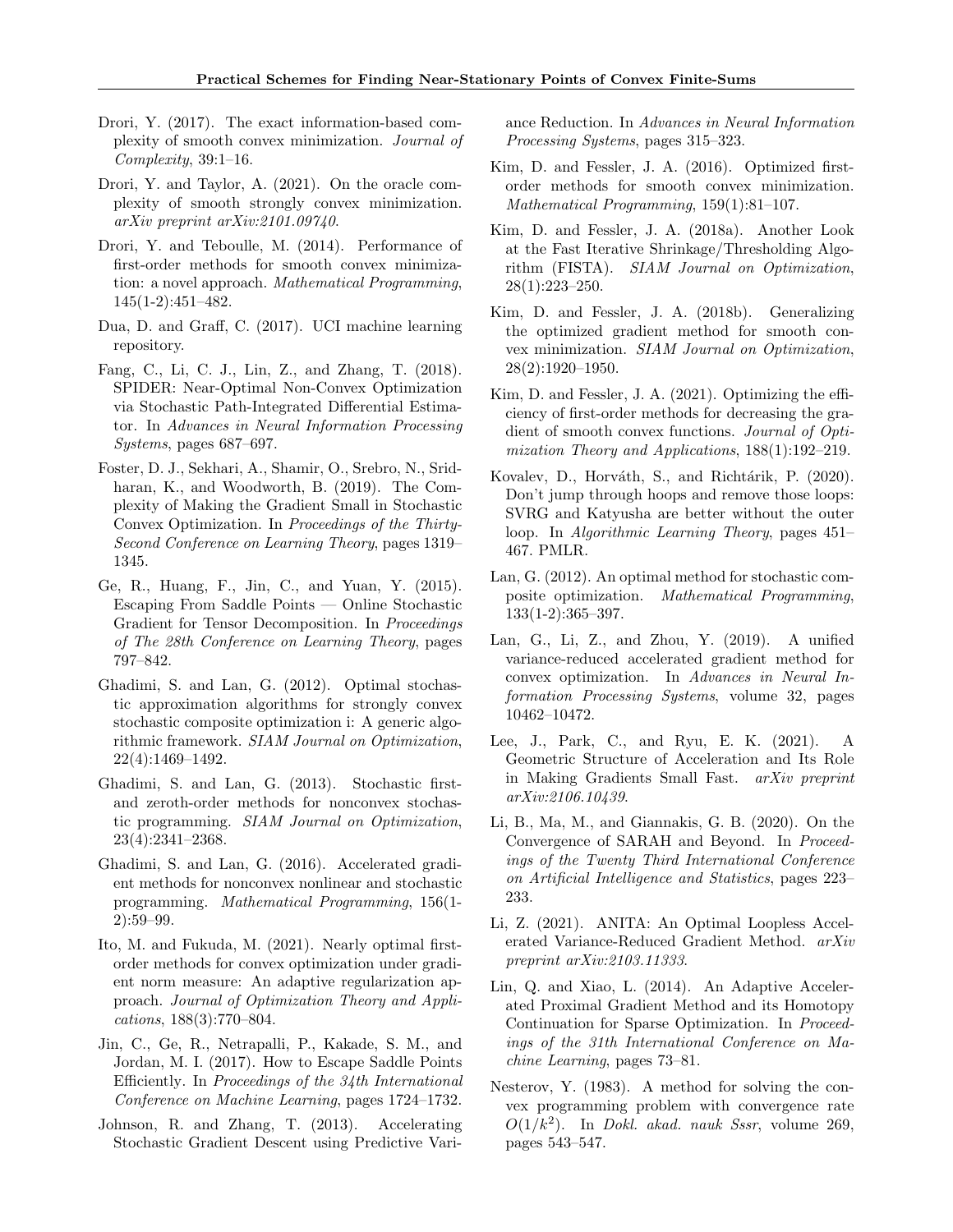- <span id="page-10-0"></span>Nesterov, Y. (2003). Introductory lectures on convex optimization: A basic course, volume 87. Springer Science & Business Media.
- <span id="page-10-3"></span>Nesterov, Y. (2012). How to make the gradients small. Optima. Mathematical Optimization Society Newsletter, (88):10–11.
- <span id="page-10-4"></span>Nesterov, Y. (2013). Gradient methods for minimizing composite functions. Mathematical Programming, 140(1):125–161.
- <span id="page-10-9"></span>Nesterov, Y. (2018). Lectures on convex optimization, volume 137. Springer.
- <span id="page-10-6"></span>Nesterov, Y., Gasnikov, A., Guminov, S., and Dvurechensky, P. (2020). Primal–dual accelerated gradient methods with small-dimensional relaxation oracle. Optimization Methods and Software, pages 1–38.
- <span id="page-10-7"></span>Nguyen, L. M., Liu, J., Scheinberg, K., and Takáč, M. (2017). SARAH: A Novel Method for Machine Learning Problems Using Stochastic Recursive Gradient. In Proceedings of the 34th International Conference on Machine Learning, pages 2613–2621.
- <span id="page-10-8"></span>Pham, N. H., Nguyen, L. M., Phan, D. T., and Tran-Dinh, Q. (2020). ProxSARAH: An efficient algorithmic framework for stochastic composite nonconvex optimization. Journal of Machine Learning Research, 21(110):1–48.
- <span id="page-10-23"></span>Platt, J. (1998). Sequential minimal optimization: A fast algorithm for training support vector machines.
- <span id="page-10-14"></span>Polyak, B. T. (1964). Some methods of speeding up the convergence of iteration methods. Ussr computational mathematics and mathematical physics,  $4(5):1-17.$
- <span id="page-10-21"></span>Scoy, B. V., Freeman, R. A., and Lynch, K. M. (2017). The Fastest Known Globally Convergent First-Order Method for Minimizing Strongly Convex Functions. IEEE Control Systems Letters,  $2(1):49-54.$
- <span id="page-10-17"></span>Song, C., Jiang, Y., and Ma, Y. (2020). Variance Reduction via Accelerated Dual Averaging for Finite-Sum Optimization. In Advances in Neural Information Processing Systems, volume 33, pages 833–844.
- <span id="page-10-22"></span>Sutskever, I., Martens, J., Dahl, G., and Hinton, G. (2013). On the importance of initialization and momentum in deep learning. In Proceedings of the 30th International Conference on Machine Learning, pages 1139–1147.
- <span id="page-10-5"></span>Taylor, A. and Bach, F. (2019). Stochastic firstorder methods: non-asymptotic and computer-aided analyses via potential functions. In Conference on Learning Theory, pages 2934–2992.
- <span id="page-10-1"></span>Taylor, A. and Drori, Y. (2021). An optimal gradient method for smooth strongly convex minimization. arXiv preprint arXiv:2101.09741.
- <span id="page-10-12"></span>Taylor, A. B., Hendrickx, J. M., and Glineur, F. (2017). Smooth strongly convex interpolation and exact worst-case performance of first-order methods. Mathematical Programming, 161(1-2):307–345.
- <span id="page-10-20"></span>Tseng, P. (2008). On accelerated proximal gradient methods for convex-concave optimization. [https://www.mit.edu/~dimitrib/PTseng/](https://www.mit.edu/~dimitrib/PTseng/papers/apgm.pdf) [papers/apgm.pdf](https://www.mit.edu/~dimitrib/PTseng/papers/apgm.pdf). Accessed May 1, 2020.
- <span id="page-10-10"></span>Woodworth, B. E. and Srebro, N. (2016). Tight Complexity Bounds for Optimizing Composite Objectives. In Advances in Neural Information Processing Systems, pages 3639–3647.
- <span id="page-10-11"></span>Xiao, L. and Zhang, T. (2014). A Proximal Stochastic Gradient Method with Progressive Variance Reduction. SIAM Journal on Optimization, 24(4):2057– 2075.
- <span id="page-10-2"></span>Zhou, D., Xu, P., and Gu, Q. (2020a). Stochastic Nested Variance Reduction for Nonconvex Optimization. Journal of Machine Learning Research, 21:103:1–103:63.
- <span id="page-10-16"></span>Zhou, K., Ding, Q., Shang, F., Cheng, J., Li, D., and Luo, Z.-Q. (2019). Direct Acceleration of SAGA using Sampled Negative Momentum. In Proceedings of the Twenty Second International Conference on Artificial Intelligence and Statistics, pages 1602–1610.
- <span id="page-10-18"></span>Zhou, K., Jin, Y., Ding, Q., and Cheng, J. (2020b). Amortized Nesterov's Momentum: A Robust Momentum and Its Application to Deep Learning. In Proceedings of the 36th Conference on Uncertainty in Artificial Intelligence, pages 211–220.
- <span id="page-10-15"></span>Zhou, K., Shang, F., and Cheng, J. (2018). A Simple Stochastic Variance Reduced Algorithm with Fast Convergence Rates. In Proceedings of the 35th International Conference on Machine Learning, pages 5980–5989.
- <span id="page-10-13"></span>Zhou, K., So, A. M.-C., and Cheng, J. (2020c). Boosting First-Order Methods by Shifting Objective: New Schemes with Faster Worst-Case Rates. In Advances in Neural Information Processing Systems, pages 15405–15416.
- <span id="page-10-19"></span>Zhu, Z. A. and Orecchia, L. (2017). Linear Coupling: An Ultimate Unification of Gradient and Mirror Descent. In 8th Innovations in Theoretical Computer Science Conference, volume 67 of LIPIcs, pages 3:1– 3:22.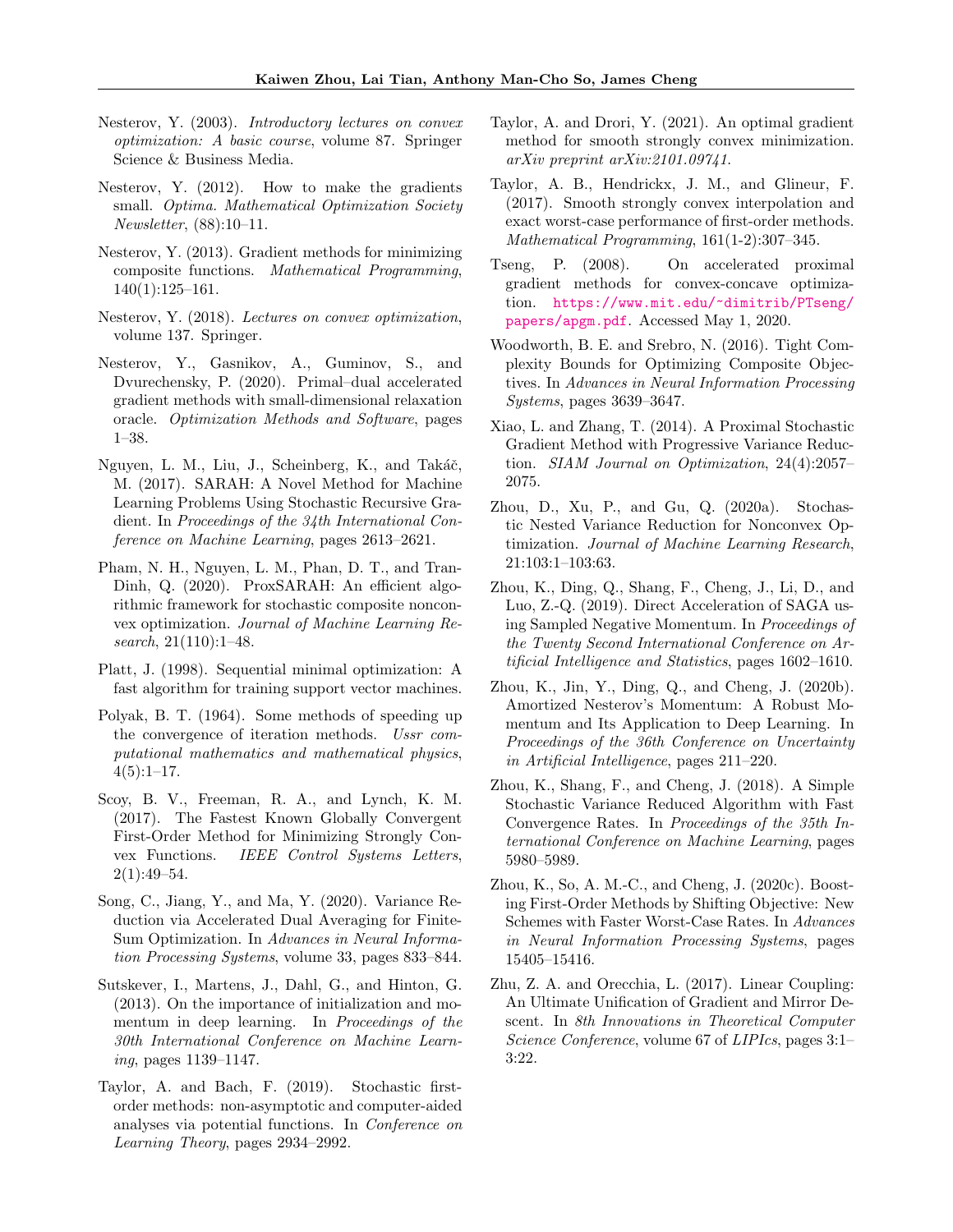# Supplementary Material: Practical Schemes for Finding Near-Stationary Points of Convex Finite-Sums

# <span id="page-11-1"></span><span id="page-11-0"></span>A Numerical results of Acc-SVRG-G (Algorithm [3\)](#page-4-1)





(a) a9a dataset. Measuring the gradient norm.





(c) a9a dataset. Measuring the function value. (d) w8a dataset. Measuring the function value.

Figure 1: Performance evaluations. Run 20 seeds. Shaded bands indicate  $\pm 1$  standard deviation.

We did some experiments to justify the theoretical results (Theorem [4.2\)](#page-5-1) of Acc-SVRG-G. We compared it with non-accelerated methods including L2S [\(Li et al.,](#page-9-17) [2020\)](#page-9-17), SVRG [\(Johnson and Zhang,](#page-9-18) [2013;](#page-9-18) [Xiao and Zhang,](#page-10-11) [2014\)](#page-10-11) and SAGA [\(Defazio et al.,](#page-8-13) [2014\)](#page-8-13) under their original optimality measures. Note that other stochastic approaches in Table [1](#page-1-0) require fixing the accuracy  $\epsilon$  in advance, and thus it is not convenient to compare them in the form of Figure [1.](#page-11-1) For measuring the gradient norm, we simply tracked the smallest norm of all the full gradient computed to reduce complexity. Since the figures are in logarithmic scale, the deviation bands are asymmetric, and will emphasize the passes that have large deviations.

Setups. We ran the experiments on a Macbook Pro with a quad-core Intel Core i7-4870HQ with 2.50GHz cores, 16GB RAM, macOS Big Sur with Clang 12.0.5 and MATLAB R2020b. We were optimizing the binary logistic regression problem  $f(x) = \frac{1}{n} \sum_{i=1}^{n} \log(1 + \exp(-b_i \langle a_i, x \rangle))$  with dataset  $a_i \in \mathbb{R}^d$ ,  $b_i \in \{-1, +1\}$ ,  $i \in [n]$ . We used datasets from the LIBSVM website [\(Chang and Lin,](#page-8-14) [2011\)](#page-8-14), including a9a [\(Dua and Graff,](#page-9-24) [2017\)](#page-9-24) (32,561 samples, 123 features) and w8a [\(Platt,](#page-10-23) [1998\)](#page-10-23) (49,749 samples, 300 features). We added one dimension as bias to all the datasets. We normalized the datasets and thus for this problem,  $L = 0.25$ . For Acc-SVRG-G, we chose the parameters according to Theorem [4.2.](#page-5-1) For L2S, we set  $m = n$  and for its *n*-independent step size, we chose  $\eta = \frac{c}{L}$  and tuned c using the same grid specified in [\(Li et al.,](#page-9-17) [2020\)](#page-9-17); for the *n*-dependent step size, we set  $\eta = \frac{1}{L\sqrt{n}}$  according to Corollary 3 in [\(Li et al.,](#page-9-17) [2020\)](#page-9-17). For SAGA [\(Defazio et al.,](#page-8-13) [2014\)](#page-8-13), we chose  $\eta = \frac{1}{3L}$ following its theory. For SVRG [\(Xiao and Zhang,](#page-10-11) [2014\)](#page-10-11), we set  $\eta = \frac{1}{4L}$ .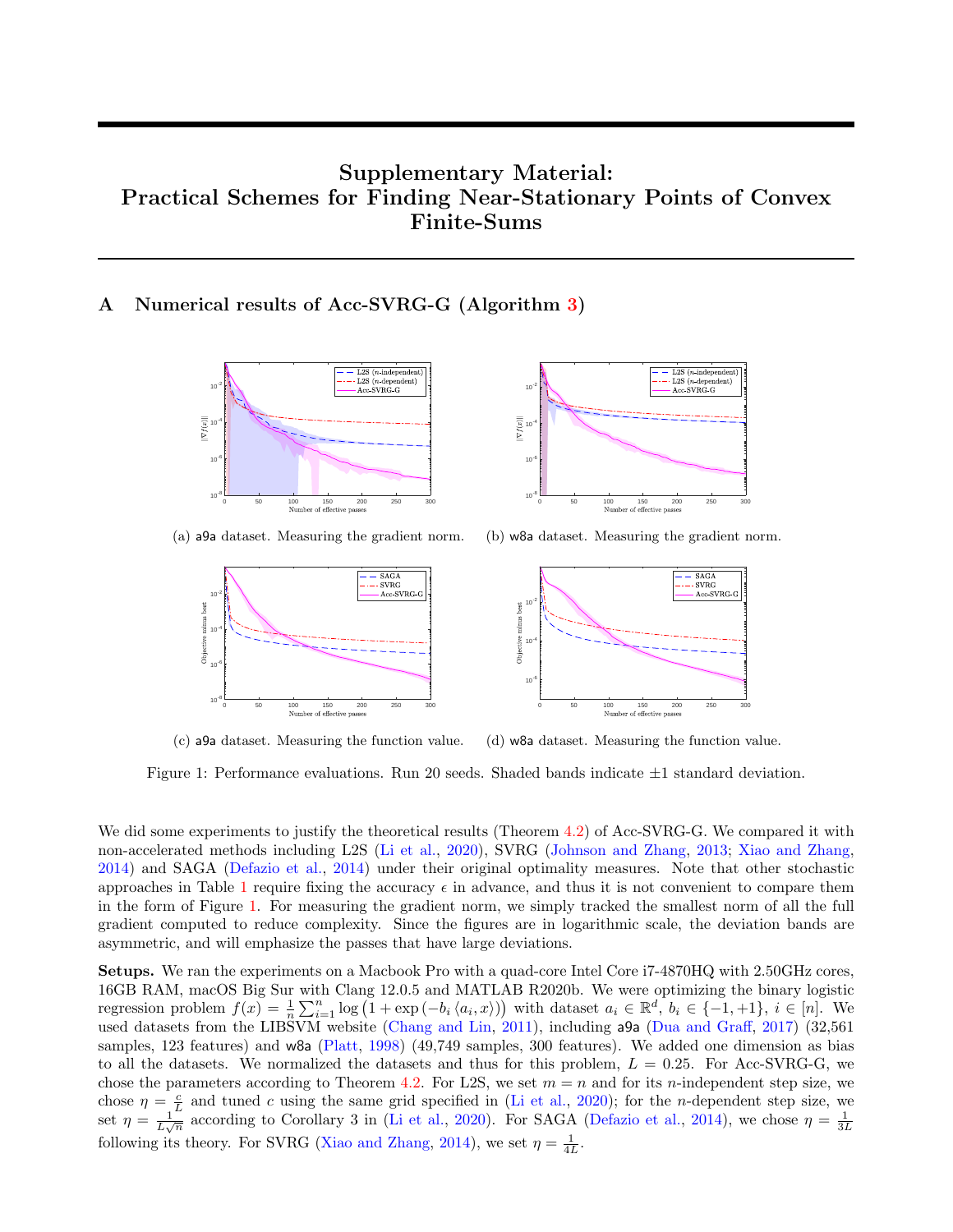## <span id="page-12-0"></span>B Proofs of Section [3](#page-2-0)

To simplify the proof, we denote  $D_k \triangleq f(x_k) - f(x^*)$ . And we use the following reformulation of interpolation condition  $(1)$  (at  $(x, y)$ ) to facilitate our proof.

<span id="page-12-1"></span>
$$
\forall x, y \in \mathbb{R}^d, \frac{1}{2L} \left( \left\| \nabla f(x) \right\|^2 + \left\| \nabla f(y) \right\|^2 \right) + \left\langle \nabla f(y), x - y - \frac{1}{L} \nabla f(x) \right\rangle \le f(x) - f(y). \tag{8}
$$

#### B.1 Proof to Proposition [3.1](#page-3-2)

We define  $\theta_{N+1}^2 = \theta_N^2 - \theta_N = 0$ . At iteration k, we are going to combine the reformulated interpolation conditions [\(8\)](#page-12-1) at  $(x_k, x_{k+1})$  and  $(x_N, x_k)$  with multipliers  $\frac{1}{\theta_{k+1}^2}$  and  $\frac{1}{\theta_k \theta_{k+1}^2}$ , respectively.

$$
\frac{1}{2L\theta_{k+1}^2} \left( \left\| \nabla f(x_k) \right\|^2 + \left\| \nabla f(x_{k+1}) \right\|^2 \right) + \frac{1}{\theta_{k+1}^2} \left\langle \nabla f(x_{k+1}), x_k - x_{k+1} - \frac{1}{L} \nabla f(x_k) \right\rangle
$$
\n
$$
\leq \frac{1}{\theta_2^2} (D_k - D_{k+1}),
$$
\n(9)

$$
\leq \frac{1}{\theta_{k+1}^2} (D_k - D_{k+1}),
$$
\n
$$
\frac{1}{2L\theta_k \theta_{k+1}^2} \left( \|\nabla f(x_N)\|^2 + \|\nabla f(x_k)\|^2 \right) + \frac{1}{\theta_k \theta_{k+1}^2} \left\langle \nabla f(x_k), x_N - x_k - \frac{1}{L} \nabla f(x_N) \right\rangle
$$
\n
$$
\leq \frac{1}{\theta_k \theta_{k+1}^2} (D_N - D_k).
$$
\n(10)

Using the construction:  $x_k - x_{k+1} = \frac{1}{L} \nabla f(x_k) + (2\theta_{k+1}^3 - \theta_{k+1}^2)v_{k+1}$ , we can write [\(9\)](#page-12-2) as

<span id="page-12-4"></span><span id="page-12-3"></span><span id="page-12-2"></span>
$$
\frac{1}{2L\theta_{k+1}^2} \left( \left\| \nabla f(x_k) \right\|^2 + \left\| \nabla f(x_{k+1}) \right\|^2 \right) + (2\theta_{k+1} - 1) \left\langle \nabla f(x_{k+1}), v_{k+1} \right\rangle \n\leq \frac{1}{\theta_{k+1}^2} (D_k - D_{k+1}).
$$
\n(11)

Note that using  $\theta_k^2 - \theta_k = \theta_{k+1}^2$ , we have  $2\theta_{k+1}^3 - \theta_{k+1}^2 = \theta_{k+1}^4 - \theta_{k+2}^4$ . Then,

$$
x_k - x_N = \sum_{i=k}^{N-1} (x_i - x_{i+1}) = \frac{1}{L} \sum_{i=k}^{N-1} \nabla f(x_i) + \sum_{i=k}^{N-1} (\theta_{i+1}^4 - \theta_{i+2}^4) v_{i+1}
$$
  
\n
$$
= \frac{1}{L} \sum_{i=k}^{N-1} \nabla f(x_i) + \theta_{k+1}^4 v_{k+1} + \sum_{i=k}^{N-2} \theta_{i+2}^4 (v_{i+2} - v_{i+1})
$$
  
\n
$$
\stackrel{(a)}{=} \frac{1}{L} \sum_{i=k}^{N-1} \nabla f(x_i) + \theta_{k+1}^4 v_{k+1} + \sum_{i=k}^{N-2} \frac{\theta_{i+2}^2}{L \theta_{i+1}} \nabla f(x_{i+1})
$$
  
\n
$$
\stackrel{(b)}{=} \theta_{k+1}^4 v_k + \sum_{i=k}^{N-1} \frac{\theta_i}{L} \nabla f(x_i),
$$

where (a) and (b) use the construction:  $v_{k+1} = v_k + \frac{1}{L\theta_k \theta_{k+1}^2} \nabla f(x_k)$ . Thus, [\(10\)](#page-12-3) can be written as

$$
\frac{1}{\theta_k \theta_{k+1}^2} (D_N - D_k) \ge \frac{1}{2L\theta_k \theta_{k+1}^2} \left\| \nabla f(x_N) \right\|^2 - \frac{\theta_k^2 + \theta_{k+1}^2}{2L\theta_k^2 \theta_{k+1}^2} \left\| \nabla f(x_k) \right\|^2 - \frac{\theta_{k+1}^2}{\theta_k} \left\langle \nabla f(x_k), v_k \right\rangle - \sum_{i=k+1}^N \frac{\theta_i}{L\theta_k \theta_{k+1}^2} \left\langle \nabla f(x_k), \nabla f(x_i) \right\rangle.
$$

Summing this inequality and [\(11\)](#page-12-4), and using the relation  $\theta_k^2 - \theta_k = \theta_{k+1}^2$ , we obtain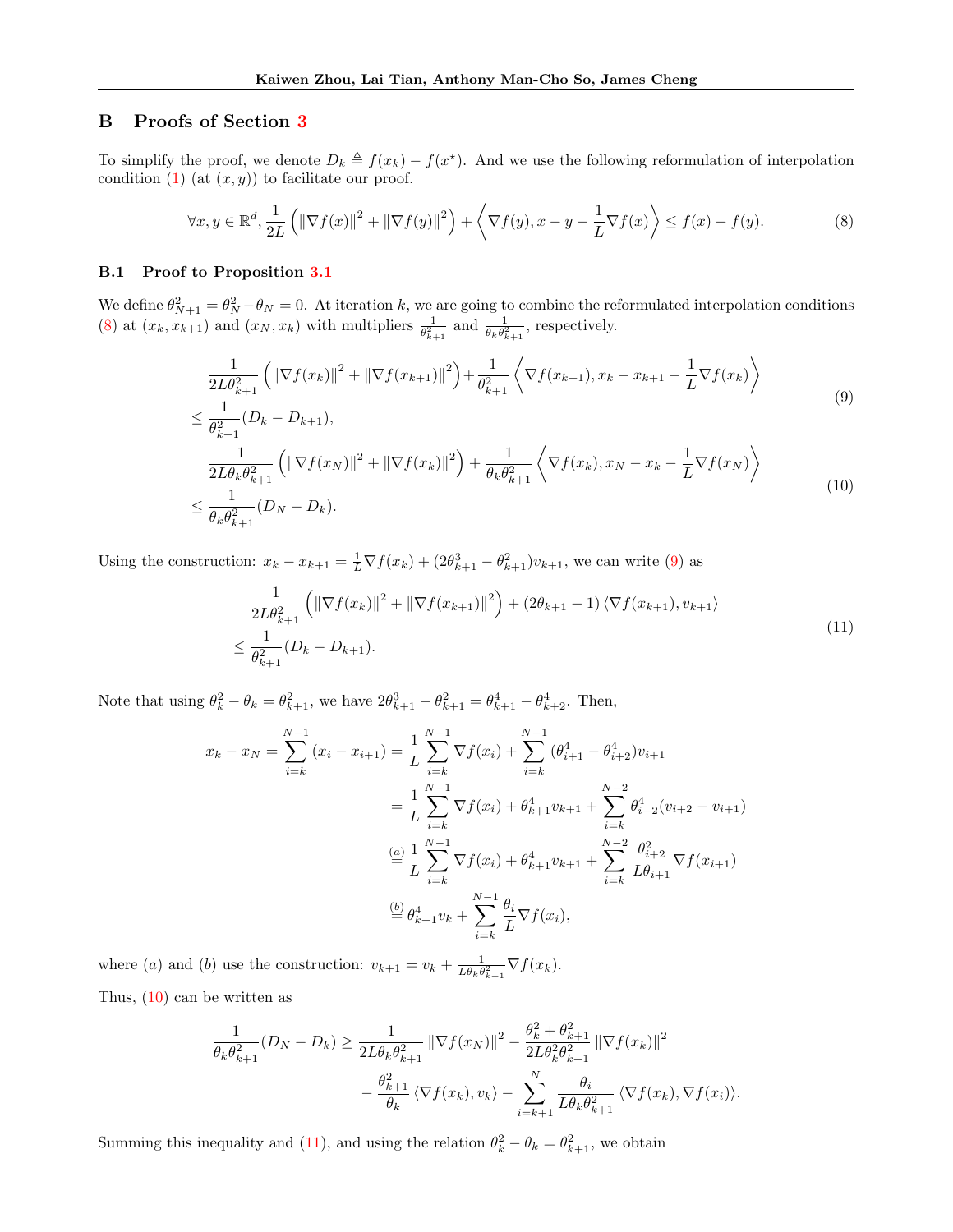<span id="page-13-0"></span>
$$
\left(\frac{1}{\theta_{k+1}^2} - \frac{1}{\theta_k^2}\right) \left(D_N - \frac{1}{2L} \|\nabla f(x_N)\|^2\right) + \left(\frac{1}{\theta_k^2} D_k - \frac{1}{\theta_{k+1}^2} D_{k+1}\right)
$$
\n
$$
\geq \left(\frac{1}{2L\theta_{k+1}^2} \|\nabla f(x_{k+1})\|^2 - \frac{1}{2L\theta_k^2} \|\nabla f(x_k)\|^2\right)
$$
\n
$$
+ \left(\frac{\theta_{k+2}^2}{\theta_{k+1}} \langle \nabla f(x_{k+1}), v_{k+1} \rangle - \frac{\theta_{k+1}^2}{\theta_k} \langle \nabla f(x_k), v_k \rangle\right)
$$
\n
$$
+ \theta_{k+1} \langle \nabla f(x_{k+1}), v_{k+1} \rangle - \sum_{i=k+1}^N \frac{\theta_i}{L\theta_k \theta_{k+1}^2} \langle \nabla f(x_k), \nabla f(x_i) \rangle.
$$
\n(12)

#### <span id="page-13-3"></span>B.2 Proof to Theorem [3.1](#page-3-8)

It is clear that except for  $\mathcal{R}_1$ , all terms in [\(12\)](#page-13-0) telescope. Since  $v_{k+1} = \sum_{i=0}^k \frac{1}{L\theta_i \theta_{i+1}^2} \nabla f(x_i)$ , by defining a matrix  $P \in \mathbb{R}^{(N+1)\times(N+1)}$  with  $P_{ki} = \frac{\theta_k}{L\theta_i\theta_{i+1}^2} \langle \nabla f(x_k), \nabla f(x_i) \rangle$ , we can write  $\mathcal{R}_1$  as  $\sum_{i=0}^k P_{(k+1)i} - \sum_{i=k+1}^N P_{ik}$ . Summing these terms from  $k = 0$  to  $N - 1$ , we obtain

$$
\sum_{k=0}^{N-1} \sum_{i=0}^{k} P_{(k+1)i} - \sum_{k=0}^{N-1} \sum_{i=k+1}^{N} P_{ik} = \sum_{k=1}^{N} \sum_{i=0}^{k-1} P_{ki} - \sum_{i=0}^{N-1} \sum_{k=i+1}^{N} P_{ki} = 0.
$$

Both of the summations are equal to the sum of the lower triangular entries of P.

Then, telescoping [\(12\)](#page-13-0) from  $k = 0$  to  $N - 1$  (note that  $v_0 = 0$ ), we obtain

$$
\left(1 - \frac{1}{\theta_0^2}\right) \left(D_N - \frac{1}{2L} \|\nabla f(x_N)\|^2\right) \ge D_N - \frac{1}{\theta_0^2}D_0 + \frac{1}{2L} \|\nabla f(x_N)\|^2 - \frac{1}{2L\theta_0^2} \|\nabla f(x_0)\|^2.
$$

Using  $D_0 \geq \frac{1}{2L} \left\| \nabla f(x_0) \right\|^2$  and  $D_N \geq \frac{1}{2L} \left\| \nabla f(x_N) \right\|^2$ , we obtain

<span id="page-13-2"></span><span id="page-13-1"></span>
$$
\|\nabla f(x_N)\|^2 \le \frac{2LD_0}{\theta_0^2}.
$$

Since  $\theta_k = \frac{1 + \sqrt{1 + 4\theta_{k+1}^2}}{2} \ge \frac{1}{2} + \theta_{k+1} \Rightarrow \theta_k \ge \frac{N-k}{2} + 1 \Rightarrow \theta_0 \ge \frac{N+2}{2}$ , we have  $\|\nabla f(x_N)\|^2 \leq \frac{8L(f(x_0) - f(x^*))}{(N+2)^2}$  $\frac{(\infty 0)^{j} (\infty)^{j}}{(N+2)^2}$ .

#### B.3 Proof to Theorem [3.2](#page-4-2)

Define for  $k = 0, \ldots, N$ ,

$$
\tau_k \triangleq \frac{(N-k+2)(N-k+3)}{6}, \quad \delta_{k+1} \triangleq \frac{12}{(N-k+1)(N-k+2)(N-k+3)} = \frac{1}{\tau_{k+1}} - \frac{1}{\tau_k}.
$$

At iteration k, we are going to combine the reformulated interpolation conditions [\(8\)](#page-12-1) at  $(x_k, x_{k+1})$  and  $(x_N, x_k)$ with multipliers  $\frac{1}{\tau_{k+1}}$  and  $\delta_{k+1}$ , respectively.

$$
\frac{1}{2L\tau_{k+1}} \left( \|\nabla f(x_k)\|^2 + \|\nabla f(x_{k+1})\|^2 \right) + \frac{1}{\tau_{k+1}} \left\langle \nabla f(x_{k+1}), x_k - x_{k+1} - \frac{1}{L} \nabla f(x_k) \right\rangle
$$
\n(13)

$$
\leq \frac{1}{\tau_{k+1}} (D_k - D_{k+1}),
$$
\n
$$
\frac{\delta_{k+1}}{2L} \left( \|\nabla f(x_N)\|^2 + \|\nabla f(x_k)\|^2 \right) + \delta_{k+1} \left\langle \nabla f(x_k), x_N - x_k - \frac{1}{L} \nabla f(x_N) \right\rangle
$$
\n
$$
\leq \delta_{k+1} (D_N - D_k).
$$
\n(14)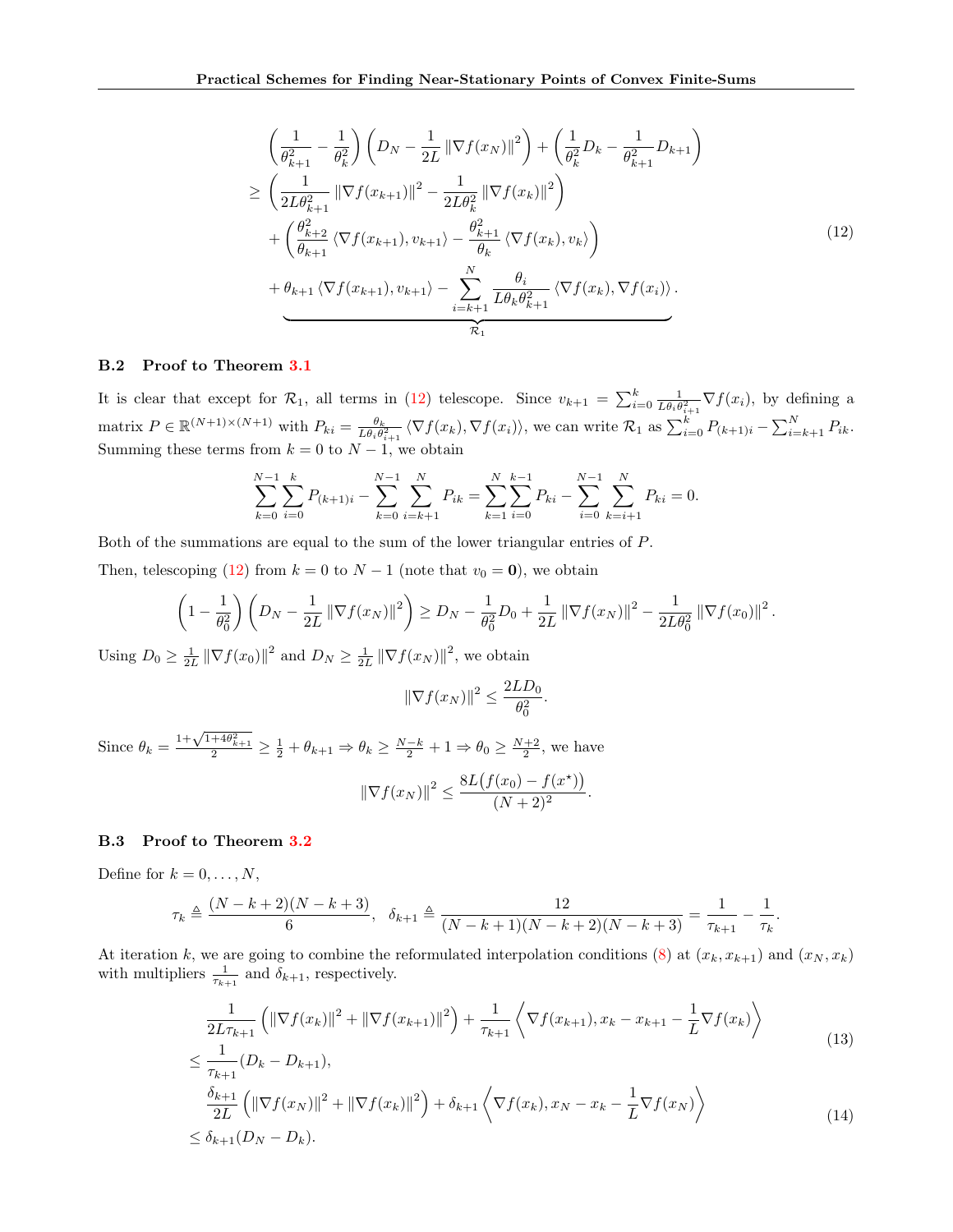Note that from the construction of Algorithm [2,](#page-3-4)

$$
x_k - x_{k+1} - \frac{1}{L} \nabla f(x_k) = \frac{(N-k)(N-k+1)(N-k+2)}{6} v_{k+1},
$$
  

$$
x_k - x_N = \sum_{i=k}^{N-1} \frac{1}{L} \nabla f(x_i) + \sum_{i=k}^{N-1} \frac{(N-i)(N-i+1)(N-i+2)}{6} v_{i+1}.
$$

Thus, [\(13\)](#page-13-1) can be written as

<span id="page-14-0"></span>
$$
\frac{1}{2L\tau_{k+1}}\left(\|\nabla f(x_k)\|^2 + \|\nabla f(x_{k+1})\|^2\right) + (N-k)\left\langle \nabla f(x_{k+1}), v_{k+1}\right\rangle \le \frac{1}{\tau_{k+1}}(D_k - D_{k+1}).\tag{15}
$$

Defining  $Q(j) \triangleq (j + 3)(j + 2)(j + 1)j$ , we have  $Q(j) - Q(j - 1) = 4j(j + 1)(j + 2)$ . Then,

$$
x_{k} - x_{N} = \sum_{i=k}^{N-1} \frac{1}{L} \nabla f(x_{i}) + \frac{1}{24} \sum_{i=k}^{N-1} (\mathcal{Q}(N-i) - \mathcal{Q}(N-i-1))v_{i+1}
$$
  
\n
$$
= \sum_{i=k}^{N-1} \frac{1}{L} \nabla f(x_{i}) + \frac{1}{24} \left( \mathcal{Q}(N-k)v_{k+1} + \sum_{i=k+1}^{N-1} \mathcal{Q}(N-i)(v_{i+1} - v_{i}) \right)
$$
  
\n
$$
\stackrel{(a)}{=} \frac{\mathcal{Q}(N-k)}{24} v_{k+1} + \frac{1}{L} \nabla f(x_{k}) + \sum_{i=k+1}^{N-1} \frac{1}{L} \left( \frac{\mathcal{Q}(N-i)\delta_{i+1}}{24} + 1 \right) \nabla f(x_{i})
$$
  
\n
$$
\stackrel{(b)}{=} \frac{\mathcal{Q}(N-k)}{24} v_{k} + \sum_{i=k}^{N-1} \frac{N-i+2}{2L} \nabla f(x_{i}),
$$

where (a) and (b) use the construction  $v_{k+1} = v_k + \frac{\delta_{k+1}}{L} \nabla f(x_k)$ . Thus, [\(14\)](#page-13-2) can be written as

$$
\delta_{k+1}(D_N - D_k)
$$
\n
$$
\geq \frac{\delta_{k+1}}{2L} \left( \|\nabla f(x_N)\|^2 + \|\nabla f(x_k)\|^2 \right) - \frac{N-k}{2} \left\langle \nabla f(x_k), v_k \right\rangle
$$
\n
$$
- \frac{(N-k+2)\delta_{k+1}}{2L} \left\| \nabla f(x_k) \right\|^2 - \sum_{i=k+1}^N \frac{(N-i+2)\delta_{k+1}}{2L} \left\langle \nabla f(x_k), \nabla f(x_i) \right\rangle.
$$

Summing the above inequality and [\(15\)](#page-14-0), we obtain

<span id="page-14-1"></span>
$$
\left(\frac{1}{\tau_{k+1}} - \frac{1}{\tau_k}\right) \left(D_N - \frac{1}{2L} \|\nabla f(x_N)\|^2\right) + \left(\frac{1}{\tau_k}D_k - \frac{1}{\tau_{k+1}}D_{k+1}\right) \n\ge \left(\frac{1}{2L\tau_{k+1}} \|\nabla f(x_{k+1})\|^2 - \frac{1}{2L\tau_k} \|\nabla f(x_k)\|^2\right) + \frac{\delta_{k+1}}{2L} \|\nabla f(x_k)\|^2 \n+ \left(\frac{N-k-1}{2} \langle \nabla f(x_{k+1}), v_{k+1} \rangle - \frac{N-k}{2} \langle \nabla f(x_k), v_k \rangle\right) \n+ \frac{N-k+1}{2} \langle \nabla f(x_{k+1}), v_{k+1} \rangle - \sum_{i=k+1}^N \frac{(N-i+2)\delta_{k+1}}{2L} \langle \nabla f(x_k), \nabla f(x_i) \rangle.
$$
\n(16)

Since  $v_{k+1} = \sum_{i=0}^{k} \frac{\delta_{i+1}}{L} \nabla f(x_i)$ , the last two terms above have a similar structure as  $\mathcal{R}_1$  at [\(12\)](#page-13-0). Define a matrix  $P \in \mathbb{R}^{(N+1)\times(N+1)}$  with  $P_{ki} = \frac{(N-k+2)\delta_{i+1}}{2L} \langle \nabla f(x_k), \nabla f(x_i) \rangle$ . The last two terms above can be written as  $\sum_{i=0}^{k} P_{(k+1)i} - \sum_{i=k+1}^{N} P_{ik}$ . If we sum these terms from  $k = 0, \ldots, N-1$ , they sum up to 0 (see Section [B.2\)](#page-13-3). Then, by telescoping [\(16\)](#page-14-1) from  $k = 0, \ldots, N-1$ , we obtain

$$
\frac{1}{2L} \|\nabla f(x_N)\|^2 - \frac{1}{2L\tau_0} \|\nabla f(x_0)\|^2 + \frac{1 - \frac{1}{\tau_0}}{2L} \|\nabla f(x_N)\|^2 + \sum_{k=0}^{N-1} \frac{\delta_{k+1}}{2L} \|\nabla f(x_k)\|^2
$$
  

$$
\leq \left(1 - \frac{1}{\tau_0}\right) D_N + \frac{1}{\tau_0} D_0 - D_N.
$$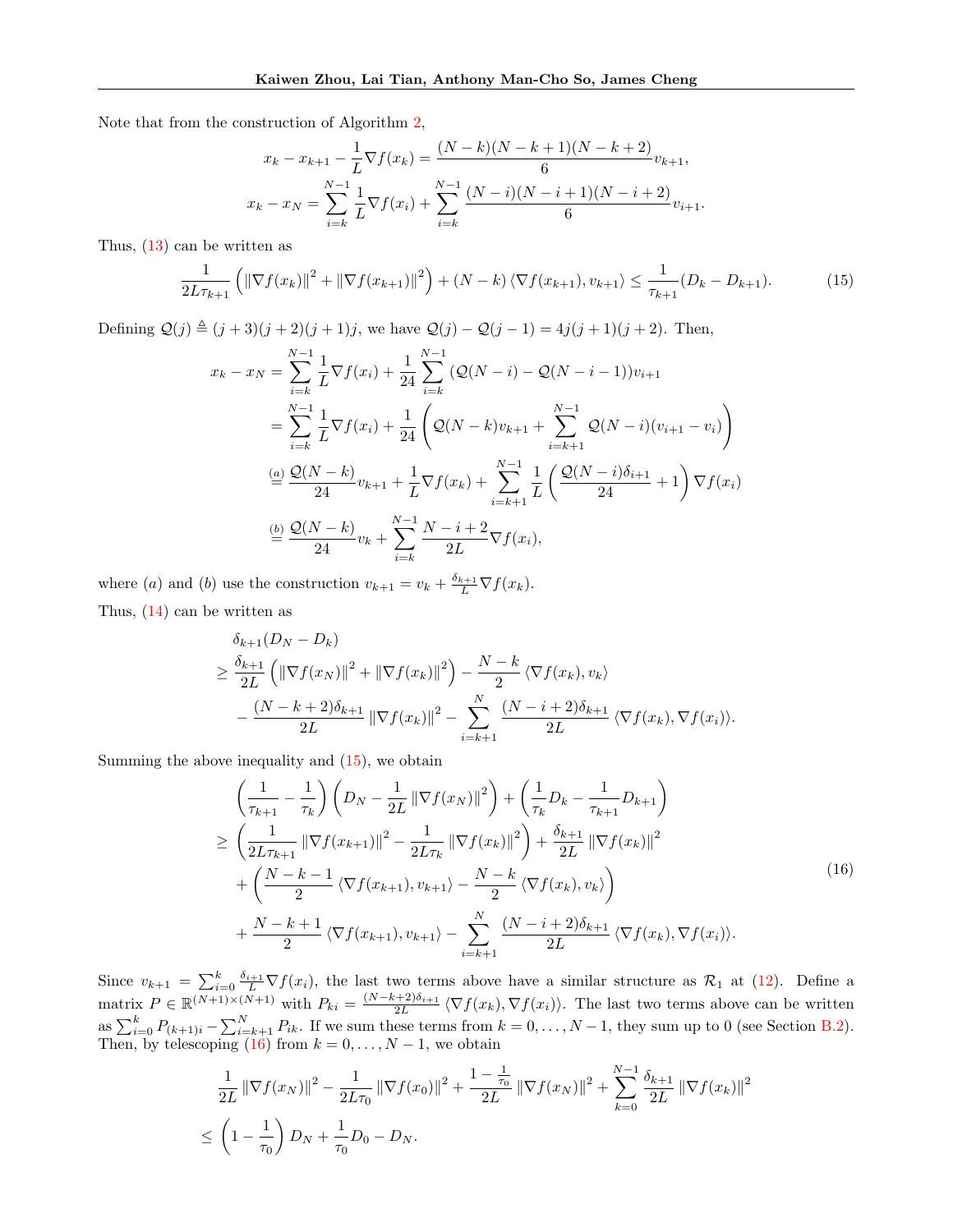Finally, using  $D_0 \geq \frac{1}{2L} \|\nabla f(x_0)\|^2$  and  $D_N \geq \frac{1}{2L} \|\nabla f(x_N)\|^2$ , we obtain

<span id="page-15-1"></span>
$$
\|\nabla f(x_N)\|^2 + \sum_{k=0}^{N-1} \frac{\delta_{k+1}}{2} \|\nabla f(x_k)\|^2 \le \frac{2L}{\tau_0} D_0 = \frac{12L\big(f(x_0) - f(x^*)\big)}{(N+2)(N+3)}.
$$
\n(17)

#### B.4 Proof to Corollary [3.2.1](#page-4-3)

We assume N is divisible by 2 for simplicity. After running  $N/2$  iterations of NAG, we obtain an output  $x_{N/2}$ satisfying (cf. Theorem 2.2.2 in [\(Nesterov,](#page-10-9) [2018\)](#page-10-9))

$$
f(x_{N/2}) - f(x^*) = O\left(\frac{LR_0^2}{N^2}\right).
$$

Then, let  $x_{N/2}$  be the input of Algorithm [2.](#page-3-4) Using [\(17\)](#page-15-1), after running another  $N/2$  iterations of Algorithm [2,](#page-3-4) we obtain

<span id="page-15-3"></span><span id="page-15-2"></span>
$$
\left\|\nabla f(x_N)\right\|^2 = O\left(\frac{L^2 R_0^2}{N^4}\right).
$$

# <span id="page-15-0"></span>C Proofs of Section [4](#page-4-0)

#### C.1 Proof to Proposition [4.1](#page-5-2)

Using the interpolation condition [\(1\)](#page-2-1) at  $(x^*, y_k)$ , we obtain

$$
f(y_k) - f(x^*) \le \langle \nabla f(y_k), y_k - x^* \rangle - \frac{1}{2L} \|\nabla f(y_k)\|^2
$$
  
\n
$$
\le \frac{\langle \cdot \rangle 1 - \tau_k}{\tau_k} \langle \nabla f(y_k), \tilde{x}_k - y_k \rangle - \frac{1 - \tau_k}{L\tau_k} \langle \nabla f(y_k), \nabla f(\tilde{x}_k) \rangle
$$
  
\n
$$
+ \langle \nabla f(y_k), z_k - x^* \rangle - \frac{1}{2L} \|\nabla f(y_k)\|^2,
$$
\n(18)

where ( $\star$ ) follows from the construction  $y_k = \tau_k z_k + (1 - \tau_k) (\tilde{x}_k - \frac{1}{L} \nabla f(\tilde{x}_k)).$ 

From the optimality condition of Step [3,](#page-4-1) we can conclude that

$$
\mathcal{G}_k + \alpha_k (z_{k+1} - z_k) = \mathbf{0}
$$
\n
$$
\stackrel{(a)}{\Rightarrow} \langle \mathcal{G}_k, z_k - x^* \rangle = \frac{1}{2\alpha_k} ||\mathcal{G}_k||^2 + \frac{\alpha_k}{2} (||z_k - x^*||^2 - ||z_{k+1} - x^*||^2)
$$
\n
$$
\stackrel{(b)}{\Rightarrow} \langle \nabla f(y_k), z_k - x^* \rangle = \frac{1}{2\alpha_k} \mathbb{E}_{i_k} [||\mathcal{G}_k||^2] + \frac{\alpha_k}{2} (||z_k - x^*||^2 - \mathbb{E}_{i_k} [||z_{k+1} - x^*||^2]),
$$
\n(19)

where (a) uses  $\langle u, v \rangle = \frac{1}{2} (||u||^2 + ||v||^2 - ||u - v||^2)$  and (b) follows from taking the expectation wrt sample  $i_k$ . Using the interpolation condition [\(1\)](#page-2-1) at  $(\tilde{x}_k, y_k)$ , we can bound  $\mathbb{E}_{i_k} \left[ \|\mathcal{G}_k\|^2 \right]$  as

$$
\mathbb{E}_{i_k} \left[ \|\mathcal{G}_k\|^2 \right] = \mathbb{E}_{i_k} \left[ \|\nabla f_{i_k}(y_k) - \nabla f_{i_k}(\tilde{x}_k)\|^2 \right] + 2 \langle \nabla f(y_k), \nabla f(\tilde{x}_k) \rangle - \|\nabla f(\tilde{x}_k)\|^2
$$
  
\n
$$
\leq 2L \left( f(\tilde{x}_k) - f(y_k) - \langle \nabla f(y_k), \tilde{x}_k - y_k \rangle \right) + 2 \langle \nabla f(y_k), \nabla f(\tilde{x}_k) \rangle
$$
  
\n
$$
- \|\nabla f(\tilde{x}_k)\|^2.
$$
\n(20)

Combine [\(18\)](#page-15-2), [\(19\)](#page-15-3) and [\(20\)](#page-15-4).

<span id="page-15-4"></span>
$$
f(y_k) - f(x^*) \le \frac{L}{\alpha_k} \left( f(\tilde{x}_k) - f(y_k) \right) + \left( \frac{1 - \tau_k}{\tau_k} - \frac{L}{\alpha_k} \right) \langle \nabla f(y_k), \tilde{x}_k - y_k \rangle
$$
  
+ 
$$
\left( \frac{1}{\alpha_k} - \frac{1 - \tau_k}{L\tau_k} \right) \langle \nabla f(y_k), \nabla f(\tilde{x}_k) \rangle
$$
  
+ 
$$
\frac{\alpha_k}{2} \left( \| z_k - x^* \|^2 - \mathbb{E}_{i_k} \left[ \| z_{k+1} - x^* \|^2 \right] \right)
$$
  
- 
$$
\frac{1}{2L} \left\| \nabla f(y_k) \right\|^2 - \frac{1}{2\alpha_k} \left\| \nabla f(\tilde{x}_k) \right\|^2.
$$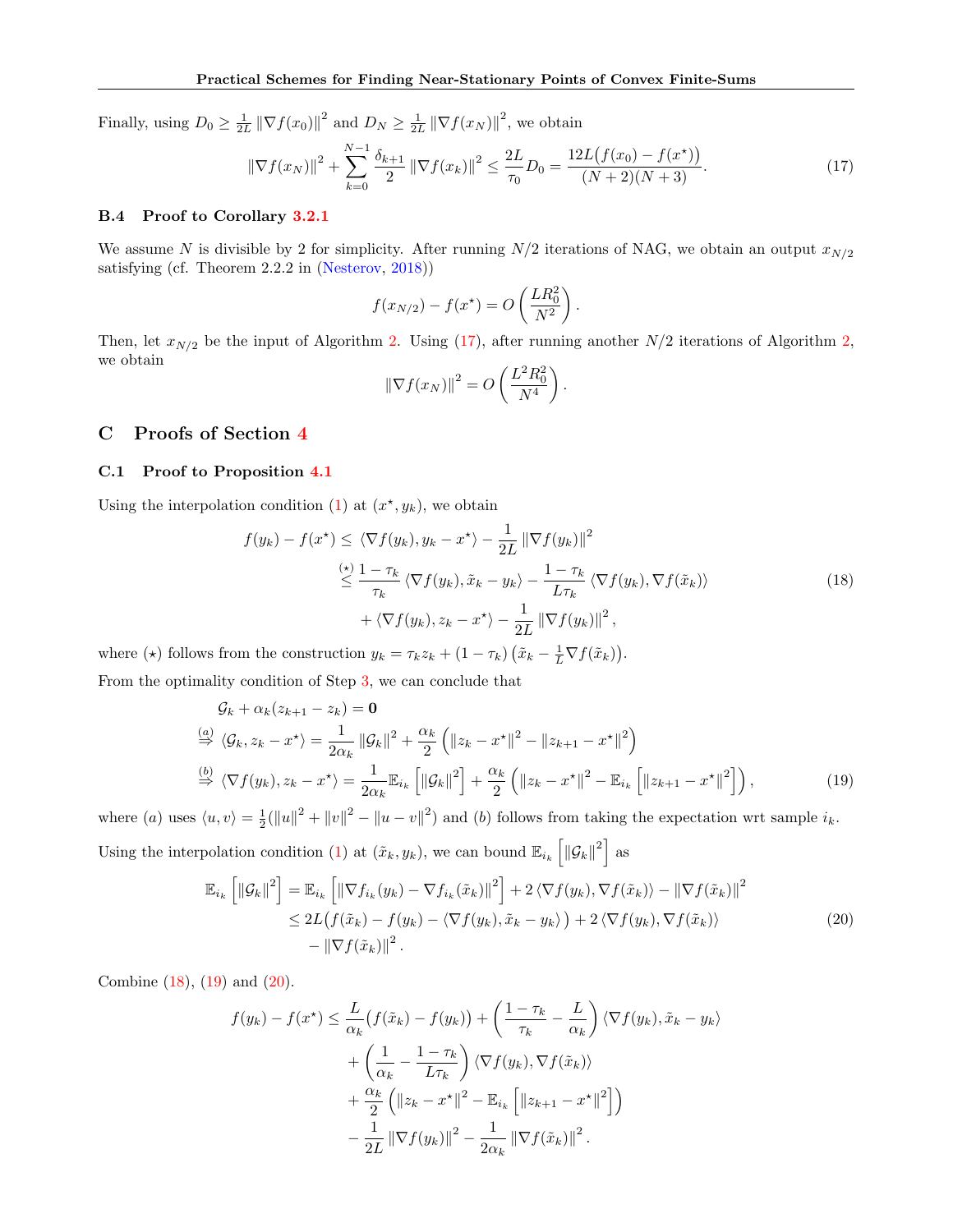Substitute the choice  $\alpha_k = \frac{L\tau_k}{1-\tau_k}$ .

$$
\frac{1-\tau_{k}}{\tau_{k}^{2}}\left(f(y_{k})-f(x^{\star})\right) \leq \frac{(1-\tau_{k})^{2}}{\tau_{k}^{2}}\left(f(\tilde{x}_{k})-f(x^{\star})\right) + \frac{L}{2}\left(\|z_{k}-x^{\star}\|^{2}-\mathbb{E}_{i_{k}}\left[\|z_{k+1}-x^{\star}\|^{2}\right]\right) \n-\frac{1-\tau_{k}}{2L\tau_{k}}\left\|\nabla f(y_{k})\right\|^{2} - \frac{(1-\tau_{k})^{2}}{2L\tau_{k}^{2}}\left\|\nabla f(\tilde{x}_{k})\right\|^{2}.
$$
\n(21)

Note that by construction,  $\mathbb{E}[f(\tilde{x}_{k+1})] = p_k \mathbb{E}[f(y_k)] + (1 - p_k) \mathbb{E}[f(\tilde{x}_k)]$ , and thus

$$
\frac{1-\tau_k}{\tau_k^2 p_k} \mathbb{E}\left[f(\tilde{x}_{k+1}) - f(x^\star)\right] \le \frac{(1-\tau_k p_k)(1-\tau_k)}{\tau_k^2 p_k} \mathbb{E}\left[f(\tilde{x}_k) - f(x^\star)\right] \n+ \frac{L}{2} \left(\mathbb{E}\left[\left\|z_k - x^\star\right\|^2\right] - \mathbb{E}\left[\left\|z_{k+1} - x^\star\right\|^2\right]\right) \n- \frac{1-\tau_k}{2L\tau_k} \mathbb{E}\left[\left\|\nabla f(y_k)\right\|^2\right] - \frac{(1-\tau_k)^2}{2L\tau_k^2} \mathbb{E}\left[\left\|\nabla f(\tilde{x}_k)\right\|^2\right].
$$

### C.2 Proof to Theorem [4.1](#page-5-3)

It can be easily verified that under this choice  $(p_k \equiv \frac{1}{n}, \tau_k = \frac{3}{k/n+6})$ , for any  $k \ge 0, n \ge 1$ ,

<span id="page-16-0"></span>
$$
\frac{(1-\tau_{k+1}p_{k+1})(1-\tau_{k+1})}{\tau_{k+1}^2p_{k+1}} \le \frac{1-\tau_k}{\tau_k^2p_k}.
$$

Then, using Proposition [4.1,](#page-5-2) after summing [\(6\)](#page-5-4) from  $k = 0, ..., K - 1$ , we obtain

$$
\frac{n(1-\tau_{K-1})}{\tau_{K-1}^2} \mathbb{E}\left[f(\tilde{x}_K) - f(x^*)\right] + \frac{L}{2} \mathbb{E}\left[\left\|z_K - x^*\right\|^2\right] + \sum_{k=0}^{K-1} \frac{(1-\tau_k)^2}{2L\tau_k^2} \mathbb{E}\left[\left\|\nabla f(\tilde{x}_k)\right\|^2\right] \leq (2n-1)\big(f(x_0) - f(x^*)\big) + \frac{L}{2} \left\|x_0 - x^*\right\|^2.
$$

Note that  $\tau_k \leq \frac{1}{2}$ ,  $\forall k$ . We have the following two consequences of the above inequality.

$$
\mathbb{E}\left[f(\tilde{x}_K)\right] - f(x^\star) \le \tau_{K-1}^2 \left(4\big(f(x_0) - f(x^\star)\big) + \frac{L}{n} \|x_0 - x^\star\|^2\right),
$$
  

$$
\mathbb{E}\left[\|\nabla f(x_{\text{out}})\|^2\right] = \frac{1}{\sum_{k=0}^{K-1} \tau_k^{-2}} \sum_{k=0}^{K-1} \frac{1}{\tau_k^2} \mathbb{E}\left[\|\nabla f(\tilde{x}_k)\|^2\right]
$$
  

$$
\le \frac{16nL\big(f(x_0) - f(x^\star)\big) + 4L^2 \|x_0 - x^\star\|^2}{\sum_{k=0}^{K-1} \tau_k^{-2}}.
$$

Substituting the parameter choice, we obtain

$$
\mathbb{E}\left[f(\tilde{x}_K)\right] - f(x^*) \le \frac{36n^2\big(f(x_0) - f(x^*)\big) + 9nL\left\|x_0 - x^*\right\|^2}{(K + 6n - 1)^2} = \epsilon_f,
$$
\n
$$
\mathbb{E}\left[\left\|\nabla f(x_{\text{out}})\right\|^2\right] \le \frac{144nL\big(f(x_0) - f(x^*)\big) + 36L^2\left\|x_0 - x^*\right\|^2}{\sum_{k=0}^{K-1} \left(\frac{k}{n} + 6\right)^2}.
$$

Note that

$$
\sum_{k=0}^{K-1} \left(\frac{k}{n} + 6\right)^2 \ge \int_0^K \left(\frac{x-1}{n} + 6\right)^2 dx = \frac{(K+6n-1)^3 - (6n-1)^3}{3n^2}.
$$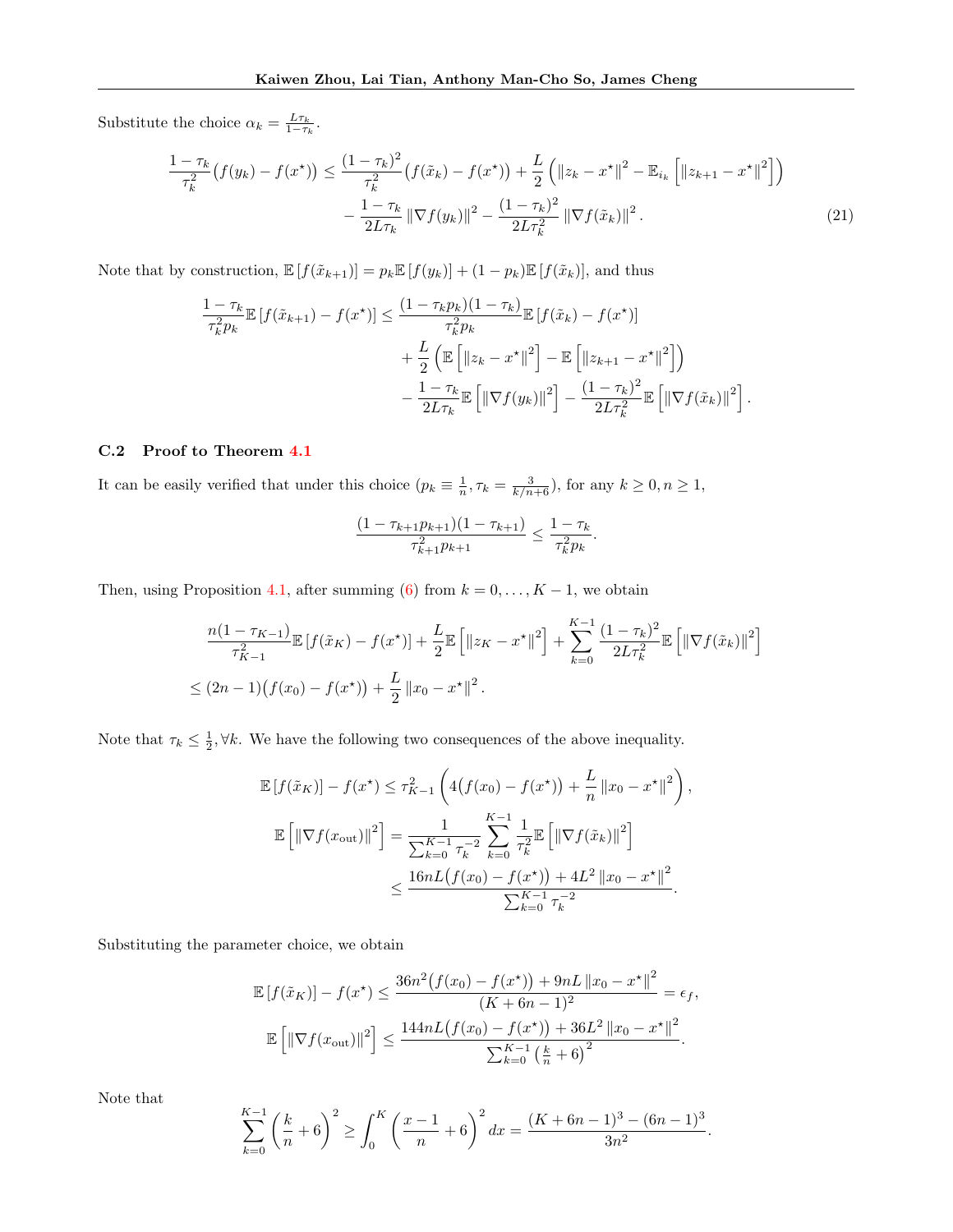Thus,

$$
\mathbb{E}[\|\nabla f(x_{\text{out}})\|]^{2} \leq \mathbb{E}\left[\|\nabla f(x_{\text{out}})\|^{2}\right] \leq \frac{432n^{3}L\big(f(x_{0}) - f(x^{\star})\big) + 108n^{2}L^{2}\left\|x_{0} - x^{\star}\right\|^{2}}{(K + 6n - 1)^{3} - (6n - 1)^{3}} = \epsilon_{g}^{2}.
$$

Since the expected iteration cost of Algorithm [3](#page-4-1) is  $\mathbb{E}[\#\text{grad}_k] = p_k(n+2) + (1-p_k)2 = 3$ , to guarantee  $\mathbb{E}[\|\nabla f(x_{\text{out}})\|] \leq \epsilon_g$  and  $\mathbb{E}[f(\tilde{x}_K)] - f(x^*) \leq \epsilon_f$ , the total oracle complexities are  $O\left(\frac{n(L(f(x_0)-f(x^*))^{1/3}}{2/3}\right)$  $\frac{(-1)^{-1} (x)}{\epsilon_g^{2/3}}$  +  $(nLR_0)^{2/3}$  $\epsilon_g^{2/3}$ ) and  $O\left(n\sqrt{\frac{f(x_0)-f(x^*)}{\epsilon_f}} + \frac{\sqrt{2}}{f(x_0)+f(x^*)}\right)$  $\sqrt{nL}R_0/\sqrt{\epsilon_f}$ , respectively.

#### C.3 Proof to Theorem [4.2](#page-5-1)

First, it can be verified that for any  $k \geq 0, n \geq 1$ , the following inequality holds.

$$
\frac{(1 - \tau_{k+1}p_{k+1})(1 - \tau_{k+1})}{\tau_{k+1}^2 p_{k+1}} \le \frac{1 - \tau_k}{\tau_k^2 p_k}.
$$

The verification can be done by considering the two cases: (i)  $k+8 < 6n$ , where  $p_k = \frac{6}{k+8}, \tau_k = \frac{1}{2}$ , (ii)  $k+8 \ge 6n$ , in which  $p_k = \frac{1}{n}, \tau_k = \frac{3n}{k+8}.$ 

Then, using Proposition [4.1,](#page-5-2) after summing [\(6\)](#page-5-4) from  $k = 0, \ldots, K - 1$ , we obtain

$$
\frac{1 - \tau_{K-1}}{\tau_{K-1}^2 p_{K-1}} \mathbb{E} \left[ f(\tilde{x}_K) - f(x^*) \right] + \frac{L}{2} \mathbb{E} \left[ \| z_K - x^* \|^2 \right] + \sum_{k=0}^{K-1} \frac{(1 - \tau_k)^2}{2L\tau_k^2} \mathbb{E} \left[ \| \nabla f(\tilde{x}_k) \|^2 \right]
$$
  

$$
\leq \frac{5}{3} \left( f(x_0) - f(x^*) \right) + \frac{L}{2} \left\| x_0 - x^* \right\|^2 \leq \frac{4}{3} L R_0^2.
$$

Note that  $\tau_k \leq \frac{1}{2}$ ,  $\forall k$ . We can conclude the following two consequences.

<span id="page-17-1"></span><span id="page-17-0"></span>
$$
\mathbb{E}\left[f(\tilde{x}_K)\right] - f(x^\star) \le \frac{8}{3}\tau_{K-1}^2 p_{K-1} L R_0^2,\tag{22}
$$

$$
\mathbb{E}\left[\left\|\nabla f(x_{\text{out}})\right\|^2\right] = \frac{1}{\sum_{k=0}^{K-1} \tau_k^{-2}} \sum_{k=0}^{K-1} \frac{1}{\tau_k^2} \mathbb{E}\left[\left\|\nabla f(\tilde{x}_k)\right\|^2\right] \le \frac{32L^2 R_0^2}{3\sum_{k=0}^{K-1} \tau_k^{-2}}.\tag{23}
$$

Now we consider two stages.

**Stage I (low accuracy stage):**  $K + 8 \le 6n$ . In this stage, let the accuracies be  $\epsilon_g^2 = \frac{8L^2R_0^2}{3K} \ge \frac{8L^2R_0^2}{3(6n-8)}$  and  $\epsilon_f = \frac{4LR_0^2}{K+7} \ge \frac{4LR_0^2}{6n-1}$ . By substituting the parameter choice, [\(22\)](#page-17-0) and [\(23\)](#page-17-1) can be written as

$$
\mathbb{E}\left[f(\tilde{x}_K)\right] - f(x^\star) \le \frac{4LR_0^2}{K+7} = \epsilon_f,
$$
  

$$
\mathbb{E}\left[\|\nabla f(x_{\text{out}})\|\right]^2 \le \mathbb{E}\left[\|\nabla f(x_{\text{out}})\|^2\right] \le \frac{8L^2R_0^2}{3K} = \epsilon_g^2.
$$

Note that the expected iteration cost of Algorithm [3](#page-4-1) is  $\mathbb{E}[\#\text{grad}_k] = p_k(n+2) + (1-p_k)2 = np_k + 2$ , and thus the total complexity in this stage is

$$
\sum_{k=0}^{K-1} \mathbb{E} \left[ \# \text{grad}_k \right] = n \sum_{k=0}^{K-1} \frac{6}{k+8} + 2K \le 6n \log (K+7) + 12n = O(n \log K).
$$

Thus, the expected oracle complexities in this stage are  $O(n \log \frac{LR_0}{\epsilon_g})$  and  $O(n \log \frac{LR_0^2}{\epsilon_f})$ , respectively.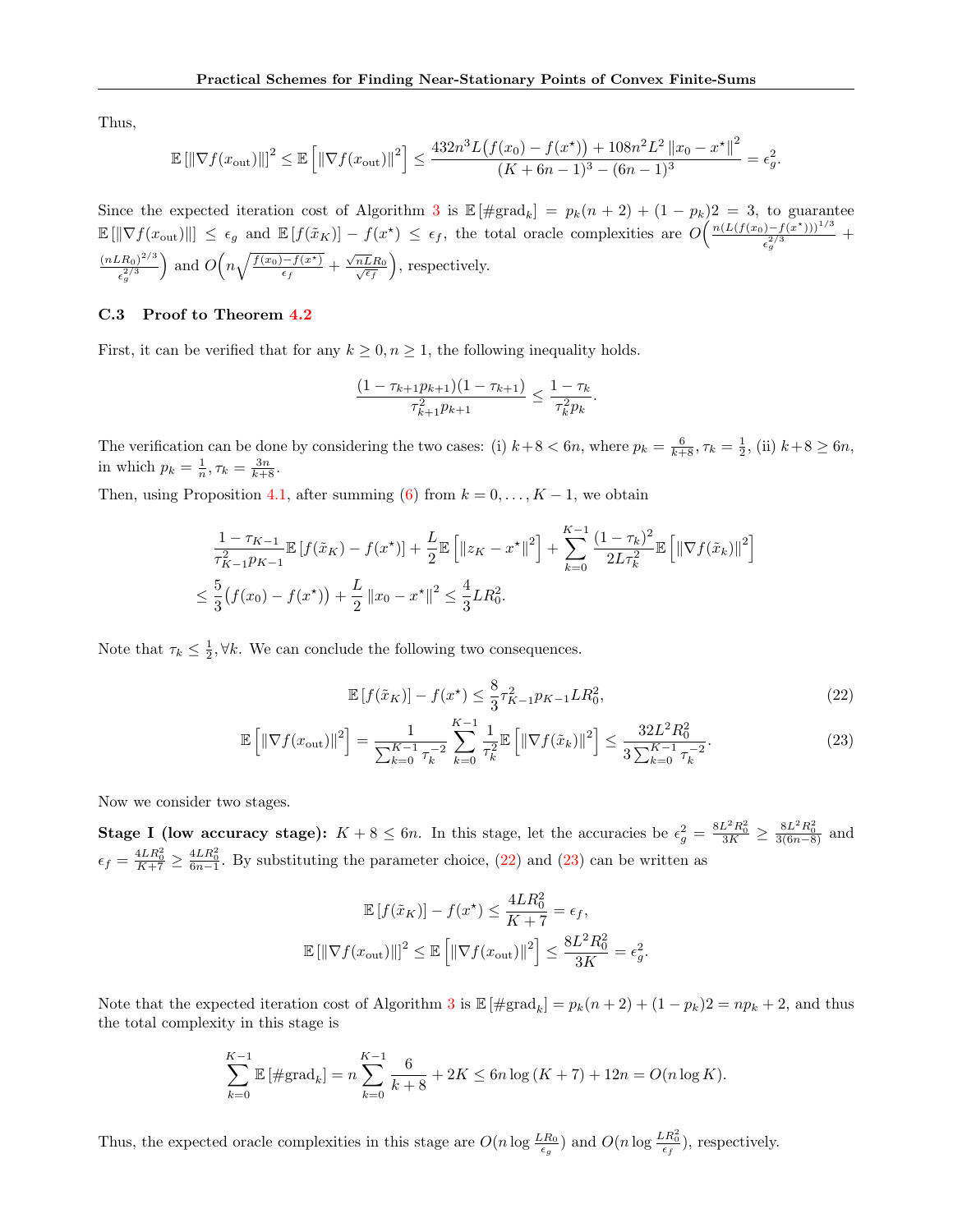**Stage II (high accuracy stage):**  $K + 8 > 6n$ . In this stage, Algorithm [3](#page-4-1) proceeds to find highly accurate solutions (i.e.,  $\epsilon_g^2 < \frac{8L^2R_0^2}{3(6n-8)}$  and  $\epsilon_f < \frac{4LR_0^2}{6n-1}$ ). Substituting the parameter choice, we can write [\(22\)](#page-17-0) and [\(23\)](#page-17-1) as

<span id="page-18-1"></span><span id="page-18-0"></span>
$$
\mathbb{E}\left[f(\tilde{x}_K)\right] - f(x^\star) \le \frac{24nLR_0^2}{(K+7)^2} = \epsilon_f,\tag{24}
$$

$$
\mathbb{E}\left[\left\|\nabla f(x_{\text{out}})\right\|^2\right] \le \frac{32L^2 R_0^2}{3\left(24n - 28 + \sum_{k=6n-7}^{K-1} \tau_k^{-2}\right)} \le \frac{288n^2 L^2 R_0^2}{(K+7)^3 + 432n^3 - 756n^2} = \epsilon_g^2,\tag{25}
$$

where  $(\star)$  follows from

$$
\sum_{k=6n-7}^{K-1} \tau_k^{-2} = \frac{1}{9n^2} \sum_{k=6n-7}^{K-1} (k+8)^2 \ge \frac{1}{9n^2} \int_{6n-7}^{K} (x+7)^2 dx = \frac{(K+7)^3}{27n^2} - 8n.
$$

Then, we count the expected complexity in this stage.

$$
\sum_{k=0}^{K-1} \mathbb{E}\left[\#\text{grad}_k\right] = n\left(\sum_{k=0}^{6n-8} \frac{6}{k+8} + \sum_{k=6n-7}^{K-1} \frac{1}{n}\right) + 2K \le 6n\log(6n) + 3K - 6n + 7.
$$

Finally, combining with [\(24\)](#page-18-0) and [\(25\)](#page-18-1), we can conclude that the total expected oracle complexities in this stage are  $O(n \log n + \frac{(nLR_0)^{2/3}}{2/3})$  $\epsilon_g^{2/3}$ and  $O(n \log n + \frac{\sqrt{2}}{n})$  $\sqrt{nL}R_0/\sqrt{\epsilon_f}$ , respectively.

## C.4 Proof to Theorem [4.3](#page-6-2)

We start at inequality  $(21)$  in the proof of Proposition [4.1,](#page-5-2) which is the consequence of one iteration k in Algorithm [3.](#page-4-1) Due to the constant choice of  $\tau_k \equiv \tau$ , we have

$$
f(y_k) - f(x^*) \le (1 - \tau) \left( f(\tilde{x}_k) - f(x^*) \right) + \frac{L\tau^2}{2(1 - \tau)} \left( \|z_k - x^*\|^2 - \mathbb{E}_{i_k} \left[ \|z_{k+1} - x^*\|^2 \right] \right) - \frac{\tau}{2L} \left\| \nabla f(y_k) \right\|^2 - \frac{1 - \tau}{2L} \left\| \nabla f(\tilde{x}_k) \right\|^2.
$$

Since we fix  $p_k \equiv p$  as a constant and terminate Algorithm [3](#page-4-1) at the first time  $\tilde{x}_{k+1} = y_k$  (denoted as the iteration  $N$ ), it is clear that the random variable N follows the geometric distribution with parameter  $p$ , that is, for  $k = 0, 1, 2, \ldots, \text{Prob}\{N = k\} = (1-p)^k p$ . Moreover, since we have  $\tilde{x}_N = \tilde{x}_{N-1} = \cdots = \tilde{x}_0 = x_0$ , using the above inequality at iteration  $N$ , we obtain

$$
\mathbb{E}\left[f(\tilde{x}_{N+1})\right] - f(x^*) \leq (1-\tau)\left(f(x_0) - f(x^*)\right) + \frac{L\tau^2}{2(1-\tau)} \left(\mathbb{E}\left[\|z_N - x^*\|^2 - \|z_{N+1} - x^*\|^2\right]\right) \n- \frac{\tau}{2L} \mathbb{E}\left[\|\nabla f(\tilde{x}_{N+1})\|^2\right] - \frac{1-\tau}{2L} \|\nabla f(x_0)\|^2 \n\stackrel{\left(\star\right)}{=} (1-\tau)\left(f(x_0) - f(x^*)\right) + \frac{L\tau^2 p}{2(1-\tau)} \left(\|x_0 - x^*\|^2 - \mathbb{E}\left[\|z_{N+1} - x^*\|^2\right]\right) \n- \frac{\tau}{2L} \mathbb{E}\left[\|\nabla f(\tilde{x}_{N+1})\|^2\right] - \frac{1-\tau}{2L} \|\nabla f(x_0)\|^2,
$$

where  $(\star)$  follows from

$$
\mathbb{E}\left[\|z_{N+1} - x^{\star}\|^2\right] = \frac{1}{1-p} \left(\sum_{k=0}^{\infty} (1-p)^k p \mathbb{E}\left[\|z_k - x^{\star}\|^2\right] - p \|z_0 - x^{\star}\|^2\right)
$$

$$
= \frac{1}{1-p} \left(\mathbb{E}\left[\|z_N - x^{\star}\|^2\right] - p \|z_0 - x^{\star}\|^2\right).
$$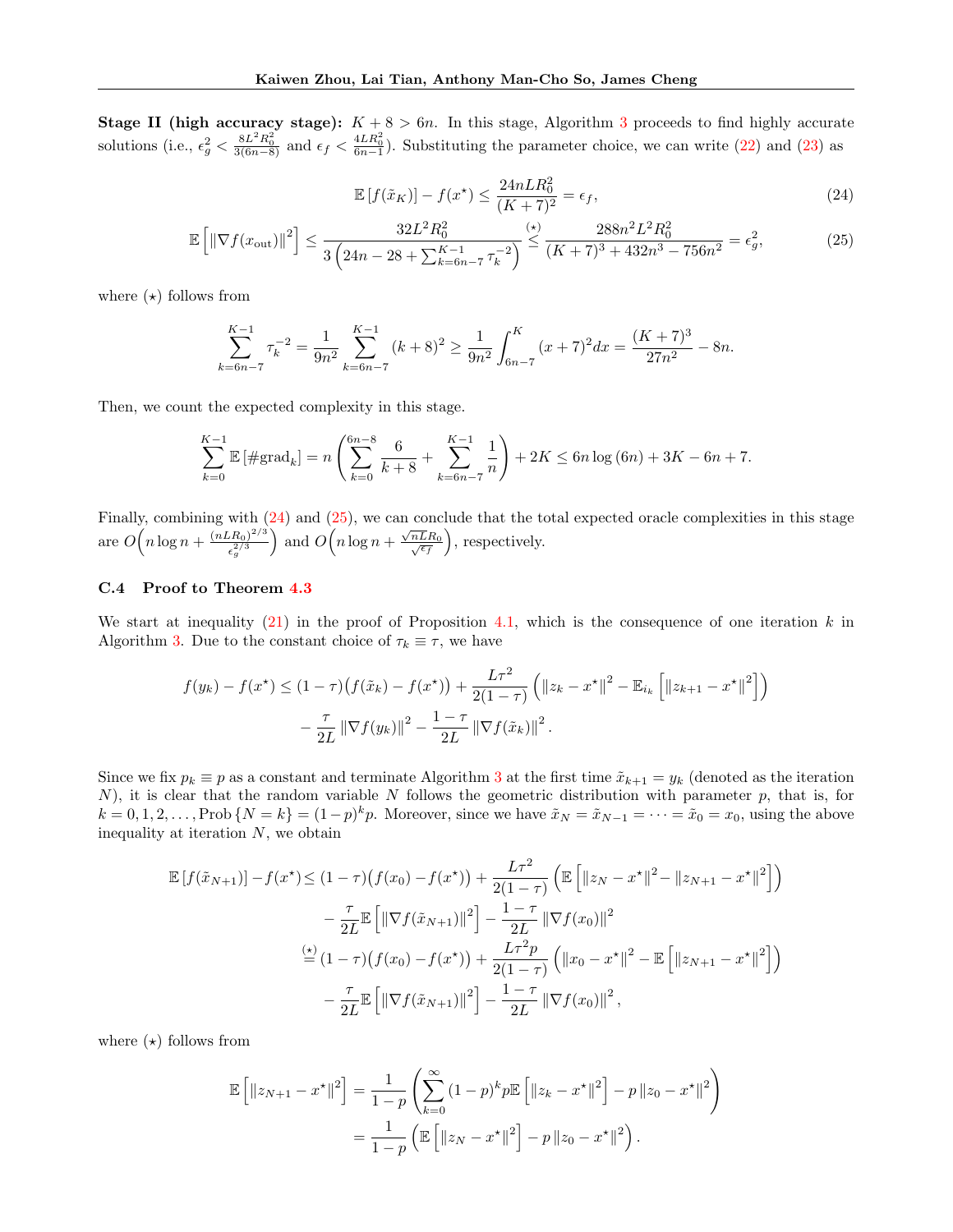Thus, we can conclude that

$$
\mathbb{E}\left[f(\tilde{x}_{N+1})\right] - f(x^*) + \frac{\tau}{2L} \mathbb{E}\left[\left\|\nabla f(\tilde{x}_{N+1})\right\|^2\right] \le \frac{L}{2} \left(1 - \tau + \frac{\tau^2 p}{1 - \tau}\right) R_0^2.
$$

Note that  $\mathbb{E}[N] = \frac{1-p}{p}$  and the total expected oracle complexity is  $n + 2(\mathbb{E}[N] + 1) = n + \frac{2}{p}$ . We choose  $p = \frac{1}{n}$ , which leads to an  $O(n)$  expected complexity. And we choose  $\tau$  by minimizing the ratio  $\left(1 - \tau + \frac{\tau^2 p}{1 - \tau}\right)$  wrt  $\tau$ . This gives  $\tau = 1 - \frac{1}{\sqrt{n+1}} \geq \frac{1}{4}$  and

$$
\mathbb{E}[f(\tilde{x}_{N+1})] - f(x^*) + \frac{1}{8L} \mathbb{E}\left[\|\nabla f(\tilde{x}_{N+1})\|^2\right] \le \frac{LR_0^2}{\sqrt{n+1} + 1}.
$$

## <span id="page-19-0"></span>D Proofs of Section [5](#page-6-0)

We analyze Algorithm [4](#page-6-3) following the "shifting" methodology in [\(Zhou et al.,](#page-10-13) [2020c\)](#page-10-13), which explores the tight interpolation condition [\(2\)](#page-2-5) and leads to a simple and clean proof.

Note that after the regularization at Step [2,](#page-6-3) each  $f_i^{\delta_t}$  is  $(L + \delta_t)$ -smooth and  $\delta_t$ -strongly convex. We denote  $x_{\delta_t}^{\star}$  as the unique minimizer of  $\min_x f^{\delta_t}(x)$ . Following [\(Zhou et al.,](#page-10-13) [2020c\)](#page-10-13), we define a "shifted" version of this problem:  $\min_x h^{\delta_t}(x) = \frac{1}{n} \sum_{i=1}^n h_i^{\delta_t}(x)$ , where

$$
h_i^{\delta_t}(x) = f_i^{\delta_t}(x) - f_i^{\delta_t}(x_{\delta_t}^{\star}) - \left\langle \nabla f_i^{\delta_t}(x_{\delta_t}^{\star}), x - x_{\delta_t}^{\star} \right\rangle - \frac{\delta_t}{2} ||x - x_{\delta_t}^{\star}||^2, \forall i.
$$

It can be easily verified that each  $h_i^{\delta_t}$  is L-smooth and convex. Note that  $h_i^{\delta_t}(x_{\delta_t}^{\star}) = h^{\delta_t}(x_{\delta_t}^{\star}) = 0$  and  $\nabla h_i^{\delta_t}(x_{\delta_t}^{\star}) =$  $\nabla h^{\delta_t}(x_{\delta_t}^{\star}) = \mathbf{0}$ , which means that  $h^{\delta_t}$  and  $f^{\delta_t}$  share the same minimizer  $x_{\delta_t}^{\star}$ .

Then, conceptually, we attempts to solve the "shifted" problem using an "shifted" SVRG gradient estimator:  $\mathcal{H}_k^{\delta_t} \triangleq \nabla h_{i_k}^{\delta_t}(y_k) - \nabla h_{i_k}^{\delta_t}(\tilde{x}_k) + \nabla h_{i_k}^{\delta_t}(\tilde{x}_k).$  Clearly, the gradient of  $h^{\delta_t}$  is not accessible due to the unknown  $x_{\delta_t}^{\star}$ . [Zhou et al.](#page-10-13) [\(2020c\)](#page-10-13) proposed a technical lemma (Lemma [1](#page-19-1) below) to bypass this issue. Since the relation  $\mathcal{H}_k^{\delta_t} = \mathcal{G}_k^{\delta_t} - \delta_t(y_k - x_{\delta_t}^{\star})$  holds, we can use Lemma [1](#page-19-1) as an instantiation of the "shifted" gradient oracle, see [\(Zhou et al.,](#page-10-13) [2020c\)](#page-10-13) for details.

### D.1 Technical Lemmas

<span id="page-19-1"></span>**Lemma 1** (Lemma 1 in [\(Zhou et al.,](#page-10-13) [2020c\)](#page-10-13), the "shifting" technique). Given a gradient estimator  $\mathcal{G}_y$  and vectors  $z^+, z^-, y, x^* \in \mathbb{R}^d$ , fix the updating rule  $z^+ = \arg \min_x \left\{ \langle \mathcal{G}_y, x \rangle + \frac{\alpha}{2} ||x - z^-||^2 + \frac{\delta}{2} ||x - y||^2 \right\}$ . Suppose that we have a shifted gradient estimator  $\mathcal{H}_y$  satisfying the relation  $\mathcal{H}_y = \tilde{\mathcal{G}}_y - \delta(y - x^*)$ , it holds that

$$
\langle \mathcal{H}_y, z^- - x^{\star} \rangle = \frac{\alpha}{2} \left( \left\| z^- - x^{\star} \right\|^2 - \left( 1 + \frac{\delta}{\alpha} \right)^2 \left\| z^+ - x^{\star} \right\|^2 \right) + \frac{1}{2\alpha} \left\| \mathcal{H}_y \right\|^2.
$$

<span id="page-19-2"></span>**Lemma 2** (The regularization technique [\(Nesterov,](#page-10-3) [2012\)](#page-10-3)). For an L-smooth and convex function f and  $\delta > 0$ , defining  $f^{\delta}(x) = f(x) + \frac{\delta}{2} ||x - x_0||^2$ ,  $\forall x$  and denoting  $x^*_{\delta}$  as the unique minimizer of  $f^{\delta}$ , we have

- (i)  $f^{\delta}$  is  $(L + \delta)$ -smooth and  $\delta$ -strongly convex.
- (ii)  $f^{\delta}(x_0) f^{\delta}(x^{\star}_{\delta}) \leq f(x_0) f(x^{\star}).$
- (iii)  $||x_0 x_{\delta}^{\star}||^2 \le ||x_0 x^{\star}||^2$ ,  $\forall x^{\star} \in \mathcal{X}^{\star}$ .
- (iv)  $||x_0 x_{\delta}^{*}||^2 \le \frac{2}{\delta} (f(x_0) f(x^*)).$

*Proof.* (i) can be easily checked by the definition of L-smoothness and strong convexity. (ii) follows from  $f^{\delta}(x_0) = f(x_0)$  and  $f^{\delta}(x_{\delta}^{\star}) \ge f(x_{\delta}^{\star}) \ge f(x^{\star})$ . For *(iii)*, using the strong convexity of  $f^{\delta}$  at  $(x^{\star}, x_{\delta}^{\star})$ ,  $\forall x^{\star} \in \mathcal{X}^{\star}$ , we obtain

$$
f^{\delta}(x^*) - f^{\delta}(x^*_{\delta}) \ge \frac{\delta}{2} ||x^* - x^*_{\delta}||^2
$$
  
\n
$$
\Rightarrow f(x^*) + \frac{\delta}{2} ||x^* - x_0||^2 - f(x^*_{\delta}) - \frac{\delta}{2} ||x^*_{\delta} - x_0||^2 \ge \frac{\delta}{2} ||x^* - x^*_{\delta}||^2
$$
  
\n
$$
\Rightarrow \frac{\delta}{2} ||x_0 - x^*||^2 - (f(x^*_{\delta}) - f(x^*)) \ge \frac{\delta}{2} ||x_0 - x^*_{\delta}||^2 + \frac{\delta}{2} ||x^* - x^*_{\delta}||^2.
$$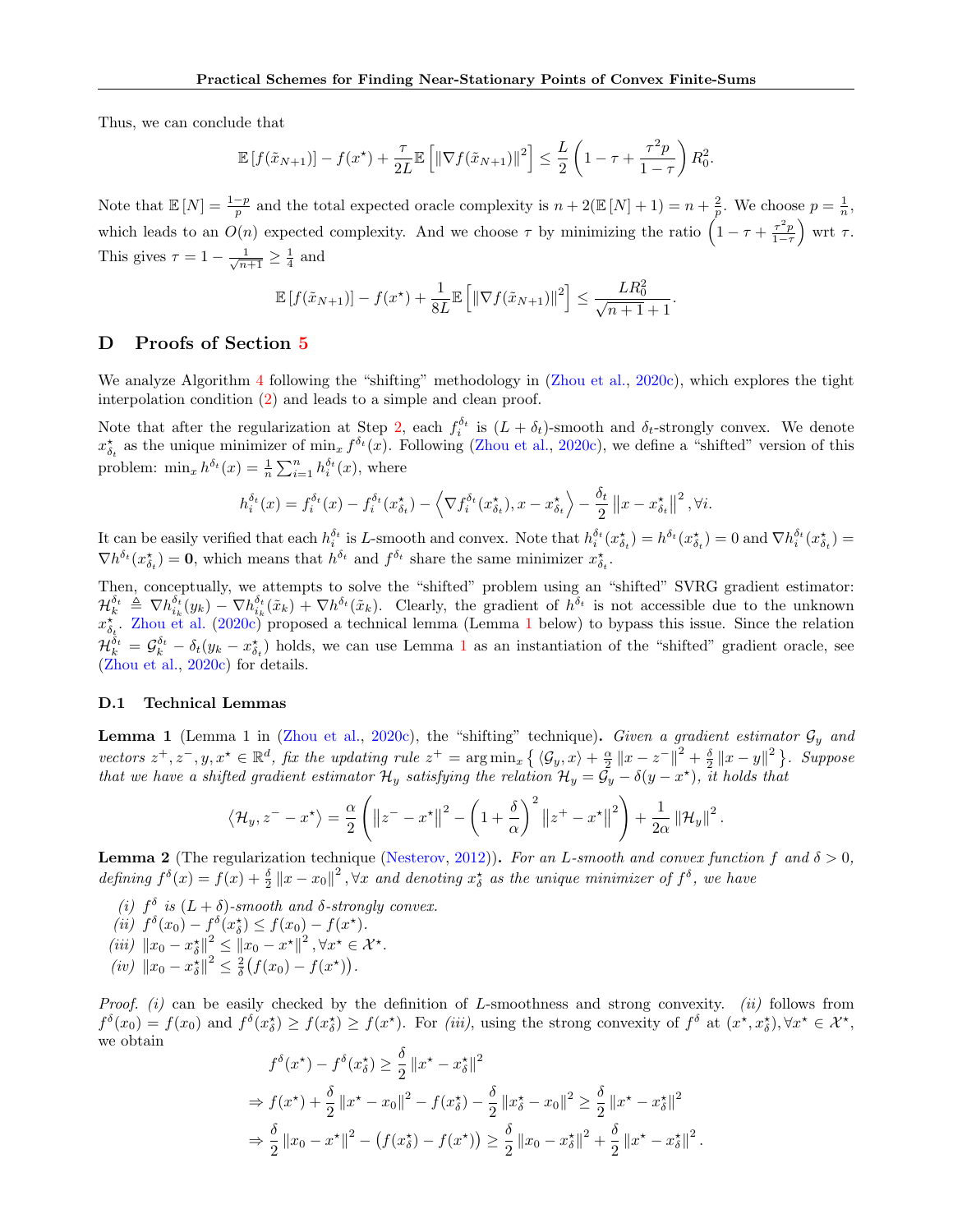Then (iii) follows from the non-negativeness of  $f(x_0^*) - f(x^*)$  and  $||x^* - x_0^*||^2$ . For (iv), using the strong convexity of  $f^{\delta}$  at  $(x_0, x^{\star}_{\delta})$  and *(ii)*, we have  $||x_0 - x^{\star}_{\delta}||^2 \le \frac{2}{\delta} (f^{\delta}(x_0) - f^{\delta}(x^{\star}_{\delta})) \le \frac{2}{\delta} (f(x_0) - f(x^{\star}))$ .

#### D.2 Proof to Proposition [5.1](#page-7-0)

Denoting  $\kappa_t = \frac{L+\delta_t}{\delta_t}$ , we can write the equation  $\left(1 - \frac{p(\alpha+\delta_t)}{\alpha + L + \delta_t}\right)$  $\frac{p(\alpha+\delta_t)}{\alpha+L+\delta_t}$   $\left(1+\frac{\delta_t}{\alpha}\right)^2=1$  as

$$
s\left(\frac{\alpha}{\delta_t}\right) \triangleq \left(\frac{\alpha}{\delta_t}\right)^3 - (2n-3)\left(\frac{\alpha}{\delta_t}\right)^2 - (2n\kappa_t + n - 3)\left(\frac{\alpha}{\delta_t}\right) - n\kappa_t + 1 = 0.
$$

It can be verified that  $s(2n+2\sqrt{n\kappa_t})>0$  for any  $n\geq 1, \kappa_t>1$ . Since  $s(0)<0$  and  $s(\frac{\alpha}{\delta_t})\to\infty$  as  $\frac{\alpha}{\delta_t}\to\infty$ , the To for any  $n \ge 1, \kappa t > 1$ <br>unique positive root satisfies  $\frac{\alpha}{\delta_t} \le 2n + 2\sqrt{n\kappa_t} = O(n + \sqrt{n\kappa_t}).$ 

To bound  $C_{\text{IDC}}$  and  $C_{\text{IFC}}$ , it suffices to note that

$$
\frac{\frac{\alpha^2}{\delta_t^2}p}{\frac{L}{\delta_t} + (1-p)(\frac{\alpha}{\delta_t} + 1)} \stackrel{(a)}{=} \frac{(\frac{\alpha}{\delta_t} + 1)^2}{n(\frac{\alpha}{\delta_t} + \kappa_t)} \stackrel{(b)}{\leq} \frac{(2n + 2\sqrt{n\kappa_t} + 1)^2}{n(2n + 2\sqrt{n\kappa_t} + \kappa_t)} \leq 6,
$$

where (a) uses the cubic equation and (b) holds because  $\frac{x+1}{x+\kappa_t}$  increases monotonically as x increases. Then,

$$
C_{\text{IDC}} \le L^2 + 6L\delta_t = O((L + \delta_t)^2),
$$
  

$$
C_{\text{IFC}} \le 14L = O(L).
$$

#### D.3 Proof to Proposition [5.2](#page-7-5)

Using the interpolation condition [\(2\)](#page-2-5) of  $h^{\delta_t}$  at  $(x_{\delta_t}^*, y_k)$ , we obtain

$$
h^{\delta_t}(y_k) \leq \left\langle \nabla h^{\delta_t}(y_k), y_k - x_{\delta_t}^{\star} \right\rangle - \frac{1}{2L} \left\| \nabla h^{\delta_t}(y_k) \right\|^2
$$
  
\n
$$
\leq \frac{1 - \tau_x}{\tau_x} \left\langle \nabla h^{\delta_t}(y_k), \tilde{x}_k - y_k \right\rangle + \frac{\tau_z}{\tau_x} \left\langle \nabla h^{\delta_t}(y_k), \delta_t(\tilde{x}_k - z_k) - \nabla f^{\delta_t}(\tilde{x}_k) \right\rangle
$$
  
\n
$$
+ \left\langle \nabla h^{\delta_t}(y_k), z_k - x_{\delta_t}^{\star} \right\rangle - \frac{1}{2L} \left\| \nabla h^{\delta_t}(y_k) \right\|^2
$$
  
\n
$$
\stackrel{(b)}{=} \frac{1 - \tau_x}{\tau_x} \left\langle \nabla h^{\delta_t}(y_k), \tilde{x}_k - y_k \right\rangle - \frac{\tau_z}{\tau_x} \left\langle \nabla h^{\delta_t}(y_k), \nabla h^{\delta_t}(\tilde{x}_k) \right\rangle
$$
  
\n
$$
+ \left(1 - \frac{\delta_t \tau_z}{\tau_x}\right) \left\langle \nabla h^{\delta_t}(y_k), z_k - x_{\delta_t}^{\star} \right\rangle - \frac{1}{2L} \left\| \nabla h^{\delta_t}(y_k) \right\|^2,
$$

where (a) follows from the construction  $y_k = \tau_x z_k + (1 - \tau_x) \tilde{x}_k + \tau_z \left( \delta_t (\tilde{x}_k - z_k) - \nabla f^{\delta_t} (\tilde{x}_k) \right)$  and (b) uses that  $\delta_t(\tilde{x}_k - z_k) - \nabla f^{\delta_t}(\tilde{x}_k) = \delta_t(x_{\delta_t}^{\star} - z_k) - \nabla h^{\delta_t}(\tilde{x}_k).$ 

Using Lemma [1](#page-19-1) with  $\mathcal{H}_y = \mathcal{H}_k^{\delta_t}$ ,  $\mathcal{G}_y = \mathcal{G}_k^{\delta_t}$ ,  $z^+ = z_{k+1}$ ,  $x^* = x_{\delta_t}^*$  and taking the expectation (note that  $\mathbb{E}_{i_k} \left[ \mathcal{H}_k^{\delta_t} \right] =$  $\nabla h^{\delta_t}(y_k)$ , we can conclude that

$$
h^{\delta_t}(y_k) \leq \frac{1 - \tau_x}{\tau_x} \left\langle \nabla h^{\delta_t}(y_k), \tilde{x}_k - y_k \right\rangle - \frac{\tau_z}{\tau_x} \left\langle \nabla h^{\delta_t}(y_k), \nabla h^{\delta_t}(\tilde{x}_k) \right\rangle - \frac{1}{2L} \left\| \nabla h^{\delta_t}(y_k) \right\|^2
$$

$$
+ \left( 1 - \frac{\delta_t \tau_z}{\tau_x} \right) \frac{\alpha}{2} \left( \left\| z_k - x_{\delta_t}^* \right\|^2 - \left( 1 + \frac{\delta_t}{\alpha} \right)^2 \mathbb{E}_{i_k} \left[ \left\| z_{k+1} - x_{\delta_t}^* \right\|^2 \right] \right)
$$

$$
+ \left( 1 - \frac{\delta_t \tau_z}{\tau_x} \right) \frac{1}{2\alpha} \mathbb{E}_{i_k} \left[ \left\| \mathcal{H}_k^{\delta_t} \right\|^2 \right].
$$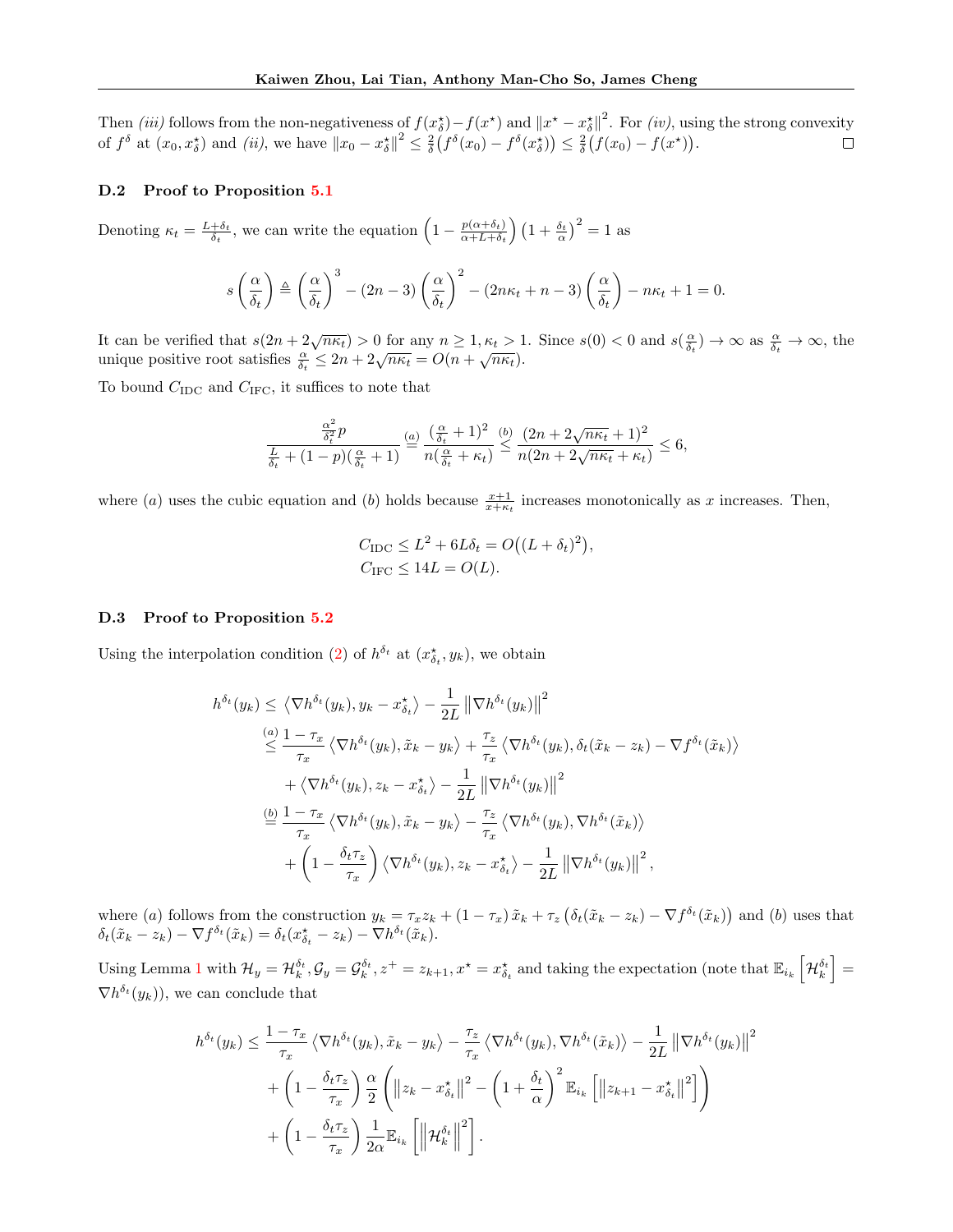To bound the shifted moment, we use the interpolation condition [\(2\)](#page-2-5) of  $h_{i_k}^{\delta_t}$  at  $(\tilde{x}_k, y_k)$ , that is

$$
\mathbb{E}_{i_k} \left[ \left\| \mathcal{H}_k^{\delta_t} \right\|^2 \right] = \mathbb{E}_{i_k} \left[ \left\| \nabla h_{i_k}^{\delta_t}(y_k) - \nabla h_{i_k}^{\delta_t}(\tilde{x}_k) \right\|^2 \right] + 2 \left\langle \nabla h^{\delta_t}(y_k), \nabla h^{\delta_t}(\tilde{x}_k) \right\rangle
$$
  
-  $\left\| \nabla h^{\delta_t}(\tilde{x}_k) \right\|^2$   

$$
\leq 2L \left( h^{\delta_t}(\tilde{x}_k) - h^{\delta_t}(y_k) - \left\langle \nabla h^{\delta_t}(y_k), \tilde{x}_k - y_k \right\rangle \right)
$$
  
+  $2 \left\langle \nabla h^{\delta_t}(y_k), \nabla h^{\delta_t}(\tilde{x}_k) \right\rangle - \left\| \nabla h^{\delta_t}(\tilde{x}_k) \right\|^2.$ 

Re-arrange the terms.

$$
h^{\delta_t}(y_k) \leq \left(1 - \frac{\delta_t \tau_z}{\tau_x}\right) \frac{L}{\alpha} \left(h^{\delta_t}(\tilde{x}_k) - h^{\delta_t}(y_k)\right) + \left(\frac{1 - \tau_x}{\tau_x} - \left(1 - \frac{\delta_t \tau_z}{\tau_x}\right) \frac{L}{\alpha}\right) \langle \nabla h^{\delta_t}(y_k), \tilde{x}_k - y_k \rangle + \left(1 - \frac{\delta_t \tau_z}{\tau_x}\right) \frac{\alpha}{2} \left( \left\|z_k - x_{\delta_t}^*\right\|^2 - \left(1 + \frac{\delta_t}{\alpha}\right)^2 \mathbb{E}_{i_k} \left[\left\|z_{k+1} - x_{\delta_t}^*\right\|^2\right] \right) + \left(\frac{1}{\alpha} - \frac{\delta_t \tau_z}{\alpha \tau_x} - \frac{\tau_z}{\tau_x}\right) \langle \nabla h^{\delta_t}(y_k), \nabla h^{\delta_t}(\tilde{x}_k) \rangle - \frac{1}{2L} \left\| \nabla h^{\delta_t}(y_k) \right\|^2 - \left(\frac{1}{2\alpha} - \frac{\delta_t \tau_z}{2\alpha \tau_x}\right) \left\| \nabla h^{\delta_t}(\tilde{x}_k) \right\|^2.
$$

The choice of  $\tau_z$  in Proposition [5.1](#page-7-0) ensures that  $\frac{1-\tau_x}{\tau_x} = \left(1 - \frac{\delta_t \tau_z}{\tau_x}\right) \frac{L}{\alpha}$ , which leads to

$$
h^{\delta_t}(y_k) \leq (1 - \tau_x)h^{\delta_t}(\tilde{x}_k) + \frac{\alpha^2(1 - \tau_x)}{2L} \left( \|z_k - x_{\delta_t}^*\|^2 - \left(1 + \frac{\delta_t}{\alpha}\right)^2 \mathbb{E}_{i_k} \left[ \|z_{k+1} - x_{\delta_t}^*\|^2 \right] \right) + \frac{\alpha + \delta_t - (\alpha + L + \delta_t)\tau_x}{L\delta_t} \left\langle \nabla h^{\delta_t}(y_k), \nabla h^{\delta_t}(\tilde{x}_k) \right\rangle - \frac{\tau_x}{2L} \left\| \nabla h^{\delta_t}(y_k) \right\|^2 - \frac{1 - \tau_x}{2L} \left\| \nabla h^{\delta_t}(\tilde{x}_k) \right\|^2.
$$
 (26)

Substitute the choice  $\tau_x = \frac{\alpha + \delta_t}{\alpha + L + \delta_t}$ .

$$
h^{\delta_t}(y_k) \leq \frac{L}{\alpha + L + \delta_t} h^{\delta_t}(\tilde{x}_k)
$$
  
+ 
$$
\frac{\alpha^2}{2(\alpha + L + \delta_t)} \left( ||z_k - x_{\delta_t}^*||^2 - \left(1 + \frac{\delta_t}{\alpha}\right)^2 \mathbb{E}_{i_k} \left[ ||z_{k+1} - x_{\delta_t}^*||^2 \right] \right).
$$

Note that by construction,  $\mathbb{E}\left[h^{\delta_t}(\tilde{x}_{k+1})\right] = p\mathbb{E}\left[h^{\delta_t}(y_k)\right] + (1-p)\mathbb{E}\left[h^{\delta_t}(\tilde{x}_k)\right]$ , and thus

$$
\mathbb{E}\left[h^{\delta_t}(\tilde{x}_{k+1})\right] \leq \left(1 - \frac{p(\alpha + \delta_t)}{\alpha + L + \delta_t}\right) \mathbb{E}\left[h^{\delta_t}(\tilde{x}_k)\right] \n+ \frac{\alpha^2 p}{2(\alpha + L + \delta_t)} \left(\mathbb{E}\left[\left\|z_k - x_{\delta_t}^{\star}\right\|^2\right] - \left(1 + \frac{\delta_t}{\alpha}\right)^2 \mathbb{E}\left[\left\|z_{k+1} - x_{\delta_t}^{\star}\right\|^2\right]\right).
$$

Since  $\alpha$  is chosen as the positive root of  $\left(1 - \frac{p(\alpha + \delta_t)}{\alpha + I + \delta_t}\right)$  $\frac{p(\alpha+\delta_t)}{\alpha+L+\delta_t}$   $\left(1+\frac{\delta_t}{\alpha}\right)^2=1$ , defining the potential function

<span id="page-21-0"></span>
$$
T_k \triangleq \mathbb{E}\left[h^{\delta_t}(\tilde{x}_k)\right] + \frac{\alpha^2 p}{2\left(L + (1-p)(\alpha + \delta_t)\right)} \mathbb{E}\left[\left\|z_k - x_{\delta_t}^*\right\|^2\right],\tag{27}
$$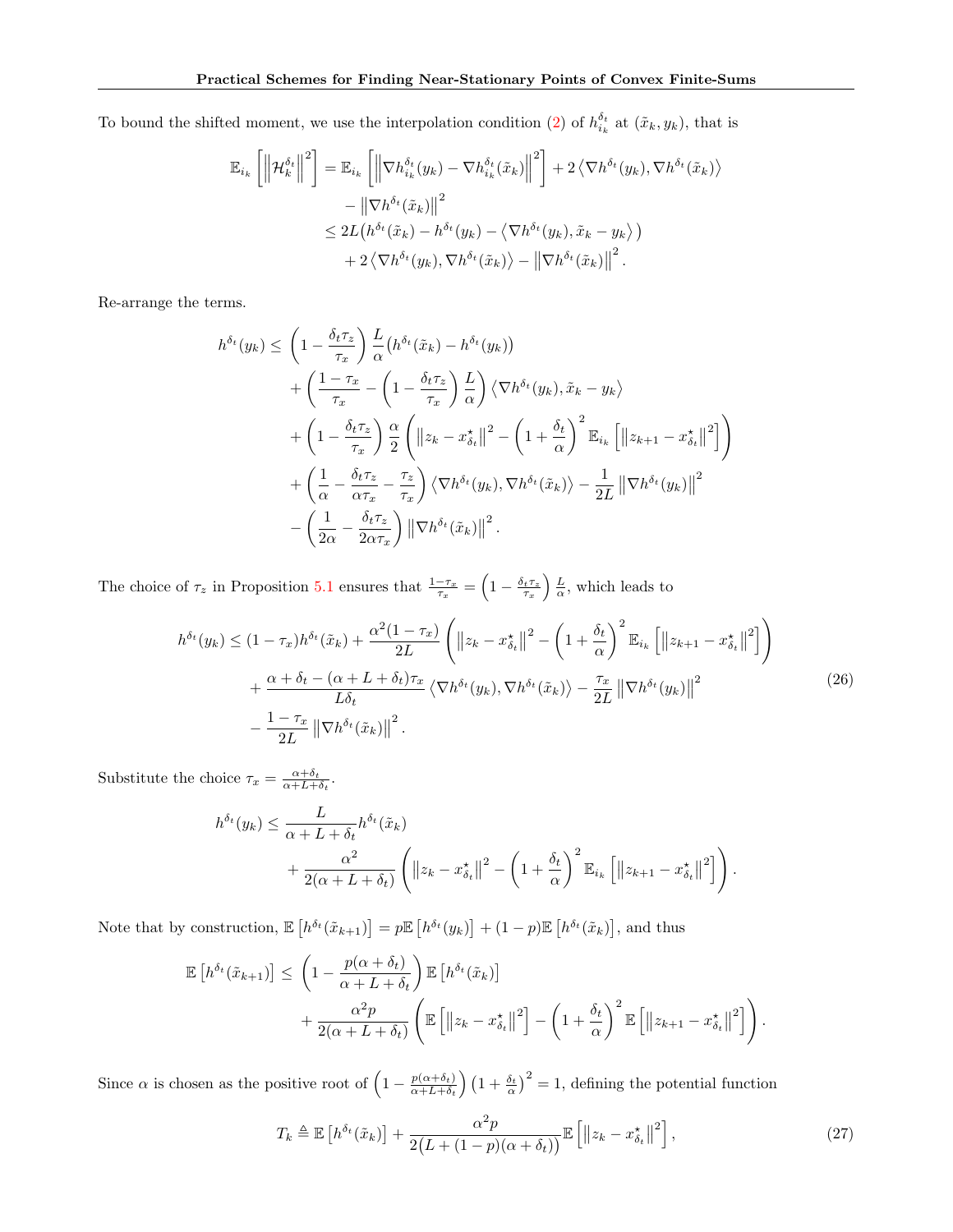we have  $T_{k+1} \leq (1 + \frac{\delta_t}{\alpha})^{-2} T_k$ .

Thus, at iteration  $k$ , the following holds,

$$
\mathbb{E}\left[h^{\delta_t}(\tilde{x}_k)\right] \leq \left(1 + \frac{\delta_t}{\alpha}\right)^{-2k} \left(h^{\delta_t}(x_0) + \frac{\alpha^2 p}{2(L + (1 - p)(\alpha + \delta_t))} ||x_0 - x_{\delta_t}^*||^2\right)
$$
  
\n
$$
\leq \left(1 + \frac{\delta_t}{\alpha}\right)^{-2k} \left(f^{\delta_t}(x_0) - f^{\delta_t}(x_{\delta_t}^*) + \frac{\alpha^2 p}{2(L + (1 - p)(\alpha + \delta_t))} ||x_0 - x_{\delta_t}^*||^2\right)
$$
  
\n
$$
\stackrel{\text{(*)}{\leq}}{\leq} \left(1 + \frac{\delta_t}{\alpha}\right)^{-2k} \left(f(x_0) - f(x^*) + \frac{\alpha^2 p}{2(L + (1 - p)(\alpha + \delta_t))} ||x_0 - x_{\delta_t}^*||^2\right),
$$

where  $(\star)$  uses Lemma [2](#page-19-2)  $(ii).$ 

Note that using the interpolation condition  $(2)$ , we have

$$
\mathbb{E}\left[h^{\delta_t}(\tilde{x}_k)\right] \geq \frac{1}{2L} \mathbb{E}\left[\left\|\nabla h^{\delta_t}(\tilde{x}_k)\right\|^2\right] \n= \frac{1}{2L} \mathbb{E}\left[\left\|\nabla f^{\delta_t}(\tilde{x}_k) - \delta_t(\tilde{x}_k - x_{\delta_t}^*)\right\|^2\right] \n= \frac{1}{2L} \mathbb{E}\left[\left\|\nabla f(\tilde{x}_k) + \delta_t(\tilde{x}_k - x_0) - \delta_t(\tilde{x}_k - x_{\delta_t}^*)\right\|^2\right] \n= \frac{1}{2L} \mathbb{E}\left[\left\|\nabla f(\tilde{x}_k) - \delta_t(x_0 - x_{\delta_t}^*)\right\|^2\right] \n\geq \frac{1}{2L} \mathbb{E}\left[\left\|\nabla f(\tilde{x}_k) - \delta_t(x_0 - x_{\delta_t}^*)\right\|\right]^2.
$$

Finally, we conclude that

<span id="page-22-0"></span>
$$
\mathbb{E}\left[\|\nabla f(\tilde{x}_k)\|\right] \leq \delta_t \left\|x_0 - x_{\delta_t}^*\right\| + \left(1 + \frac{\delta_t}{\alpha}\right)^{-k} \sqrt{2L\big(f(x_0) - f(x^\star)\big) + \frac{L\alpha^2 p}{L + (1 - p)(\alpha + \delta_t)}\left\|x_0 - x_{\delta_t}^*\right\|^2}.
$$
\n(28)

**Under IDC:** Invoking Lemma [2](#page-19-2) *(iii)* to upper bound [\(28\)](#page-22-0), we obtain that for any  $x^* \in \mathcal{X}^*$ ,

$$
\mathbb{E}[\|\nabla f(\tilde{x}_k)\|] \leq \left(\delta_t + \left(1 + \frac{\delta_t}{\alpha}\right)^{-k} \sqrt{L^2 + \frac{L\alpha^2 p}{L + (1 - p)(\alpha + \delta_t)}}\right) \|x_0 - x^\star\|.
$$

**Under IFC:** Invoking Lemma  $2$  (iv) to upper bound [\(28\)](#page-22-0), we can conclude that

$$
\mathbb{E}\left[\|\nabla f(\tilde{x}_k)\|\right] \leq \left(\sqrt{2\delta_t} + \left(1 + \frac{\delta_t}{\alpha}\right)^{-k} \sqrt{2L + \frac{2L\alpha^2 p}{\left(L + (1-p)(\alpha + \delta_t)\right)\delta_t}}\right) \sqrt{f(x_0) - f(x^*)}.
$$

# D.4 Proof to Theorem [5.1](#page-7-6)

(i) At outer iteration  $\ell$ , if Algorithm [4](#page-6-3) breaks the inner loop (Step [10\)](#page-6-3) at iteration k, by construction, we have (*i*) At outer iteration  $\ell$ , if Algorithm 4 breaks the limer  $(1 + \frac{\delta_{\ell}}{\alpha})^{-k} \sqrt{C_{\text{IDC}}} \leq \delta_{\ell}$ . Then, from Proposition [5.2](#page-7-5) *(i)*,

$$
\mathbb{E} \left[ \left\| \nabla f(\tilde{x}_k) \right\| \right] \leq 2 \delta_\ell R_0 \stackrel{(\star)}{\leq} \epsilon q,
$$

where  $(\star)$  uses  $\delta_{\ell} \leq \delta_{\text{IDC}}^{\star}$ . By Markov's inequality, it holds that

$$
\text{Prob}\left\{\|\nabla f(\tilde{x}_k)\| \ge \epsilon\right\} \le \frac{\mathbb{E}\left[\|\nabla f(\tilde{x}_k)\|\right]}{\epsilon} \le q,
$$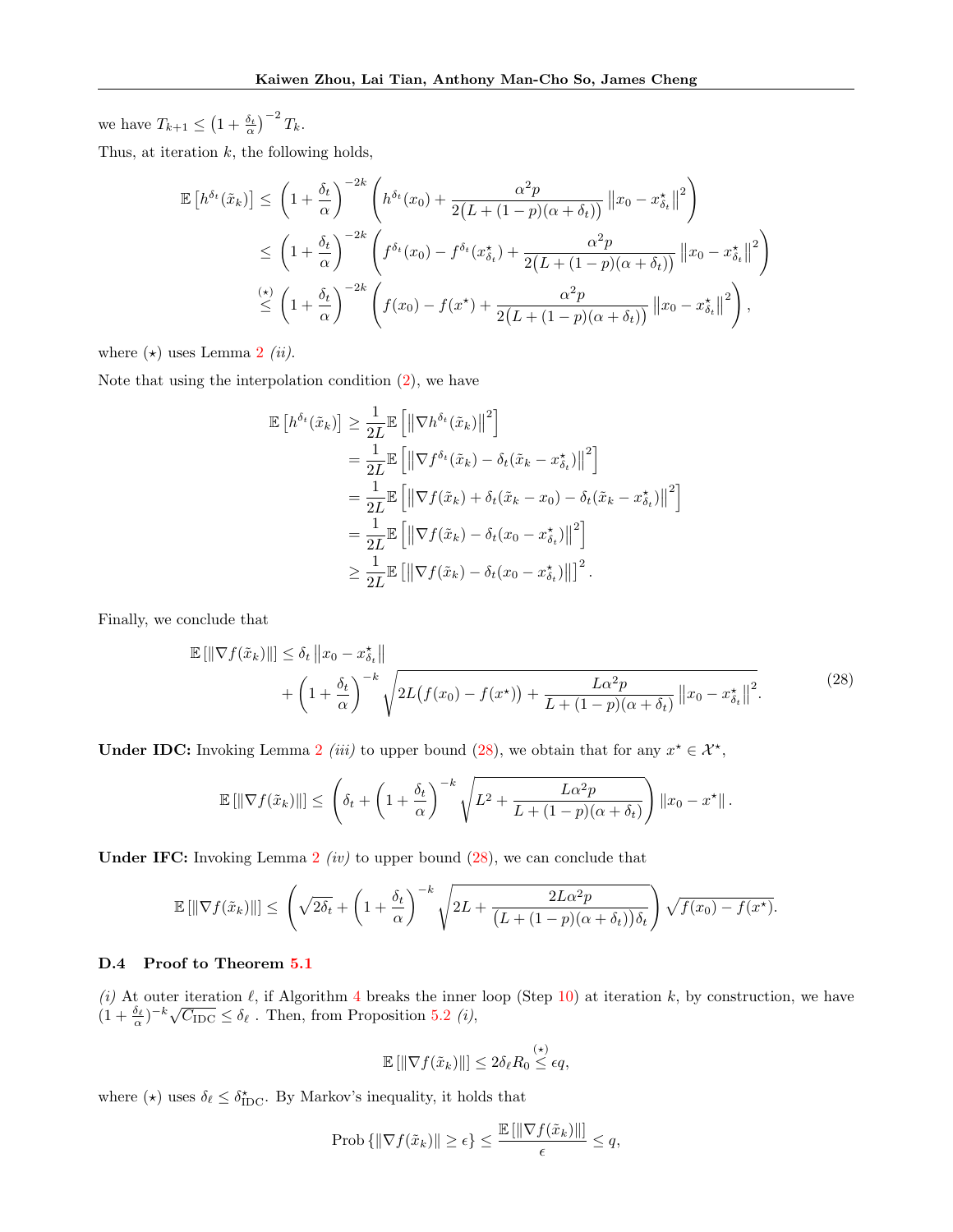which means that with probability at least  $1 - q$ , Algorithm [4](#page-6-3) terminates at iteration k (Step [9\)](#page-6-3) before reaching Step [10.](#page-6-3)

(ii) Note that the expected gradient complexity of each inner iteration is  $p(n+2) + (1-p)2 = np + 2$ . Then, for an inner loop that breaks at Step [10,](#page-6-3) its expected complexity is

$$
\mathbb{E} \left[ \# \text{grad}_t \right] \le (np + 2) \left( \frac{\alpha}{\delta_t} + 1 \right) \log \frac{\sqrt{C_{\text{IDC}}}}{\delta_t}.
$$

Substituting the choices in Proposition [5.1,](#page-7-0) we obtain

$$
\mathbb{E} \left[ \# \text{grad}_t \right] = O\left( \left( n + \sqrt{\frac{nL}{\delta_t}} \right) \log \frac{L + \delta_t}{\delta_t} \right).
$$

Thus, the total expected complexity before Algorithm [4](#page-6-3) terminates with high probability at outer iteration  $\ell$  is at most (note that  $\delta_t = \delta_0/\beta^t$ )

$$
\sum_{t=0}^{\ell} \mathbb{E} \left[ \# \text{grad}_t \right] = O\left( \left( \ell n + \frac{1}{\sqrt{\beta} - 1} \sqrt{\frac{nL\beta}{\delta_{\ell}}} \right) \log \frac{L + \delta_{\ell}}{\delta_{\ell}} \right).
$$

Since outer iteration  $\ell > 0$  is the first time  $\delta_{\ell} \leq \delta_{\text{IDC}}^*$ , we have  $\delta_{\ell} \leq \delta_{\text{IDC}} \leq \delta_{\ell} \beta$ . Moreover, noting that  $\ell = O(\log \frac{\delta_0}{\delta_{\ell}})$  and  $\delta_0 = L$ , we can conclude that (omitting  $\beta$ )

$$
\sum_{t=0}^{\ell} \mathbb{E} \left[ \# \text{grad}_t \right] = O\left( \left( n \log \frac{\delta_0}{\delta_{\ell}} + \sqrt{\frac{nL}{\delta_{\ell}}} \right) \log \frac{L + \delta_{\ell}}{\delta_{\ell}} \right)
$$

$$
= O\left( \left( n \log \frac{LR_0}{\epsilon q} + \sqrt{\frac{nLR_0}{\epsilon q}} \right) \log \frac{LR_0}{\epsilon q} \right).
$$

## D.5 Proof to Theorem [5.2](#page-7-7)

(i) At outer iteration  $\ell$ , if Algorithm [4](#page-6-3) breaks the inner loop (Step [11\)](#page-6-3) at iteration k, by construction, we have (*i*) At other iteration  $\ell$ , if Algorithm 4 breaks the liner look  $(1 + \frac{\delta_{\ell}}{\alpha})^{-k} \sqrt{C_{\text{IFC}}} \leq \sqrt{2\delta_{\ell}}$ . Then, from Proposition [5.2](#page-7-5) *(ii)*,

$$
\mathbb{E}[\|\nabla f(\tilde{x}_k)\|] \leq \sqrt{8\delta_\ell \Delta_0} \stackrel{(\star)}{\leq} \epsilon q,
$$

where  $(\star)$  uses  $\delta_{\ell} \leq \delta_{\text{IFC}}^{\star}$ . By Markov's inequality, it holds that

$$
\text{Prob}\left\{ \left\| \nabla f(\tilde{x}_k) \right\| \ge \epsilon \right\} \le \frac{\mathbb{E}\left[ \left\| \nabla f(\tilde{x}_k) \right\| \right]}{\epsilon} \le q,
$$

which means that with probability at least  $1 - q$ , Algorithm [4](#page-6-3) terminates at iteration k (Step [9\)](#page-6-3) before reaching Step [11.](#page-6-3)

(ii) Note that the expected gradient complexity of each inner iteration is  $p(n+2) + (1-p)2 = np + 2$ . Then, for an inner loop that breaks at Step [11,](#page-6-3) its expected complexity is

$$
\mathbb{E} \left[ \# \text{grad}_t \right] \le (np + 2) \left( \frac{\alpha}{\delta_t} + 1 \right) \log \sqrt{\frac{C_{\text{IFC}}}{2\delta_t}}.
$$

Substituting the choices in Proposition [5.1,](#page-7-0) we obtain

$$
\mathbb{E}\left[\#\text{grad}_t\right] = O\left(\left(n + \sqrt{\frac{nL}{\delta_t}}\right)\log\frac{L}{\delta_t}\right).
$$

Thus, the total expected complexity before Algorithm [4](#page-6-3) terminates with high probability at outer iteration  $\ell$  is at most (note that  $\delta_t = \delta_0/\beta^t$ )

$$
\sum_{t=0}^{\ell} \mathbb{E} \left[ \# \text{grad}_t \right] = O\left( \left( \ell n + \frac{1}{\sqrt{\beta} - 1} \sqrt{\frac{nL\beta}{\delta_{\ell}}} \right) \log \frac{L}{\delta_{\ell}} \right).
$$